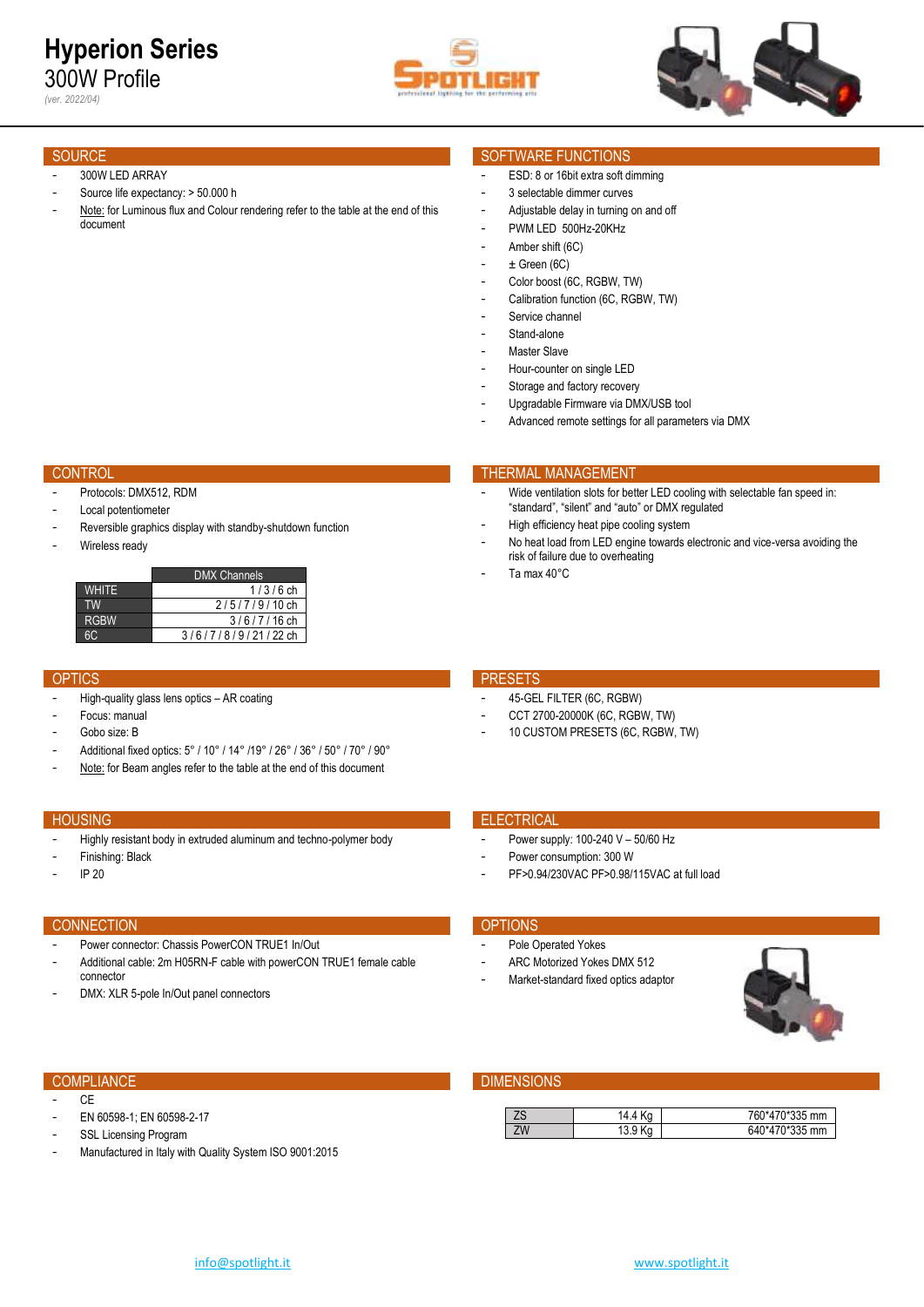



# DMX chart

*(ver. 2022/04)*

|                 |               | <b>WHITE</b>   |                    |               |                | <b>TUNABLE WHITE</b> |                |
|-----------------|---------------|----------------|--------------------|---------------|----------------|----------------------|----------------|
|                 | 1CH           | 2CH            | 3CH                | <b>EASY</b>   | <b>SPLIT</b>   | <b>SPLIT</b>         | <b>STUD</b>    |
|                 | 8 BIT         | 8 BIT          | 16 BIT             | 8 BIT         | 8 BIT          | <b>16 BIT</b>        | 16 B           |
| $1$ ch          | <b>DIMMER</b> | <b>DIMMER</b>  | <b>DIMMER</b>      | <b>DIMMER</b> | <b>DIMMER</b>  | <b>DIMMER</b>        | <b>DIMMER</b>  |
| 2 <sub>ch</sub> |               | <b>STROBO</b>  | <b>DIMMER FINE</b> | <b>CCT</b>    | <b>WW</b>      | <b>DIMMER FINE</b>   | <b>DIMMER</b>  |
| 3 <sub>ch</sub> |               | <b>SERVICE</b> | <b>DELAY</b>       |               | CW             | <b>WW</b>            | CCT            |
| 4 ch            |               |                | <b>FAN</b>         |               | <b>STROBO</b>  | <b>WW FINE</b>       | $WW +/-$       |
| 5 <sub>ch</sub> |               |                | <b>STROBE</b>      |               | <b>SERVICE</b> | <b>CW</b>            | $CW +/-$       |
| 6 ch            |               |                | <b>SERVICE</b>     |               |                | <b>CW FINE</b>       | DELAY          |
| 7 ch            |               |                |                    |               |                | <b>DELAY</b>         | <b>FAN</b>     |
| 8 ch            |               |                |                    |               |                | <b>FAN</b>           | <b>STROBO</b>  |
| 9 <sub>ch</sub> |               |                |                    |               |                | <b>STROBO</b>        | <b>SERVICE</b> |

|                  |               | <b>WHITE</b>   |                    | <b>TUNABLE WHITE</b> |                |                    |                    |                     |  |  |  |  |  |  |
|------------------|---------------|----------------|--------------------|----------------------|----------------|--------------------|--------------------|---------------------|--|--|--|--|--|--|
|                  | 1CH           | 2CH            | 3CH                | EASY                 | <b>SPLIT</b>   | <b>SPLIT</b>       | <b>STUDIO</b>      | <b>THEATRE FULL</b> |  |  |  |  |  |  |
|                  | 8 BIT         | 8 BIT          | 16 BIT             | 8 BIT                | 8 BIT          | 16 BIT             | <b>16 BIT</b>      | <b>16 BIT</b>       |  |  |  |  |  |  |
| $1$ ch           | <b>DIMMER</b> | <b>DIMMER</b>  | <b>DIMMER</b>      | <b>DIMMER</b>        | <b>DIMMER</b>  | <b>DIMMER</b>      | <b>DIMMER</b>      | <b>DIMMER</b>       |  |  |  |  |  |  |
| 2 <sub>ch</sub>  |               | <b>STROBO</b>  | <b>DIMMER FINE</b> | CCT                  | <b>WW</b>      | <b>DIMMER FINE</b> | <b>DIMMER FINE</b> | <b>DIMMER FINE</b>  |  |  |  |  |  |  |
| 3 <sub>ch</sub>  |               | <b>SERVICE</b> | DELAY              |                      | CW             | <b>WW</b>          | CCT                | CCT                 |  |  |  |  |  |  |
| 4 ch             |               |                | <b>FAN</b>         |                      | <b>STROBO</b>  | <b>WW FINE</b>     | $WW +/-$           | <b>DELAY</b>        |  |  |  |  |  |  |
| 5 ch             |               |                | <b>STROBE</b>      |                      | <b>SERVICE</b> | <b>CW</b>          | $CW +/-$           | <b>FAN</b>          |  |  |  |  |  |  |
| 6 ch             |               |                | <b>SERVICE</b>     |                      |                | <b>CW FINE</b>     | DELAY              | <b>STROBO</b>       |  |  |  |  |  |  |
| 7 ch             |               |                |                    |                      |                | <b>DELAY</b>       | <b>FAN</b>         | <b>SERVICE</b>      |  |  |  |  |  |  |
| 8 <sub>ch</sub>  |               |                |                    |                      |                | <b>FAN</b>         | <b>STROBO</b>      |                     |  |  |  |  |  |  |
| 9 ch             |               |                |                    |                      |                | <b>STROBO</b>      | <b>SERVICE</b>     |                     |  |  |  |  |  |  |
| 10 <sub>ch</sub> |               |                |                    |                      |                | <b>SERVICE</b>     |                    |                     |  |  |  |  |  |  |

|                  |                      |                   | <b>RGBW</b>    |                |                      |
|------------------|----------------------|-------------------|----------------|----------------|----------------------|
|                  | <b>EASY</b>          | <b>HSI</b>        | <b>CMY</b>     | <b>RGBW</b>    | <b>FULL</b>          |
|                  | 8 BIT                | 8 BIT             | 8 BIT          | 8 BIT          | <b>16 BIT</b>        |
| $1$ ch           | <b>DIMMER</b>        | <b>DIMMER</b>     | <b>DIMMER</b>  | <b>DIMMER</b>  | <b>DIMMER</b>        |
| 2 <sub>ch</sub>  | <b>COLOUR PRESET</b> | <b>HUE</b>        | <b>CYAN</b>    | <b>RED</b>     | <b>DIMMER FINE</b>   |
| 3 ch             | <b>CCT</b>           | <b>HUE FINE</b>   | <b>MAGENTA</b> | <b>GREEN</b>   | <b>RED</b>           |
| 4 ch             |                      | <b>SATURATION</b> | YELLOW         | <b>BLUE</b>    | <b>RED FINE</b>      |
| 5 <sub>ch</sub>  |                      | <b>STROBO</b>     | <b>STROBO</b>  | <b>WHITE</b>   | <b>GREEN</b>         |
| 6 ch             |                      | <b>SERVICE</b>    | <b>SERVICE</b> | <b>STROBO</b>  | <b>GREEN FINE</b>    |
| 7 ch             |                      |                   |                | <b>SERVICE</b> | <b>BLUE</b>          |
| 8 ch             |                      |                   |                |                | <b>BLUE FINE</b>     |
| 9 <sub>ch</sub>  |                      |                   |                |                | <b>WHITE</b>         |
| $10$ ch          |                      |                   |                |                | <b>WHITE FINE</b>    |
| $11$ ch          |                      |                   |                |                | <b>CCT</b>           |
| $12$ ch          |                      |                   |                |                | <b>COLOUR PRESET</b> |
| 13 <sub>ch</sub> |                      |                   |                |                | DELAY                |
| 14 ch            |                      |                   |                |                | <b>FAN</b>           |
| $15$ ch          |                      |                   |                |                | <b>STROBO</b>        |
| $16$ ch          |                      |                   |                |                | <b>SERVICE</b>       |
|                  |                      |                   |                |                |                      |

|                  |                      |                |                | <b>RGBACL</b>     |                |                      |                      |
|------------------|----------------------|----------------|----------------|-------------------|----------------|----------------------|----------------------|
|                  | <b>EASY</b>          | <b>CMY</b>     | <b>RGB</b>     | <b>HSIC</b>       | <b>RGBACL</b>  | <b>THEATER</b>       | <b>STUDIO</b>        |
|                  | 8 BIT                | 8 BIT          | 8 BIT          | 8 BIT             | 8 BIT          | <b>16 BIT</b>        | <b>16 BIT</b>        |
| $1$ ch           | <b>DIMMER</b>        | <b>DIMMER</b>  | <b>DIMMER</b>  | <b>DIMMER</b>     | <b>DIMMER</b>  | <b>DIMMER</b>        | <b>DIMMER</b>        |
| 2 <sub>ch</sub>  | <b>COLOUR PRESET</b> | <b>CYAN</b>    | <b>RED</b>     | <b>HUE</b>        | <b>RED</b>     | <b>DIMMER FINE</b>   | <b>DIMMER FINE</b>   |
| 3 ch             | <b>CCT</b>           | <b>MAGENTA</b> | <b>GREEN</b>   | <b>HUE FINE</b>   | <b>GREEN</b>   | <b>RED</b>           | <b>RED</b>           |
| 4 ch             |                      | <b>YELLOW</b>  | <b>BLUE</b>    | <b>SATURATION</b> | <b>BLUE</b>    | <b>RED FINE</b>      | <b>RED FINE</b>      |
| 5 ch             |                      | <b>STROBO</b>  | <b>STROBO</b>  | <b>CCT</b>        | AMBER          | <b>GREEN</b>         | <b>GREEN</b>         |
| 6 ch             |                      | <b>SERVICE</b> | <b>SERVICE</b> | <b>STROBO</b>     | <b>CYAN</b>    | <b>GREEN FINE</b>    | <b>GREEN FINE</b>    |
| 7 ch             |                      |                |                | <b>SERVICE</b>    | LIME           | <b>BLUE</b>          | <b>BLUE</b>          |
| 8 ch             |                      |                |                |                   | <b>STROBO</b>  | <b>BLUE FINE</b>     | <b>BLUE FINE</b>     |
| 9 <sub>ch</sub>  |                      |                |                |                   | <b>SERVICE</b> | AMBER                | AMBER                |
| $10$ ch          |                      |                |                |                   |                | AMBER FINE           | AMBER FINE           |
| $11$ ch          |                      |                |                |                   |                | <b>CYAN</b>          | <b>CYAN</b>          |
| $12$ ch          |                      |                |                |                   |                | <b>CYAN FINE</b>     | <b>CYAN FINE</b>     |
| 13 <sub>ch</sub> |                      |                |                |                   |                | LIME                 | <b>LIME</b>          |
| 14 ch            |                      |                |                |                   |                | <b>LIME FINE</b>     | <b>LIME FINE</b>     |
| $15$ ch          |                      |                |                |                   |                | <b>COLOUR PRESET</b> | <b>COLOUR PRESET</b> |
| $16$ ch          |                      |                |                |                   |                | <b>SATURATION</b>    | CCT                  |
| $17$ ch          |                      |                |                |                   |                | <b>CCT</b>           | +/- GREEN            |
| 18 <sub>ch</sub> |                      |                |                |                   |                | +/- GREEN            | <b>DELAY</b>         |
| 19 <sub>ch</sub> |                      |                |                |                   |                | <b>DELAY</b>         | FAN                  |
| 20 <sub>ch</sub> |                      |                |                |                   |                | <b>FAN</b>           | <b>STROBO</b>        |
| $21$ ch          |                      |                |                |                   |                | <b>STROBO</b>        | <b>SERVICE</b>       |
| 22 ch            |                      |                |                |                   |                | <b>SERVICE</b>       |                      |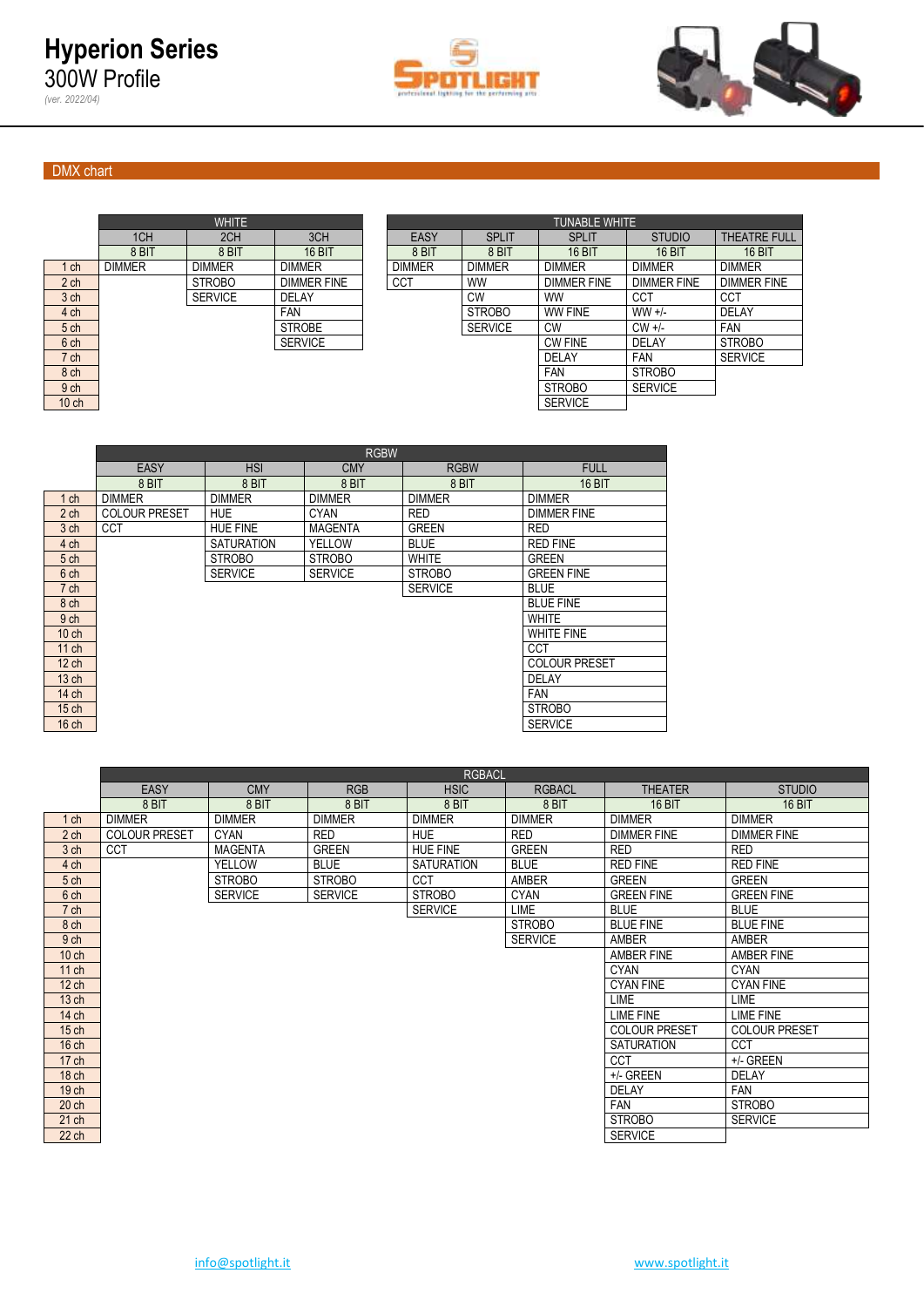



| Model            | Type                        | <b>CT</b> | (measure at) CRI TLCI TM-30 Lumen |    |       |            |            | Beam       | Lux    | $Ø$ Beam       | Lux   | $Ø$ Beam       | Lux.  | $Ø$ Beam       | Lux   | $\emptyset$ Beam | Lux   | $Ø$ Beam        |
|------------------|-----------------------------|-----------|-----------------------------------|----|-------|------------|------------|------------|--------|----------------|-------|----------------|-------|----------------|-------|------------------|-------|-----------------|
|                  | <b>WW</b>                   | 3200K     | 3200K                             |    |       |            | 7.036      | $15^\circ$ | 13.789 | 1,05           | 6.128 | 1,57           | 3.447 | 2,09           | 2.206 | 2,61             | 1.532 | 3,14            |
|                  |                             |           |                                   | 95 | 92    | 93         |            | $30^\circ$ | 3.683  | 2,13           | 1.637 | 3,19           | 921   | 4,26           | 589   | 5,32             | 409   | 6,38            |
|                  | CW                          | 5600K     | 5600K                             |    |       |            | 7.407      | $15^\circ$ | 16.222 | 1,05           | 7.210 | 1,57           | 4.056 | 2,09           | 2.596 | 2,61             | 1.802 | 3,14            |
|                  |                             |           |                                   |    |       |            |            | $30^\circ$ | 4.333  | 2,13           | 1.926 | 3,19           | 1.083 | 4,26           | 693   | 5,32             | 481   | 6,38            |
|                  | 2700-6500K<br><b>TW</b>     |           | 5600K                             | 95 | 92    | 93         | 6.666      | $15^\circ$ | 14.600 | 1,05           | 6.489 | 1,57           | 3.650 | 2,09           | 2.336 | 2,61             | 1.622 | 3,14            |
| PR HY LED 300 ZS |                             |           |                                   |    |       |            | $30^\circ$ | 3.900      | 2,13   | 1.733          | 3,19  | 975            | 4,26  | 624            | 5,32  | 433              | 6,38  |                 |
|                  | <b>RGBW 2700-8000K</b>      |           | Full Ch                           | 85 | 90    | 90         |            | $15^\circ$ | 9.614  | 1,05           | 4.273 | 1,57           | 2.403 | 2,09           | 1.538 | 2,61             | 1.068 | 3,14            |
|                  |                             |           |                                   |    |       |            | 4.845      | $30^\circ$ | 2.601  | 2,13           | 1.156 | 3,19           | 650   | 4,26           | 416   | 5,32             |       | 289 6,38        |
|                  | 2700-8000K<br>Full Ch<br>6C |           |                                   |    | 4.750 | $15^\circ$ | 9.425      | 1,05       | 4.189  | 1,57           | 2.356 | 2,09           | 1.508 | 2,61           | 1.047 | 3,14             |       |                 |
|                  |                             |           |                                   | 97 | 92    | 94         |            | $30^\circ$ | 2.550  | 2,13           | 1.133 | 3,19           | 638   | 4,26           | 408   | 5,32             |       | 283 6,38        |
|                  |                             |           |                                   |    |       |            |            |            |        | 4 <sub>m</sub> |       | 6 <sub>m</sub> |       | 8 <sub>m</sub> |       | 10 <sub>m</sub>  |       | 12 <sub>m</sub> |

| Model                   | Type                   | <b>CT</b>  | (measure at) CRI TLCI TM-30 Lumen |    |    |       |            | Beam       | Lux   | $Ø$ Beam       | Lux   | $Ø$ Beam | Lux   | $Ø$ Beam       | Lux   | $Ø$ Beam        | Lux  | $Ø$ Beam        |
|-------------------------|------------------------|------------|-----------------------------------|----|----|-------|------------|------------|-------|----------------|-------|----------|-------|----------------|-------|-----------------|------|-----------------|
|                         | <b>WW</b>              |            |                                   |    |    |       | 8.724      | $25^\circ$ | 5.785 | 1,76           | 2.571 | 2,64     | 1.446 | 3,52           | 926   | 4,40            | 643  | 5,28            |
|                         |                        | 3200K      | 3200K                             | 95 | 92 | 93    |            | $50^\circ$ | 2.035 | 3,70           | 905   | 5,55     | 509   | 7,40           | 326   | 9,25            | 226  | 11,10           |
|                         | <b>CW</b>              | 5600K      | 5600K                             |    |    |       | 9.183      | $25^\circ$ | 6.806 | 1,76           | 3.025 | 2,64     | 1.701 | 3,52           | 1.089 | 4,40            | 756  | 5,28            |
|                         |                        |            |                                   |    |    |       |            | $50^\circ$ | 2.394 | 3,70           | 1.064 | 5,55     | 599   | 7,40           | 383   | 9,25            |      | 266 11,10       |
| <b>PR HY LED 300 ZW</b> |                        | 2700-6500K | 5600K                             | 95 | 92 | 93    | 8.265      | $25^\circ$ | 6.125 | 1,76           | 2.722 | 2,64     | 1.531 | 3,52           | 980   | 4,40            | 681  | 5,28            |
|                         | <b>ITW</b>             |            |                                   |    |    |       |            | $50^\circ$ | 2.155 | 3,70           | 958   | 5,55     | 539   | 7,40           | 345   | 9,25            | 239  | 11,10           |
|                         | <b>RGBW 2700-8000K</b> | Full Ch    | 85                                |    | 90 | 5.564 | $25^\circ$ | 4.055      | 1,76  | 1.802          | 2,64  | 1.014    | 3,52  | 649            | 4,40  | 451             | 5,28 |                 |
|                         |                        |            |                                   |    | 90 |       |            | $50^\circ$ | 1.479 | 3,70           | 657   | 5,55     | 370   | 7,40           | 237   | 9,25            | 164  | 11,10           |
|                         | 6C                     | 2700-8000K | Full Ch                           | 97 |    | 94    | 5.455      | $25^\circ$ | 3.975 | 1,76           | 1.767 | 2,64     | 994   | 3,52           | 636   | 4,40            | 442  | 5,28            |
|                         |                        |            |                                   |    | 92 |       |            | $50^\circ$ | 1.450 | 3,70           | 644   | 5,55     | 363   | 7,40           | 232   | 9,25            | 161  | 11,10           |
|                         |                        |            |                                   |    |    |       |            |            |       | 4 <sub>m</sub> |       | 6 m      |       | 8 <sub>m</sub> |       | 10 <sub>m</sub> |      | 12 <sub>m</sub> |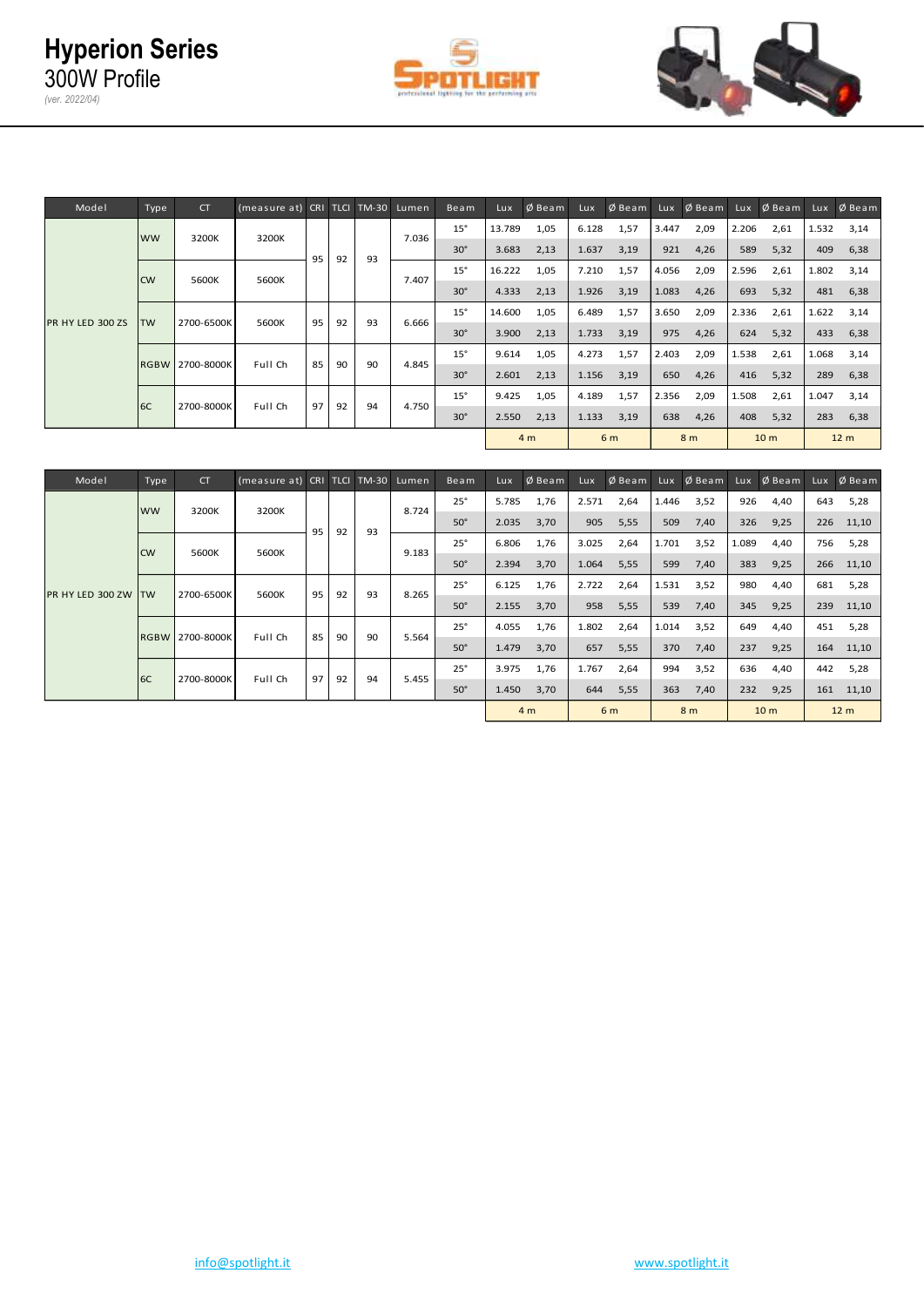

# **CCT correlated color temperatures**

*White light from 1'500K to 20'000K made by RGBACL mix engine (Hyperion 6C)*

## **Fixture settings:** linear dimming curve + 8 bit mode + LED boost off

The following DMX values are made by photometric data measuraments and test comparison with COM 12 PC and CP 90 halogen lamp.

| 1  | 1500K  |
|----|--------|
| 2  | 1600K  |
| 3  | 1700K  |
| 4  | 1800K  |
| 5  | 1900K  |
| 6  | 2000 K |
| 7  | 2100K  |
| 8  | 2200K  |
| 9  | 2300K  |
| 10 | 2400K  |
| 11 | 2500K  |
| 12 | 2600K  |
| 13 | 2700K  |
| 14 | 2800 K |
| 15 | 2900K  |
| 16 | 3000 K |
| 17 | 3100K  |
| 18 | 3200K  |
| 19 | 3300K  |
| 20 | 3400K  |
| 21 | 3500K  |
| 22 | 4000K  |
| 23 | 5000K  |
| 24 | 5600K  |
| 25 | 6000K  |
| 26 | 6500K  |
| 27 | 8000K  |
| 28 | 10000K |
| 29 | 12000K |
| 30 | 14000K |
| 31 | 15000K |
| 32 | 16000K |
| 33 | 17000K |
| 34 | 18000K |
| 35 | 19000K |
| 36 | 20000K |

|         | <b>UNEAR CURVE</b> |                |                |                   |             |             |  |  |
|---------|--------------------|----------------|----------------|-------------------|-------------|-------------|--|--|
|         | <b>RED</b>         | <b>GREEN</b>   |                | <b>BLUE AMBER</b> | <b>CYAN</b> | <b>LIME</b> |  |  |
| 1500K   | 255                | $\mathbf{0}$   | $\mathbf{0}$   | 255               | $\mathbf 0$ | 115         |  |  |
| 1600K   | 255                | 1              | $\mathbf{0}$   | 255               | 1           | 122         |  |  |
| 1700K   | 255                | 1              | $\mathbf{0}$   | 255               | 1           | 146         |  |  |
| 1800 K  | 255                | 1              | $\mathbf 0$    | 255               | 1           | 169         |  |  |
| 1900 K  | 255                | $\mathbf 0$    | $\mathbf 0$    | 255               | 1.          | 198         |  |  |
| 2000 K  | 255                | 0              | $\overline{4}$ | 255               | 8           | 212         |  |  |
| 2100K   | 255                | $\overline{4}$ | $\overline{7}$ | 255               | 12          | 230         |  |  |
| 2200 K  | 255                | 4              | 8              | 255               | 30          | 240         |  |  |
| 2300K   | 240                | 4              | 12             | 255               | 30          | 255         |  |  |
| 2400K   | 228                | 23             | 12             | 255               | 30          | 255         |  |  |
| 2500 K  | 208                | 23             | 15             | 255               | 40          | 255         |  |  |
| 2600 K  | 192                | 24             | 17             | 255               | 53          | 255         |  |  |
| 2700K   | 178                | 24             | 18             | 255               | 67          | 255         |  |  |
| 2800 K  | 168                | 25             | 20             | 255               | 79          | 255         |  |  |
| 2900 K  | 156                | 26             | 23             | 255               | 86          | 255         |  |  |
| 3000 K  | 145                | 26             | 27             | 255               | 94          | 255         |  |  |
| 3100K   | 142                | 34             | 30             | 255               | 97          | 255         |  |  |
| 3200 K  | 135                | 36             | 30             | 255               | 111         | 255         |  |  |
| 3300 K  | 128                | 37             | 32             | 255               | 122         | 255         |  |  |
| 3400 K  | 126                | 39             | 36             | 255               | 131         | 255         |  |  |
| 3500 K  | 120                | 40             | 40             | 255               | 136         | 255         |  |  |
| 4000 K  | 102                | 71             | 56             | 255               | 145         | 255         |  |  |
| 5000 K  | 80                 | 130            | 86             | 255               | 160         | 255         |  |  |
| 5600 K  | 55                 | 130            | 98             | 255               | 179         | 255         |  |  |
| 6000K   | 55                 | 135            | 108            | 255               | 203         | 255         |  |  |
| 6500 K  | 49                 | 140            | 118            | 255               | 230         | 255         |  |  |
| 8000 K  | 30                 | 150            | 148            | 255               | 238         | 255         |  |  |
| 10000K  | $\overline{4}$     | 160            | 172            | 255               | 255         | 255         |  |  |
| 12000 K | 4                  | 192            | 198            | 255               | 255         | 255         |  |  |
| 14000 K | 4                  | 192            | 213            | 255               | 255         | 255         |  |  |
| 15000 K | 4                  | 192            | 219            | 255               | 255         | 255         |  |  |
| 16000K  | 8                  | 193            | 226            | 255               | 255         | 255         |  |  |
| 17000 K | 10                 | 210            | 233            | 255               | 255         | 255         |  |  |
| 18000K  | 10                 | 218            | 239            | 255               | 255         | 255         |  |  |
| 19000K  | 12                 | 230            | 246            | 255               | 255         | 255         |  |  |
| 20000K  | 18                 | 255            | 255            | 255               | 255         | 255         |  |  |

|             | <b>UNEAR CURVE</b> |             |             | <b>QUADRATIC CURVE</b> |              |              |              |             |            |  |  |  |
|-------------|--------------------|-------------|-------------|------------------------|--------------|--------------|--------------|-------------|------------|--|--|--|
| <b>BLUE</b> | <b>AMBER</b>       | <b>CYAN</b> | <b>LIME</b> | <b>RED</b>             | <b>GREEN</b> | <b>BLUE</b>  | <b>AMBER</b> | <b>CYAN</b> | <b>UME</b> |  |  |  |
| 0           | 255                | 0           | 115         | 255                    | 0            | 0            | 255          | 0           | 171        |  |  |  |
| 0           | 255                | 1           | 122         | 255                    | 16           | 0            | 255          | 16          | 176        |  |  |  |
| 0           | 255                | 1           | 146         | 255                    | 16           | 0            | 255          | 16          | 193        |  |  |  |
| 0           | 255                | 1           | 169         | 255                    | 16           | 0            | 255          | 16          | 208        |  |  |  |
| 0           | 255                | 1           | 198         | 255                    | 0            | $\mathbf{0}$ | 255          | 16          | 225        |  |  |  |
| 4           | 255                | 8           | 212         | 255                    | 0            | 32           | 255          | 45          | 233        |  |  |  |
| 7           | 255                | 12          | 230         | 255                    | 32           | 42           | 255          | 55          | 242        |  |  |  |
| 8           | 255                | 30          | 240         | 255                    | 32           | 45           | 255          | 87          | 247        |  |  |  |
| 12          | 255                | 30          | 255         | 247                    | 32           | 55           | 255          | 87          | 255        |  |  |  |
| 12          | 255                | 30          | 255         | 241                    | 77           | 55           | 255          | 87          | 255        |  |  |  |
| 15          | 255                | 40          | 255         | 230                    | 77           | 62           | 255          | 101         | 255        |  |  |  |
| 17          | 255                | 53          | 255         | 221                    | 78           | 66           | 255          | 116         | 255        |  |  |  |
| 18          | 255                | 67          | 255         | 213                    | 78           | 68           | 255          | 131         | 255        |  |  |  |
| 20          | 255                | 79          | 255         | 207                    | 80           | 71           | 255          | 142         | 255        |  |  |  |
| 23          | 255                | 86          | 255         | 199                    | 81           | 77           | 255          | 148         | 255        |  |  |  |
| 27          | 255                | 94          | 255         | 192                    | 81           | 83           | 255          | 155         | 255        |  |  |  |
| 30          | 255                | 97          | 255         | 190                    | 93           | 87           | 255          | 157         | 255        |  |  |  |
| 30          | 255                | 111         | 255         | 186                    | 96           | 87           | 255          | 168         | 255        |  |  |  |
| 32          | 255                | 122         | 255         | 181                    | 97           | 90           | 255          | 176         | 255        |  |  |  |
| 36          | 255                | 131         | 255         | 179                    | 100          | 96           | 255          | 183         | 255        |  |  |  |
| 40          | 255                | 136         | 255         | 175                    | 101          | 101          | 255          | 186         | 255        |  |  |  |
| 56          | 255                | 145         | 255         | 161                    | 135          | 119          | 255          | 192         | 255        |  |  |  |
| 86          | 255                | 160         | 255         | 143                    | 182          | 148          | 255          | 202         | 255        |  |  |  |
| 98          | 255                | 179         | 255         | 118                    | 182          | 158          | 255          | 214         | 255        |  |  |  |
| 108         | 255                | 203         | 255         | 118                    | 186          | 166          | 255          | 228         | 255        |  |  |  |
| 118         | 255                | 230         | 255         | 112                    | 189          | 173          | 255          | 242         | 255        |  |  |  |
| 148         | 255                | 238         | 255         | 87                     | 196          | 194          | 255          | 246         | 255        |  |  |  |
| 172         | 255                | 255         | 255         | 32                     | 202          | 209          | 255          | 255         | 255        |  |  |  |
| 198         | 255                | 255         | 255         | 32                     | 221          | 225          | 255          | 255         | 255        |  |  |  |
| 213         | 255                | 255         | 255         | 32                     | 221          | 233          | 255          | 255         | 255        |  |  |  |
| 219         | 255                | 255         | 255         | 32                     | 221          | 236          | 255          | 255         | 255        |  |  |  |
| 226         | 255                | 255         | 255         | 45                     | 222          | 240          | 255          | 255         | 255        |  |  |  |
| 233         | 255                | 255         | 255         | 50                     | 231          | 244          | 255          | 255         | 255        |  |  |  |
| 239         | 255                | 255         | 255         | 50                     | 236          | 247          | 255          | 255         | 255        |  |  |  |
| 246         | 255                | 255         | 255         | 55                     | 242          | 250          | 255          | 255         | 255        |  |  |  |
| 255         | 255                | 255         | 255         | 68                     | 255          | 255          | 255          | 255         | 255        |  |  |  |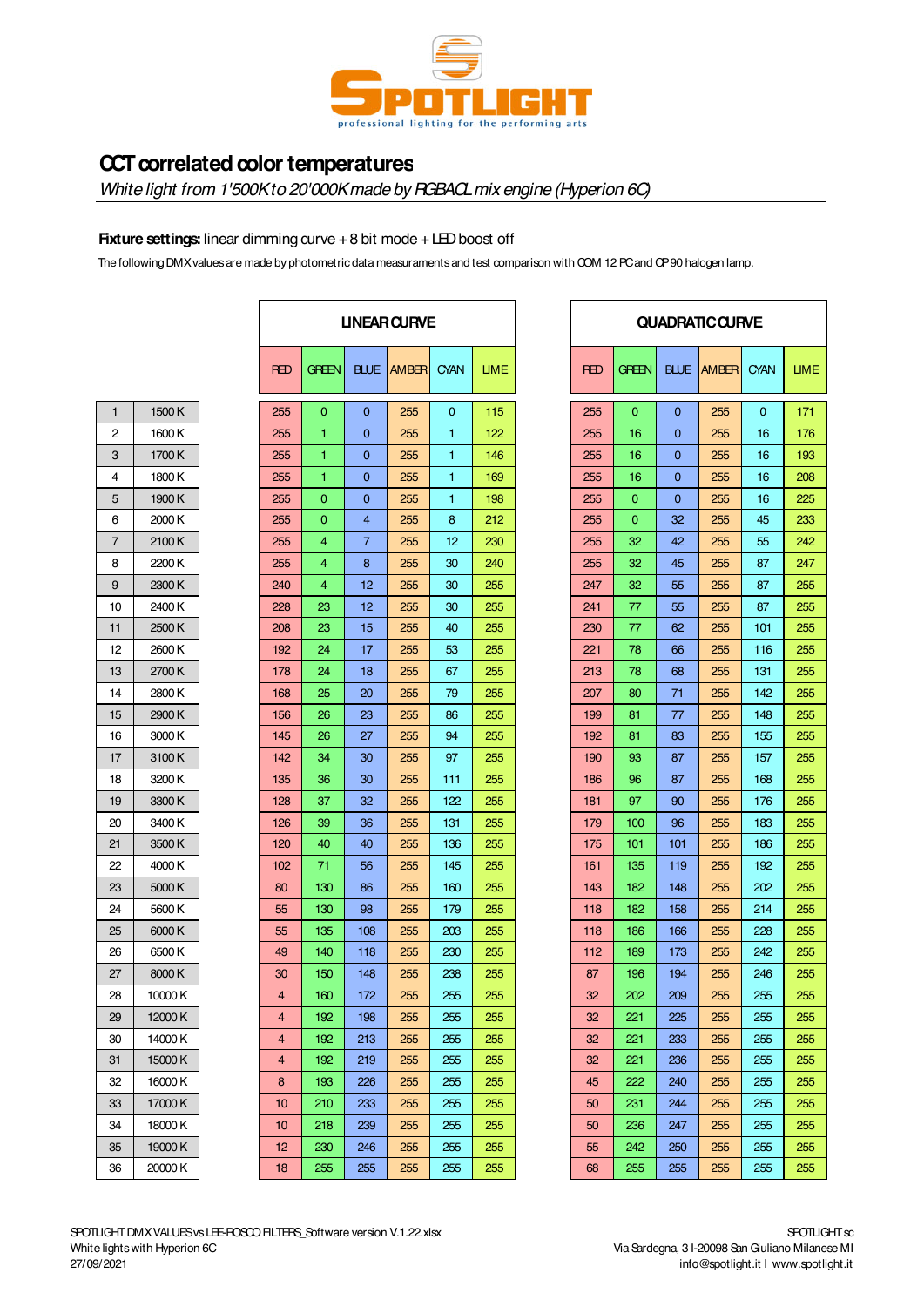

# **Ambershift - Redshift simulation values**

*White light from 3'200K to 1'500K made by RGBACL mix engine (Hyperion 6C)*

## **Fixture settings:** linear dimming curve + 8 bit mode + LED boost off

The following DMX values are made by photometric data measuraments and test comparison with COM 12 PC and CP 90 halogen lamp.

|      |        |                    |            | (following the Planck Line) |                |                   |              |             | (following the Plackonian Line) |            |                |              |                        |             |             |
|------|--------|--------------------|------------|-----------------------------|----------------|-------------------|--------------|-------------|---------------------------------|------------|----------------|--------------|------------------------|-------------|-------------|
|      |        | <b>UNEAR CURVE</b> |            |                             |                |                   |              |             |                                 |            |                |              | <b>QUADRATIC CURVE</b> |             |             |
|      |        |                    | <b>RED</b> | <b>GREEN</b>                |                | <b>BLUE AMBER</b> | <b>CYAN</b>  | <b>LIME</b> |                                 | <b>RED</b> | <b>GREEN</b>   | <b>BLUE</b>  | <b>AMBER</b>           | <b>CYAN</b> | <b>LIMI</b> |
| 100% | 3200K  |                    | 135        | 36                          | 30             | 255               | 111          | 255         |                                 | 186        | 96             | 87           | 255                    | 168         | 255         |
| 95%  | 3100K  |                    | 142        | 34                          | 30             | 255               | 97           | 255         |                                 | 190        | 93             | 87           | 255                    | 157         | 255         |
| 90%  | 3000K  |                    | 145        | 26                          | 27             | 255               | 94           | 255         |                                 | 192        | 81             | 83           | 255                    | 155         | 255         |
| 85%  | 2900 K |                    | 156        | 26                          | 23             | 255               | 86           | 255         |                                 | 199        | 81             | 77           | 255                    | 148         | 255         |
| 80%  | 2800K  |                    | 168        | 25                          | 20             | 255               | 79           | 255         |                                 | 207        | 80             | 71           | 255                    | 142         | 255         |
| 75%  | 2700K  |                    | 178        | 24                          | 18             | 255               | 67           | 255         |                                 | 213        | 78             | 68           | 255                    | 131         | 255         |
| 70%  | 2600K  |                    | 192        | 24                          | 17             | 255               | 53           | 255         |                                 | 221        | 78             | 66           | 255                    | 116         | 255         |
| 60%  | 2500K  |                    | 208        | 23                          | 15             | 255               | 40           | 255         |                                 | 230        | 77             | 62           | 255                    | 101         | 255         |
| 50%  | 2400K  |                    | 228        | 23                          | 12             | 255               | 30           | 255         |                                 | 241        | 77             | 55           | 255                    | 87          | 255         |
| 45%  | 2300K  |                    | 240        | 4                           | 12             | 255               | 30           | 255         |                                 | 247        | 32             | 55           | 255                    | 87          | 255         |
| 40%  | 2200K  |                    | 255        | 4                           | 8              | 255               | 30           | 240         |                                 | 255        | 32             | 45           | 255                    | 87          | 247         |
| 35%  | 2100K  |                    | 255        | $\overline{4}$              | $\overline{7}$ | 255               | 12           | 230         |                                 | 255        | 32             | 42           | 255                    | 55          | 242         |
| 30%  | 2000 K |                    | 255        | $\mathbf{O}$                | $\overline{4}$ | 255               | 8            | 212         |                                 | 255        | $\overline{0}$ | 32           | 255                    | 45          | 233         |
| 25%  | 1900 K |                    | 255        | $\Omega$                    | $\Omega$       | 255               | $\mathbf{1}$ | 198         |                                 | 255        | $\Omega$       | $\mathbf{0}$ | 255                    | 16          | 225         |
| 20%  | 1800K  |                    | 255        | 1                           | $\mathbf{0}$   | 255               | $\mathbf{1}$ | 169         |                                 | 255        | 16             | $\mathbf{0}$ | 255                    | 16          | 208         |
| 15%  | 1700 K |                    | 255        | 1                           | $\Omega$       | 255               | $\mathbf{1}$ | 146         |                                 | 255        | 16             | $\mathbf{0}$ | 255                    | 16          | 193         |
| 10%  | 1600K  |                    | 255        | 1                           | $\mathbf{0}$   | 255               | $\mathbf{1}$ | 122         |                                 | 255        | 16             | $\mathbf{0}$ | 255                    | 16          | 176         |
| 5%   | 1500K  |                    | 255        | $\mathbf{O}$                | $\Omega$       | 255               | $\mathbf{0}$ | 115         |                                 | 255        | $\overline{0}$ | $\Omega$     | 255                    | $\Omega$    | 171         |

|            |                |                | <b>UNEAR CURVE</b> |                |             |            |              |             | <b>QUADRATIC CURVE</b> |             |            |
|------------|----------------|----------------|--------------------|----------------|-------------|------------|--------------|-------------|------------------------|-------------|------------|
| <b>RED</b> | GREEN          | <b>BLUE</b>    | <b>AMBER</b>       | <b>CYAN</b>    | <b>LIME</b> | <b>RED</b> | <b>GREEN</b> | <b>BLUE</b> | <b>AMBER</b>           | <b>CYAN</b> | <b>UME</b> |
| 135        | 36             | 30             | 255                | 111            | 255         | 186        | 96           | 87          | 255                    | 168         | 255        |
| 142        | 34             | 30             | 255                | 97             | 255         | 190        | 93           | 87          | 255                    | 157         | 255        |
| 145        | 26             | 27             | 255                | 94             | 255         | 192        | 81           | 83          | 255                    | 155         | 255        |
| 156        | 26             | 23             | 255                | 86             | 255         | 199        | 81           | 77          | 255                    | 148         | 255        |
| 168        | 25             | 20             | 255                | 79             | 255         | 207        | 80           | 71          | 255                    | 142         | 255        |
| 178        | 24             | 18             | 255                | 67             | 255         | 213        | 78           | 68          | 255                    | 131         | 255        |
| 192        | 24             | 17             | 255                | 53             | 255         | 221        | 78           | 66          | 255                    | 116         | 255        |
| 208        | 23             | 15             | 255                | 40             | 255         | 230        | 77           | 62          | 255                    | 101         | 255        |
| 228        | 23             | 12             | 255                | 30             | 255         | 241        | 77           | 55          | 255                    | 87          | 255        |
| 240        | $\overline{4}$ | 12             | 255                | 30             | 255         | 247        | 32           | 55          | 255                    | 87          | 255        |
| 255        | 4              | 8              | 255                | 30             | 240         | 255        | 32           | 45          | 255                    | 87          | 247        |
| 255        | $\overline{4}$ | 7              | 255                | 12             | 230         | 255        | 32           | 42          | 255                    | 55          | 242        |
| 255        | $\Omega$       | $\overline{4}$ | 255                | 8              | 212         | 255        | $\Omega$     | 32          | 255                    | 45          | 233        |
| 255        | $\Omega$       | $\Omega$       | 255                | 1              | 198         | 255        | $\Omega$     | $\Omega$    | 255                    | 16          | 225        |
| 255        | 1              | $\Omega$       | 255                | 1              | 169         | 255        | 16           | $\Omega$    | 255                    | 16          | 208        |
| 255        | 1              | $\Omega$       | 255                | 1              | 146         | 255        | 16           | $\Omega$    | 255                    | 16          | 193        |
| 255        | 1              | 0              | 255                | 1              | 122         | 255        | 16           | 0           | 255                    | 16          | 176        |
| 255        | $\overline{0}$ | $\overline{0}$ | 255                | $\overline{0}$ | 115         | 255        | $\Omega$     | $\Omega$    | 255                    | $\Omega$    | 171        |

The best way to work with the above DMX values

Set the dimmer curve to LINEAR and 8 bit mode

Choose your desired colors and memorize them into the 10 free memories of the preset virtual color wheel

Change the dimming curve to HALO + 16 Bit modes (the processor will calculate automatically the values for this 10 memories)

*ATTENTION: The conversion filter DMX values are similar to the relavite filter in front of a CP 90 - 3200K halogen lamp. In the most of cases the LED lightoutput is much more powerful in relation to the CP 90 filtered halogen lightoutput. In this case you have to dimm down the LED output to match the fitered halogen light. All this values are not just theoretical calculations, but made by accurate photometric and visual tests. For this reason they could be improved in relation to your visual perception and experience with your lights on stage. For more info or reccomandation, feel free to send us an email to* **nellt@spotlight.it**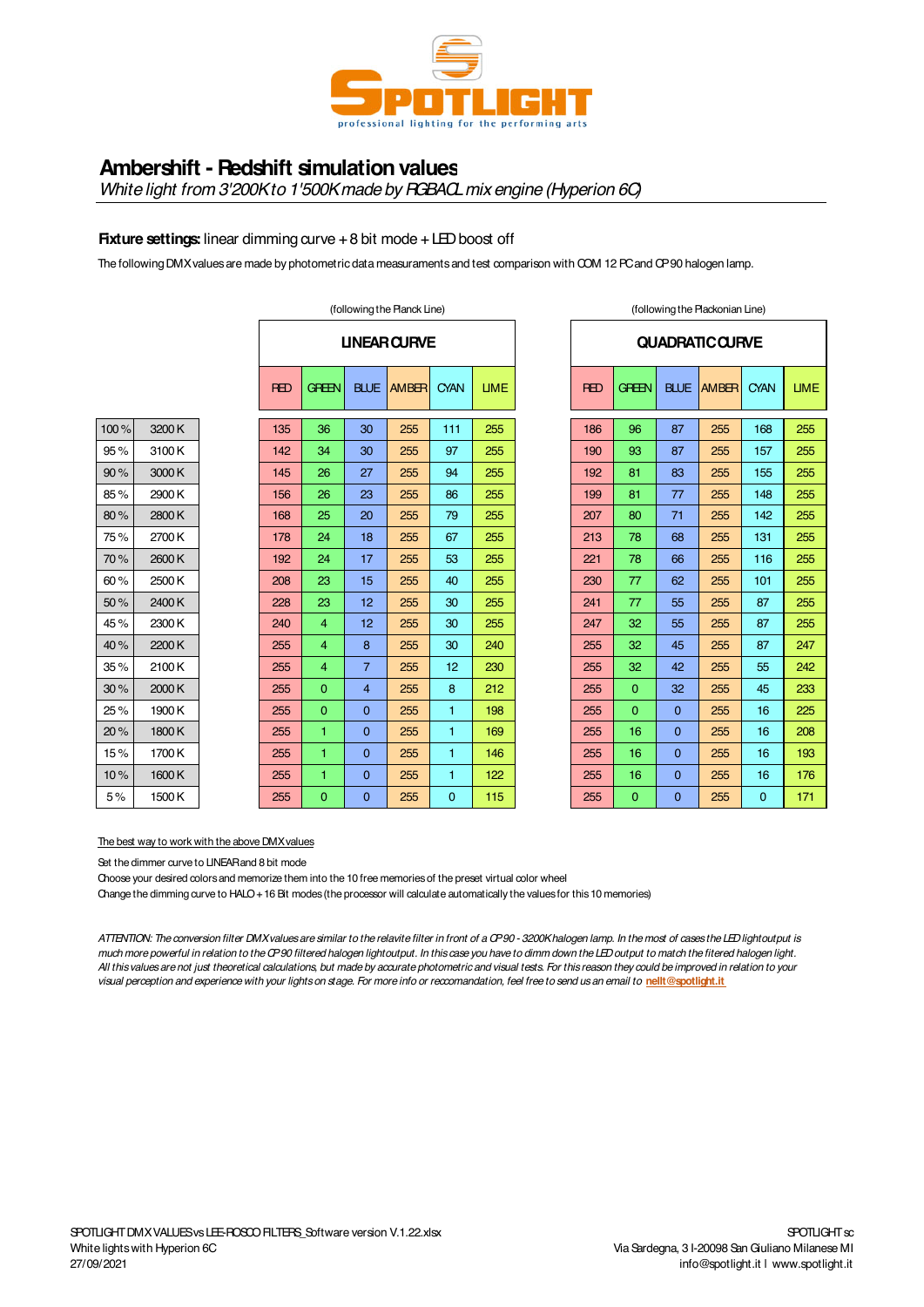

# **LEE + ROSCO color filter/ gel comparator**

*Chroma edition*

## **Fixture settings:** linear dimming curve + 8 bit mode + LED boost off

The following DMX values are made by photometric data measuraments and test comparison with COM 12 PC and CP 90 halogen lamp.

|                        |                     |                       |                         |                                                                                                                          |            |              |             | <b>UNEAR CURVE</b> |                |             |            |              |             | <b>QUADRATIC CURVE</b> |                 |             |
|------------------------|---------------------|-----------------------|-------------------------|--------------------------------------------------------------------------------------------------------------------------|------------|--------------|-------------|--------------------|----------------|-------------|------------|--------------|-------------|------------------------|-----------------|-------------|
| Proxy color simulation | <b>Filter brand</b> | <b>Filter</b><br>code | Filter name             | Main application                                                                                                         | <b>RED</b> | <b>GREEN</b> | <b>BLUE</b> | AMBER              | CYAN           | <b>LIME</b> | <b>RED</b> | <b>GREEN</b> | <b>BLUE</b> | AMBER                  | CYAN            | <b>LIME</b> |
|                        | <b>ROSCO</b>        | R351                  | Lavender Mist           |                                                                                                                          | 255        | 120          | 39          | 255                | $\mathbf 0$    | 250         | 255        | 175          | 100         | 255                    | $\mathbf 0$     | 252         |
|                        | LEE                 | 702                   | Special Pale<br>avender | Cold lavender with a full tungsten source, but<br>warms as the source is dimmed. Good as a fill for<br>slow sunset fades | 255        | 121          | 62          | 255                | 90             | 255         | 255        | 176          | 126         | 255                    | 151             | 255         |
|                        | ROSCO               | R <sub>54</sub>       | <b>Special Lavender</b> | Same as 53, but warmer. Useful for beams of<br>realistic moonlight.                                                      | 255        | 109          | 50          | 255                | 43             | 255         | 255        | 167          | 113         | 255                    | 105             | 255         |
|                        | <b>ROSCO</b>        | R <sub>51</sub>       | Surprise Pink           | Touch of color when white light is not desirable.                                                                        | 255        | 110          | 44          | 255                | $\mathbf{0}$   | 255         | 255        | 167          | 106         | 255                    | $\mathbf{0}$    | 255         |
|                        | <b>ROSCO</b>        | R <sub>52</sub>       | Light Lavender          | Excellent for general area or border light washes.<br>It is a basic followspot color.                                    | 255        | 80           | 63          | 255                | $\mathbf{1}$   | 255         | 255        | 143          | 127         | 255                    | 16              | 255         |
|                        | <b>ROSCO</b>        | R4915                 | CalColor 15<br>Lavender |                                                                                                                          | 255        | 88           | 42          | 255                | $\mathbf{0}$   | 255         | 255        | 150          | 103         | 255                    | $\mathbf{0}$    | 255         |
|                        | 旺                   | 52                    | <b>Light Lavender</b>   | Good for general areas and side lights. Great for a<br>basic followspot colour as well as an excellent<br>backlight      | 255        | 74           | 96          | 255                | 35             | 246         | 255        | 137          | 156         | 255                    | 94              | 250         |
|                        | 旺                   | 704                   | Lily                    | A cool lavender with little red content. Good for<br>romantic evening exteriors                                          | 255        | 80           | 80          | 255                | 24             | 212         | 255        | 143          | 143         | 255                    | 78              | 233         |
|                        | <b>ROSCO</b>        | R4930                 | CalColor 30<br>Lavender |                                                                                                                          | 255        | 40           | 51          | 255                | $\mathbf{0}$   | 255         | 255        | 101          | 114         | 255                    | $\mathbf 0$     | 255         |
|                        | LEE                 | 703                   | <b>Cold Lavender</b>    | A colour that would be great for front / key<br>lighting and that works well with 152 Pale Gold                          | 255        | 64           | 99          | 255                | $\mathbf{0}$   | 182         | 255        | 128          | 159         | 255                    | $\mathbf{0}$    | 215         |
|                        | LÆ                  | 345                   | <b>Fuchsia Pink</b>     | Good for musicals, pantomimes and sultry scenes                                                                          | 255        | 74           | 91          | 255                | 22             | 72          | 255        | 137          | 152         | 255                    | 75              | 135         |
|                        | <b>ROSCO</b>        | <b>R47</b>            | Light Rose Purple       | Good for eerie or dramatic effects. Beautiful<br>backlight color.                                                        | 255        | 72           | 55          | 255                | 49             | 73          | 255        | 135          | 118         | 255                    | 112             | 136         |
|                        | ROSCO               | R353                  | Lilly Lavender          | Same intensity as 55 with more red content.                                                                              | 255        | 192          | 90          | 254                | $\overline{c}$ | 254         | 255        | 221          | 151         | 254                    | 23              | 254         |
|                        | <b>ROSCO</b>        | <b>R55</b>            | Lilac                   | Same as 53, but cooler.                                                                                                  | 218        | 195          | 73          | 216                | $\overline{4}$ | 255         | 236        | 223          | 136         | 235                    | 32 <sub>2</sub> | 255         |
|                        | LEE                 | 137                   | <b>Special Lavender</b> | Good for moonlight and musical / romantic<br>scenes. Enhances skin tones                                                 | 255        | 140          | 125         | 255                | 150            | 200         | 255        | 189          | 179         | 255                    | 196             | 226         |
|                        | LEE                 | 194                   | <b>Surprise Pink</b>    | Good for musicals                                                                                                        | 255        | 120          | 104         | 255                | 120            | 136         | 255        | 175          | 163         | 255                    | 175             | 186         |
|                        | <b>ROSCO</b>        | R356                  | Middle Lavender         | A lavender halfway between 52 and 57 in hue and<br>value. Useful for general illumination and side-<br>lighting.         | 255        | 100          | 80          | 255                | 16             | 255         | 255        | 160          | 143         | 255                    | 64              | 255         |
|                        | <b>ROSCO</b>        | <b>R57</b>            | Lavender                | Excellent backlight. Gives good visibility without<br>destroying night illusions.                                        | 255        | 168          | 100         | 250                | 44             | 195         | 255        | 207          | 160         | 252                    | 106             | 223         |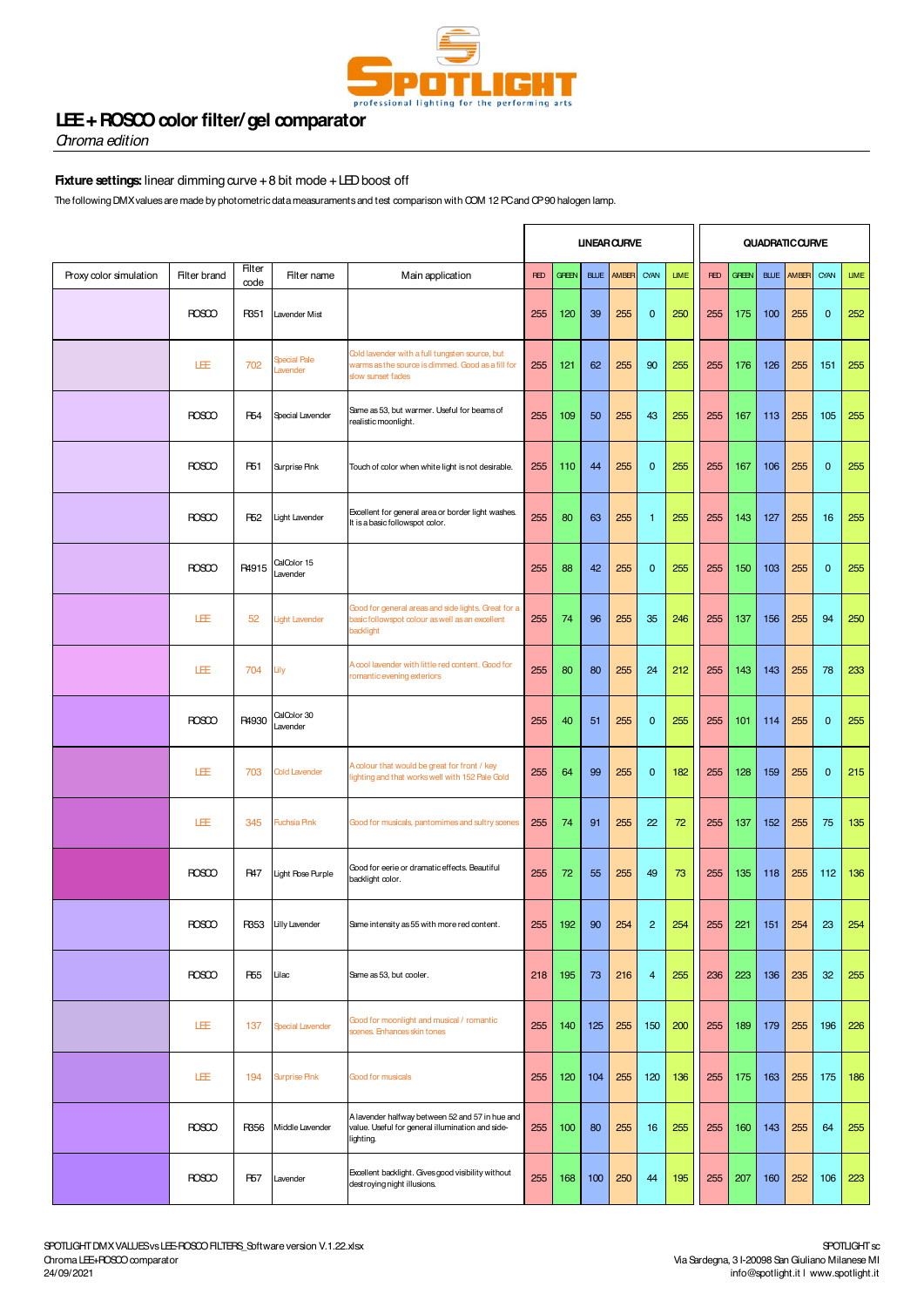

|                        |                     |                |                                  |                                                                                                                                                                                            |             |              |             | <b>UNEAR CURVE</b>      |                |              |              |              |             | <b>QUADRATIC CURVE</b> |             |              |
|------------------------|---------------------|----------------|----------------------------------|--------------------------------------------------------------------------------------------------------------------------------------------------------------------------------------------|-------------|--------------|-------------|-------------------------|----------------|--------------|--------------|--------------|-------------|------------------------|-------------|--------------|
| Proxy color simulation | <b>Filter brand</b> | Filter<br>code | Filter name                      | Main application                                                                                                                                                                           | <b>RED</b>  | <b>GREEN</b> | <b>BLUE</b> | AMBER                   | CYAN           | <b>LIME</b>  | <b>RED</b>   | <b>GREEN</b> | <b>BLUE</b> | AMBER                  | CYAN        | <b>LIME</b>  |
|                        | 旺                   | 58             | Lavender                         | An excellent backlight that creates a new<br>dimension                                                                                                                                     | 255         | $\mathbf{0}$ | 200         | 255                     | 126            | 84           | 255          | $\mathbf 0$  | 226         | 255                    | 179         | 146          |
|                        | 旺                   | 701            | Provence                         | Colour of the Lavender fields of the south of<br>France. A redder version of 180 for cameras<br>balanced to tungsten                                                                       | 255         | 144          | 124         | 68                      | $\overline{4}$ | $\mathbf{1}$ | 255          | 192          | 178         | 132                    | 32          | 16           |
|                        | <b>ROSCO</b>        | R4960          | CalColor 60<br>Lavender          |                                                                                                                                                                                            | 255         | 67           | 55          | 255                     | 93             | 72           | 255          | 131          | 118         | 255                    | 154         | 135          |
|                        | LEE                 | 180            | <b>Dark Lavender</b>             | A pleasing effect for theatrical lighting and<br>backlighting                                                                                                                              | 255         | 16           | 255         | 216                     | 102            | 100          | 255          | 64           | 255         | 235                    | 161         | 160          |
|                        | <b>ROSCO</b>        | <b>R58</b>     | Deep Lavender                    | Excellent back light. Enhances dimensionality.                                                                                                                                             | 255         | 175          | 156         | 255                     | 22             | 118          | 255          | 211          | 199         | 255                    | 75          | 173          |
|                        | <b>ROSCO</b>        | R357           | <b>Royal Lavender</b>            | A rich lavender which will enhance blue and red<br>costumes and scenic pieces. Excellent for nightime<br>scenes. Fich, vivid accents, good in backgrounds.                                 | 233         | 34           | 255         | 240                     | 245            | 102          | 244          | 93           | 255         | 247                    | 250         | 161          |
|                        | <b>ROSCO</b>        | <b>R59</b>     | Indigo                           | The original Congo Blue. A purple-blue, highly<br>saturated, for modeling effects and non-realistic<br>atmospheres.                                                                        | 255         | $\mathbf{0}$ | 255         | $\mathbf 0$             | 229            | 40           | 255          | $\mathbf{0}$ | 255         | $\mathbf{0}$           | 242         | 101          |
|                        | LEE                 | 343            | <b>Special Medium</b><br>avender | Good for theatre and T.V. effect lighting and<br>backlighting                                                                                                                              | 230         | 40           | 255         | 216                     | 102            | 25           | 242          | 101          | 255         | 235                    | 161         | 80           |
|                        | LEE                 | 700            | Perfect Lavender                 | In-between 170 Deep Lavender and 345 Fuchsia<br>Pink, and is good for backlighting and romantic<br>atmospheres                                                                             | 189         | 51           | 255         | 216                     | 102            | $\mathbf{0}$ | 220          | 114          | 255         | 235                    | 161         | $\mathbf{0}$ |
|                        | LEE                 | 707            | Ultimate Violet                  | Used in musical performances for general colour<br>washes and set lighting                                                                                                                 | 255         | 38           | 255         | $\overline{\mathbf{4}}$ | $\mathbf{0}$   | $\mathbf{0}$ | 255          | 98           | 255         | 32                     | $\mathbf 0$ | 0            |
|                        | 圧                   | 181            | Congo Blue                       | Looks like black light when used with a fluorescent<br>source. Great effect colour. Very saturated                                                                                         | 78          | 50           | 255         | 8                       | $\mathbf{0}$   | $\mathbf{0}$ | 141          | 113          | 255         | 45                     | $\mathbf 0$ | $\mathbf{0}$ |
|                        | <b>ROSCO</b>        | R382           | Congo Blue                       | Deep blue more saturated than 385. Good for<br>dark night skies or for a backlight color. A great<br>color for rock and roll concert lighting.                                             | 116         | $\mathbf{0}$ | 235         | $\mathbf 0$             | 255            | $\mathbf{0}$ | 172          | $\mathbf 0$  | 245         | $\mathbf{0}$           | 255         | $\mathbf 0$  |
|                        | LEE                 | 709            | <b>Electric Lilac</b>            | Provides good colour rendering which creates a<br>sharp edge, adding a touch of drama                                                                                                      | 255         | 226          | 89          | 225                     | 186            | 132          | 255          | 240          | 151         | 240                    | 218         | 183          |
|                        | LEE                 | 142            | <b>Pale Violet</b>               | Great Moonlight effect. Good for cyclorama<br>lighting and highlighting foliage on plants                                                                                                  | 255         | 226          | 176         | 255                     | 186            | 127          | 255          | 240          | 212         | 255                    | 218         | 180          |
|                        | <b>ROSCO</b>        | R4230          | CalColor 30 Blue                 |                                                                                                                                                                                            | 226         | 146          | 60          | 255                     | 120            | 205          | 240          | 193          | 124         | 255                    | 175         | 229          |
|                        | <b>ROSCO</b>        | R355           | Pale Violet                      | A cool lavender which acts as a neutral in a three<br>color area lighting system. Will work well as a<br>wash for drops or set pieces. Tones the space.<br>Effective as moonlight shadows. | 255         | 180          | 135         | 255                     | 255            | 255          | 255          | 214          | 186         | 255                    | 255         | 255          |
|                        | <b>ROSCO</b>        | R378           | Alice Blue                       | A rich clean red blue that warms to lavender when<br>dimmed.                                                                                                                               | 234         | 255          | 212         | 255                     | 255            | 255          | 244          | 255          | 233         | 255                    | 255         | 255          |
|                        | 圧                   | 199            | <b>Regal Blue</b>                | A deep lavender blue that strongly enhances skin<br>tones                                                                                                                                  | 150         | 48           | 255         | $\mathbf 0$             | 186            | 35           | 196          | 111          | 255         | $\mathbf{0}$           | 218         | 94           |
|                        | ROSCO               | R4260          | CalColor 60 Blue                 |                                                                                                                                                                                            | 249         | 159          | 110         | 58                      | $\mathbf 0$    | 255          | 252          | 201          | 167         | 122                    | $\mathbf 0$ | 255          |
|                        | <b>ROSCO</b>        | R359           | Medium Violet                    | Midnight and moonlight illusions. Enforces<br>mysterious mood. Useful for evening cyc wash.                                                                                                | $\mathbf 0$ | 170          | 221         | 255                     | 255            | $\mathbf{0}$ | $\mathbf{0}$ | 208          | 237         | 255                    | 255         | $\mathbf{0}$ |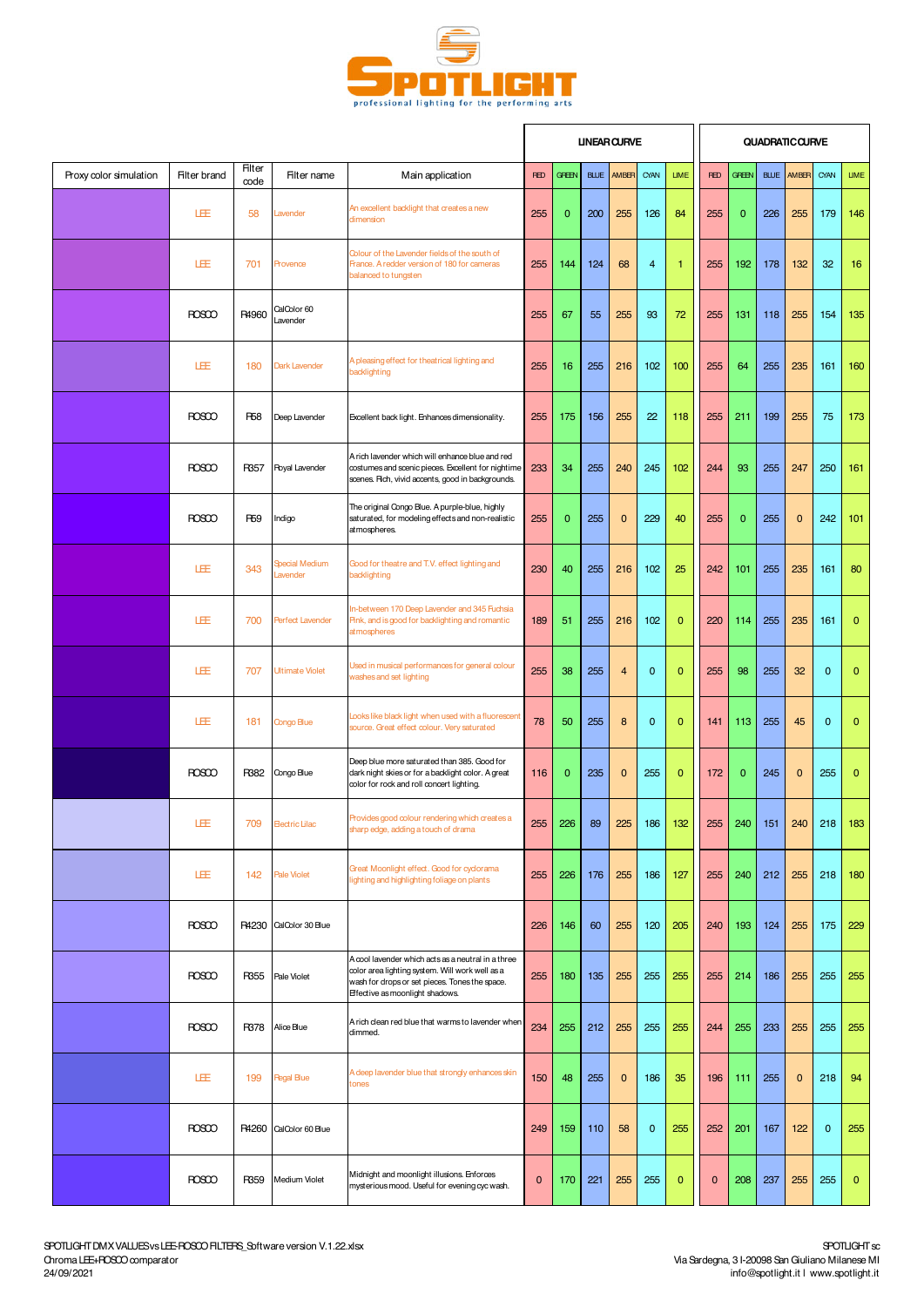

|                        |                     |                |                       |                                                                                                                                                                                                                                                   |                |                |             | <b>UNEAR CURVE</b> |              |              |              |              | <b>QUADRATIC CURVE</b> |              |              |              |
|------------------------|---------------------|----------------|-----------------------|---------------------------------------------------------------------------------------------------------------------------------------------------------------------------------------------------------------------------------------------------|----------------|----------------|-------------|--------------------|--------------|--------------|--------------|--------------|------------------------|--------------|--------------|--------------|
| Proxy color simulation | <b>Filter brand</b> | Filter<br>code | Filter name           | Main application                                                                                                                                                                                                                                  | <b>RED</b>     | <b>GREEN</b>   | <b>BLUE</b> | AMBER              | CYAN         | <b>LIME</b>  | <b>RED</b>   | <b>GREEN</b> | <b>BLUE</b>            | AMBER        | CYAN         | <b>LIME</b>  |
|                        | <b>ROSCO</b>        | R4290          | CalColor 90 Blue      |                                                                                                                                                                                                                                                   | 207            | 255            | 200         | 206                | 255          | 20           | 230          | 255          | 226                    | 229          | 255          | 71           |
|                        | <b>ROSCO</b>        | R2008          | Storaro Indigo        |                                                                                                                                                                                                                                                   | 40             | 66             | 255         | 225                | 255          | 48           | 101          | 130          | 255                    | 240          | 255          | 111          |
|                        | <b>ROSCO</b>        | R377           | Iris Purple           | Medium neutral lavendar. Good wash light.                                                                                                                                                                                                         | 255            | 182            | 223         | 0                  | 255          | 45           | 255          | 215          | 238                    | $\mathbf{0}$ | 255          | 107          |
|                        | <b>ROSCO</b>        | R385           | <b>Royal Blue</b>     | Excellent for non-realistic backgrounds. A very<br>saturated blue. Pronounced red content that will<br>shift toward purple when dimmed. Low<br>transmission but will offer a striking contrast when<br>used as a background with lighter accents. | 40             | 62             | 255         | $\mathbf 0$        | 255          | $\mathbf{0}$ | 101          | 126          | 255                    | $\mathbf{0}$ | 255          | $\mathbf{0}$ |
|                        | 旺                   | 799            | Special KH Lavender   | A deep lavender that brings out the UV                                                                                                                                                                                                            | 79             | 44             | 255         | 0                  | $\mathbf{0}$ | $\mathbf{0}$ | 142          | 106          | 255                    | $\mathbf{0}$ | $\mathbf{0}$ | $\mathbf{0}$ |
|                        | <b>ROSCO</b>        | R121           | <b>Blue Diffusion</b> | Combine a color with Matte Diffusion. Aids in<br>broad, even illumination of cycs and drops.                                                                                                                                                      | 17             | 255            | 198         | $\mathbf 0$        | 255          | 29           | 66           | 255          | 225                    | $\mathbf{0}$ | 255          | 86           |
|                        | LEE                 | 508            | Midnight Maya         | A rich, sultry blue. Like Congo Blue, but greater<br>light transmission so maintenance friendly - fewer<br>gel changes                                                                                                                            | 206            | $\mathbf{0}$   | 255         | $\mathbf 0$        | 186          | 23           | 229          | $\mathbf{0}$ | 255                    | $\mathbf{0}$ | 218          | 77           |
|                        | <b>ROSCO</b>        | R125           | Blue Cyc Silk         | Useful in border and striplights to prevent<br>scalloping; helps illuminate cycs and drops.                                                                                                                                                       | $\overline{2}$ | 255            | 222         | 0                  | 255          | 40           | 23           | 255          | 238                    | $\mathbf 0$  | 255          | 101          |
|                        | LEE                 | 721            | <b>Berry Blue</b>     | Used in musical performances for rear colour<br>wash or set lighting                                                                                                                                                                              | $\mathbf 0$    | 149            | 250         | $\mathbf 0$        | 255          | $\mathbf{0}$ | $\mathbf 0$  | 195          | 252                    | $\mathbf{0}$ | 255          | $\mathbf{0}$ |
|                        | <b>ROSCO</b>        | R2006          | Storaro Azure         |                                                                                                                                                                                                                                                   | 9              | 255            | 157         | 12                 | 255          | 8            | 48           | 255          | 200                    | 55           | 255          | 45           |
|                        | <b>ROSCO</b>        | <b>R80</b>     | Primary Blue          | Primary blue. For use with three color light<br>primary system in cyclighting.                                                                                                                                                                    | 14             | 255            | 157         | $\overline{0}$     | 255          | $\mathbf{0}$ | 60           | 255          | 200                    | $\mathbf{0}$ | 255          | $\mathbf{0}$ |
|                        | <b>ROSCO</b>        | R79            | <b>Bright Blue</b>    | Cool clear bright blue.                                                                                                                                                                                                                           | $\mathbf 0$    | 255            | 196         | 0                  | 255          | 31           | $\mathbf{0}$ | 255          | 224                    | $\mathbf{0}$ | 255          | 89           |
|                        | <b>ROSCO</b>        | <b>R83</b>     | Medium Blue           | 3ood for non-realistic night skies.                                                                                                                                                                                                               | 11             | $\overline{7}$ | 97          | 0                  | 255          | $\mathbf{0}$ | 53           | 42           | 157                    | $\mathbf 0$  | 255          | $\mathbf{0}$ |
|                        | <b>ROSCO</b>        | <b>R82</b>     | Surprise Blue         | Deep rich blue with slight amount of red.                                                                                                                                                                                                         | 148            | 255            | 166         | 12                 | 255          | $\mathbf{0}$ | 194          | 255          | 206                    | 55           | 255          | $\mathbf{0}$ |
|                        | <b>ROSCO</b>        | R74            | Night Blue            | Fantasy moonlight. Orisp and beautiful. Popular as<br>a backlight or sidelight in contrast to area light.                                                                                                                                         | $\mathbf 0$    | $\mathbf{0}$   | 90          | 0                  | 255          | $\mathbf{0}$ | $\mathbf 0$  | $\mathbf{0}$ | 151                    | $\mathbf{0}$ | 255          | $\mathbf{0}$ |
|                        | <b>ROSCO</b>        | R381           | Baldassari Blue       |                                                                                                                                                                                                                                                   | $\mathbf 0$    | 255            | 255         | 171                | 255          | 10           | $\mathbf 0$  | 255          | 255                    | 209          | 255          | 50           |
|                        | ROSCO               | R383           | Sapphire Blue         | A deep romantic blue on the red side.                                                                                                                                                                                                             | 17             | 155            | 255         | $\mathbf 0$        | 255          | 30           | 66           | 199          | 255                    | $\mathbf 0$  | 255          | 87           |
|                        | <b>ROSCO</b>        | R384           | Midnight Blue         | An intense red-blue. Deeper than 83 with a little<br>more red.                                                                                                                                                                                    | $\mathbf 0$    | $\overline{2}$ | 180         | 0                  | 255          | $\mathbf{0}$ | $\mathbf 0$  | 23           | 214                    | $\mathbf 0$  | 255          | $\mathbf 0$  |
|                        | 圧                   | 71             | <b>Tokyo Blue</b>     | A deep blue, used for midnight scenes and<br>cyclorama lighting                                                                                                                                                                                   | $\mathbf 0$    | 30             | 255         | $\mathbf 0$        | $\mathbf 0$  | $\mathbf{0}$ | $\mathbf 0$  | 87           | 255                    | $\mathbf 0$  | $\mathbf 0$  | $\mathbf{0}$ |
|                        | 旺                   | 713            | <b>JWinter Blue</b>   | Very dark blue with high UV content. Good in high<br>concentrations for a moody and powerful stage<br>colour wash                                                                                                                                 | $\mathbf 0$    | 83             | 255         | 0                  | $\mathbf 0$  | $\mathbf{0}$ | $\mathbf 0$  | 145          | 255                    | $\mathbf 0$  | $\mathbf 0$  | $\mathbf{0}$ |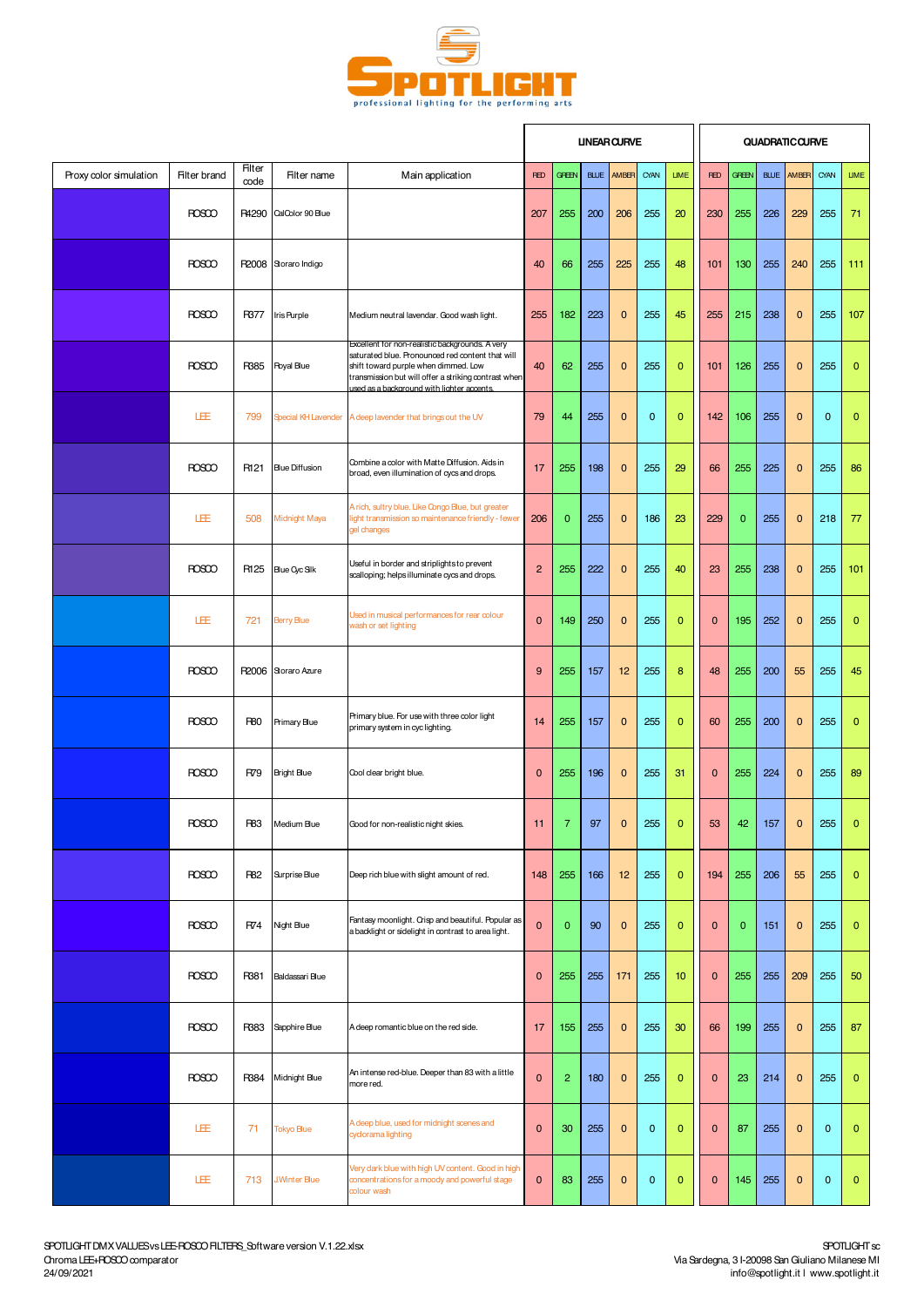

|                        |                     |                |                                 |                                                                                                                           |                |              |             | <b>UNEAR CURVE</b> |      |                |              |                |             | <b>QUADRATIC CURVE</b> |      |              |
|------------------------|---------------------|----------------|---------------------------------|---------------------------------------------------------------------------------------------------------------------------|----------------|--------------|-------------|--------------------|------|----------------|--------------|----------------|-------------|------------------------|------|--------------|
| Proxy color simulation | <b>Filter brand</b> | Filter<br>code | Filter name                     | Main application                                                                                                          | <b>RED</b>     | <b>GREEN</b> | <b>BLUE</b> | AMBER              | CYAN | <b>LIME</b>    | <b>RED</b>   | <b>GREEN</b>   | <b>BLUE</b> | AMBER                  | CYAN | <b>LIME</b>  |
|                        | 旺                   | 79             | <b>Just Blue</b>                | A good colour mixing blue. Great for cyclorama<br>lighting                                                                | 6              | 199          | 255         | $\mathbf 0$        | 255  | $\mathbf{0}$   | 39           | 225            | 255         | $\mathbf{0}$           | 255  | $\mathbf{0}$ |
|                        | 旺                   | 722            | <b>Bray Blue</b>                | A purer blue with very little red in it                                                                                   | $\mathbf{0}$   | $\mathbf{0}$ | 120         | $\mathbf{0}$       | 255  | $\mathbf 0$    | $\mathbf 0$  | $\mathbf{0}$   | 175         | $\mathbf{0}$           | 255  | $\mathbf{0}$ |
|                        | 旺                   | 195            | Zenith Blue                     | Creates a good moonlight effect on a dark set.<br>Also good for cycloramas                                                | $\mathbf{1}$   | 89           | 255         | 10                 | 190  | $\mathbf{0}$   | 16           | 151            | 255         | 50                     | 220  | $\mathbf{0}$ |
|                        | 旺                   | 85             | Deeper Blue                     | A deep warm blue. Good for back and side lighting                                                                         | $\overline{4}$ | 43           | 255         | $\mathbf{0}$       | 255  | $\overline{0}$ | 32           | 105            | 255         | $\mathbf 0$            | 255  | $\mathbf{0}$ |
|                        | LEE                 | 363            |                                 | Special Medium Blue Great for cool moonlight and mood effects                                                             | $\mathbf{0}$   | $\mathbf{0}$ | 180         | $\mathbf{0}$       | 229  | $\mathbf{0}$   | $\mathbf{0}$ | $\overline{0}$ | 214         | $\mathbf{0}$           | 242  | $\mathbf{0}$ |
|                        | 旺                   | 119            | Dark Blue                       | Good for mood effects created by backlighting and<br>side lighting. Creates great contrast                                | $\mathbf 0$    | $\mathbf{0}$ | 162         | $\mathbf{0}$       | 255  | $\mathbf{0}$   | $\mathbf{0}$ | $\mathbf{0}$   | 203         | $\mathbf{0}$           | 255  | $\mathbf{0}$ |
|                        | 旺                   | 715            | Cabana Blue                     | A deep blue that still has enough transmission to<br>work encouragingly well on television                                | $\overline{2}$ | 30           | 255         | 10                 | 190  | 75             | 23           | 87             | 255         | 50                     | 220  | 138          |
|                        | LÆ                  | 716            | <b>Mikkel Blue</b>              | A romantic blue to produce a night effect                                                                                 | $\mathbf{0}$   | $\mathbf 0$  | 98          | $\mathbf{0}$       | 85   | $\mathbf 0$    | $\mathbf{0}$ | 0              | 158         | $\mathbf{0}$           | 147  | $\mathbf{0}$ |
|                        | 旺                   | 120            | Deep Blue                       | A pleasing effect for theatrical lighting                                                                                 | $\mathbf{0}$   | $\mathbf{0}$ | 180         | $\mathbf{0}$       | 134  | $\mathbf{0}$   | $\mathbf{0}$ | $\overline{0}$ | 214         | $\mathbf{0}$           | 185  | $\mathbf{0}$ |
|                        | <b>ROSCO</b>        | <b>R77</b>     | Green Blue                      | Distinctive greenish blues. Useful for romantic<br>moonlight.                                                             | 21             | 255          | 97          | $\mathbf{0}$       | 255  | $\mathbf 0$    | 73           | 255            | 157         | $\mathbf{0}$           | 255  | $\mathbf{0}$ |
|                        | <b>ROSCO</b>        | <b>R85</b>     | Deep Blue                       | Deeply saturated blue with a hint of red.                                                                                 | 10             | 5            | 96          | $\mathbf{0}$       | 255  | $\overline{0}$ | 50           | 36             | 156         | $\mathbf{0}$           | 255  | $\mathbf 0$  |
|                        | LEE                 | 719            | <b>Colour Wash Blue</b>         | To allow low intensity tungsten to hold a cold/blue<br>feel                                                               | 249            | 235          | 207         | 88                 | 255  | 241            | 252          | 245            | 230         | 150                    | 255  | 248          |
|                        | LEE                 | 200            | Double CTB                      | Convertstungsten (3200K) to daylight (26000K)                                                                             | 162            | 214          | 207         | 44                 | 255  | 200            | 203          | 234            | 230         | 106                    | 255  | 226          |
|                        | LÆ                  | 712            | <b>Bedford Blue</b>             | A smoky warm blue. Good for skin tones                                                                                    | 255            | 255          | 207         | 44                 | 255  | 200            | 255          | 255            | 230         | 106                    | 255  | 226          |
|                        | LÆ                  | 525            | <b>Argent Blue</b>              | LSI's Silver Anniversary colour. Great for a<br>foreboding cold winter's night, but useful for<br>general illuminance too | 197            | 230          | 196         | $\mathbf{0}$       | 255  | 118            | 224          | 242            | 224         | $\mathbf{0}$           | 255  | 173          |
|                        | LÆ                  | 197            | <b>Alice Blue</b>               | Great for cyclorama lighting and creating deep<br>blue skies cyclorama cycloramas                                         | 202            | 203          | 207         | $\mathbf{0}$       | 255  | 118            | 227          | 228            | 230         | $\mathbf{0}$           | 255  | 173          |
|                        | LÆ                  | 75             | <b>Evening Blue</b>             | Good for night scenes and romantic moonlight                                                                              | 64             | 120          | 196         | $\mathbf{0}$       | 255  | 83             | 128          | 175            | 224         | $\mathbf{0}$           | 255  | 145          |
|                        | <b>ROSCO</b>        | R368           | Winkler Blue                    |                                                                                                                           | 144            | 255          | 144         | $\mathbf{0}$       | 255  | 180            | 192          | 255            | 192         | $\mathbf{0}$           | 255  | 214          |
|                        | LÆ                  | 714            | <b>Elysian Blue</b>             | A new deeper version of Alice Blue                                                                                        | 61             | 220          | 255         | $\mathbf{0}$       | 255  | 31             | 125          | 237            | 255         | $\mathbf{0}$           | 255  | 89           |
|                        | LÆ                  | 723            | <b><i><u>Argin Blue</u></i></b> | This is a pure blue, not too green and not too<br>lavender, yet still feels warm for a blue with an<br>early morning feel | $\mathbf{0}$   | 85           | 255         | 39                 | 255  | 120            | $\mathbf{0}$ | 147            | 255         | 100                    | 255  | 175          |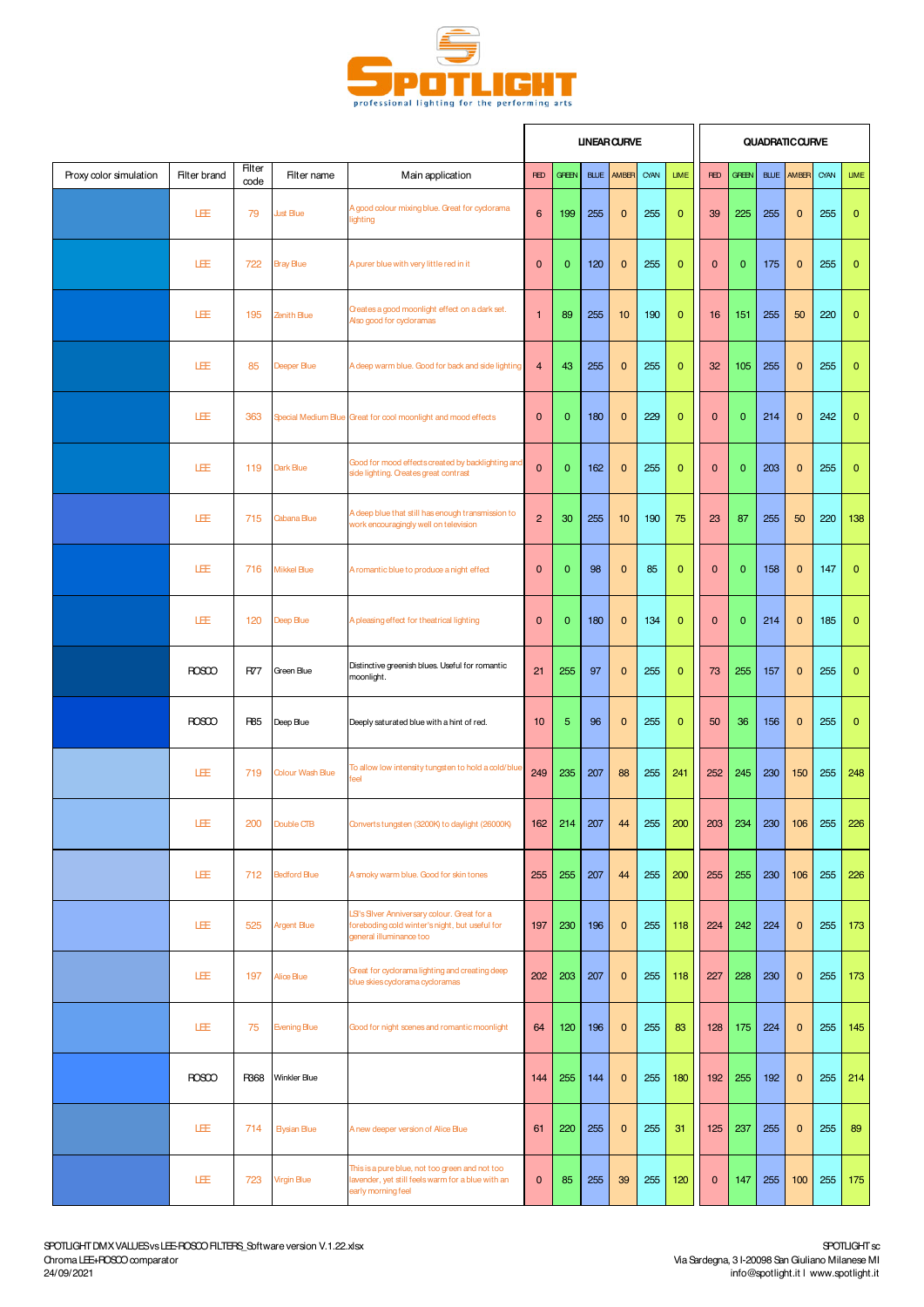

|                        |                     |                       |                                     |                                                                                                                   |                |              |             | <b>UNEAR CURVE</b> |          |             |              |              |             | <b>QUADRATIC CURVE</b> |          |             |
|------------------------|---------------------|-----------------------|-------------------------------------|-------------------------------------------------------------------------------------------------------------------|----------------|--------------|-------------|--------------------|----------|-------------|--------------|--------------|-------------|------------------------|----------|-------------|
| Proxy color simulation | <b>Filter brand</b> | <b>Filter</b><br>code | Filter name                         | Main application                                                                                                  | <b>RED</b>     | <b>GREEN</b> | <b>BLUE</b> | AMBER              | CYAN     | <b>LIME</b> | <b>RED</b>   | <b>GREEN</b> | <b>BLUE</b> | AMBER                  | CYAN     | <b>LIME</b> |
|                        | <b>ROSCO</b>        | <b>R68</b>            | Sky Blue                            | Excellent for early morning sky tones. Popular<br>among designers for cyc and borders.                            | 29             | 255          | 134         | $\mathbf 0$        | 255      | 47          | 86           | 255          | 185         | $\mathbf{0}$           | 255      | 109         |
|                        | <b>ROSCO</b>        | <b>R81</b>            | Urban Blue                          | Very cold brittle feeling.                                                                                        | $\mathbf 0$    | 255          | 231         | 13                 | 255      | 255         | $\mathbf{0}$ | 255          | 243         | 58                     | 255      | 255         |
|                        | <b>ROSCO</b>        | <b>R84</b>            | Zephyr Blue                         | A true blue with excellent punch for bright skies.<br>Lovely contrast to pale blues; adds coldness to<br>shadows. | $\overline{2}$ | 255          | 238         | 81                 | 255      | 255         | 23           | 255          | 246         | 144                    | 255      | 255         |
|                        | <b>ROSCO</b>        | R2007                 | Storaro Blue                        |                                                                                                                   | 90             | 255          | 90          | 36                 | 36       | 35          | 151          | 255          | 151         | 96                     | 96       | 94          |
|                        | <b>ROSCO</b>        |                       | R3220 Double Blue                   |                                                                                                                   | 90             | 255          | 90          | 36                 | 36       | 35          | 151          | 255          | 151         | 96                     | 96       | 94          |
|                        | <b>ROSCO</b>        | R78                   | <b>Trudy Blue</b>                   | A rich clean red blue that warms to lavender when<br>dimmed.                                                      | 67             | 255          | 100         | 120                | 59       | 125         | 131          | 255          | 160         | 175                    | 123      | 179         |
|                        | <b>ROSCO</b>        |                       | R3216 Eighth Blue                   | Boosts 3200Kto 3300K                                                                                              | 255            | 182          | 28          | 255                | 40       | 180         | 255          | 215          | 84          | 255                    | 101      | 214         |
|                        | LEE                 | 503                   | <b>Quarter New Colour</b><br>Blue   | The lightest correction in the NCB series                                                                         | 255            | 245          | 52          | 255                | 10       | 255         | 255          | 250          | 115         | 255                    | 50       | 255         |
|                        | LEE                 | 203                   | <b>Quarter CTB</b>                  | Convertstungsten (3200K) to daylight (3600K)                                                                      | 255            | 255          | 57          | 255                | 40       | 255         | 255          | 255          | 121         | 255                    | 101      | 255         |
|                        | LEE                 | 202                   | <b>Half CTB</b>                     | Convertstungsten (3200K) to daylight (4300K).                                                                     | 255            | 199          | 70          | 255                | 190      | 226         | 255          | 225          | 134         | 255                    | 220      | 240         |
|                        | 旺                   | 61                    | <b>Mist Blue</b>                    | A cool wash good for night scenes                                                                                 | 255            | 209          | 54          | 255                | 242      | 162         | 255          | 231          | 117         | 255                    | 248      | 203         |
|                        | 旺                   | 63                    | Pale Blue                           | Cool front light wash, good for creating an<br>overcast look for cold weather                                     | 255            | 238          | 80          | 255                | 242      | 255         | 255          | 246          | 143         | 255                    | 248      | 255         |
|                        | HOSOO               |                       | R4330 CalColor 30 Cyan              |                                                                                                                   | 145            | 255          | 39          |                    | $255$ 18 | 255         | 192          | 255          | 100         |                        | $255$ 68 | 255         |
|                        | LEE                 | 502                   | <b>Half New Colour</b><br>Blue      | A lighter correction in the NCB series                                                                            | 255            | 151          | 61          | 255                | 140      | 255         | 255          | 196          | 125         | 255                    | 189      | 255         |
|                        | LEE                 | 501                   | New Colour Blue<br>(Robertson Blue) | An alternative to the CTB series with warmer tones<br>and a lesser green cast for face and key light              | 205            | 126          | 81          | 255                | 255      | 228         | 229          | 179          | 144         | 255                    | 255      | 241         |
|                        | LEE                 | 708                   | Cool Lavender                       | For use as a warmer tint without turning yellow<br>and to recreate the colour of fluorescent lighting             | 255            | 140          | 78          | 255                | 218      | 255         | 255          | 189          | 141         | 255                    | 236      | 255         |
|                        | LEE                 | 281                   | <b>Three Quarter CTB</b>            | Converts tungsten to daylight.                                                                                    | 255            | 249          | 103         | 255                | 171      | 251         | 255          | 252          | 162         | 255                    | 209      | 253         |
|                        | <b>ROSCO</b>        | <b>R61</b>            | Mist Blue                           | Excellent for general area washes. Very light cool<br>tint of blue.                                               | 255            | 255          | 46          | 255                | 48       | 225         | 255          | 255          | 108         | 255                    | 111      | 240         |
|                        | 旺                   | 201                   | Full CTB                            | Converts tungsten (3200K) to photographic<br>daylight (5700K).                                                    | 165            | 255          | 118         | 255                | 171      | 255         | 205          | 255          | 173         | 255                    | 209      | 255         |
|                        | 旺                   | 283                   | One and a Half CTB                  | Convertstungsten (3200K) to daylight (8888K)                                                                      | 70             | 255          | 170         | 210                | 171      | 255         | 134          | 255          | 208         | 231                    | 209      | 255         |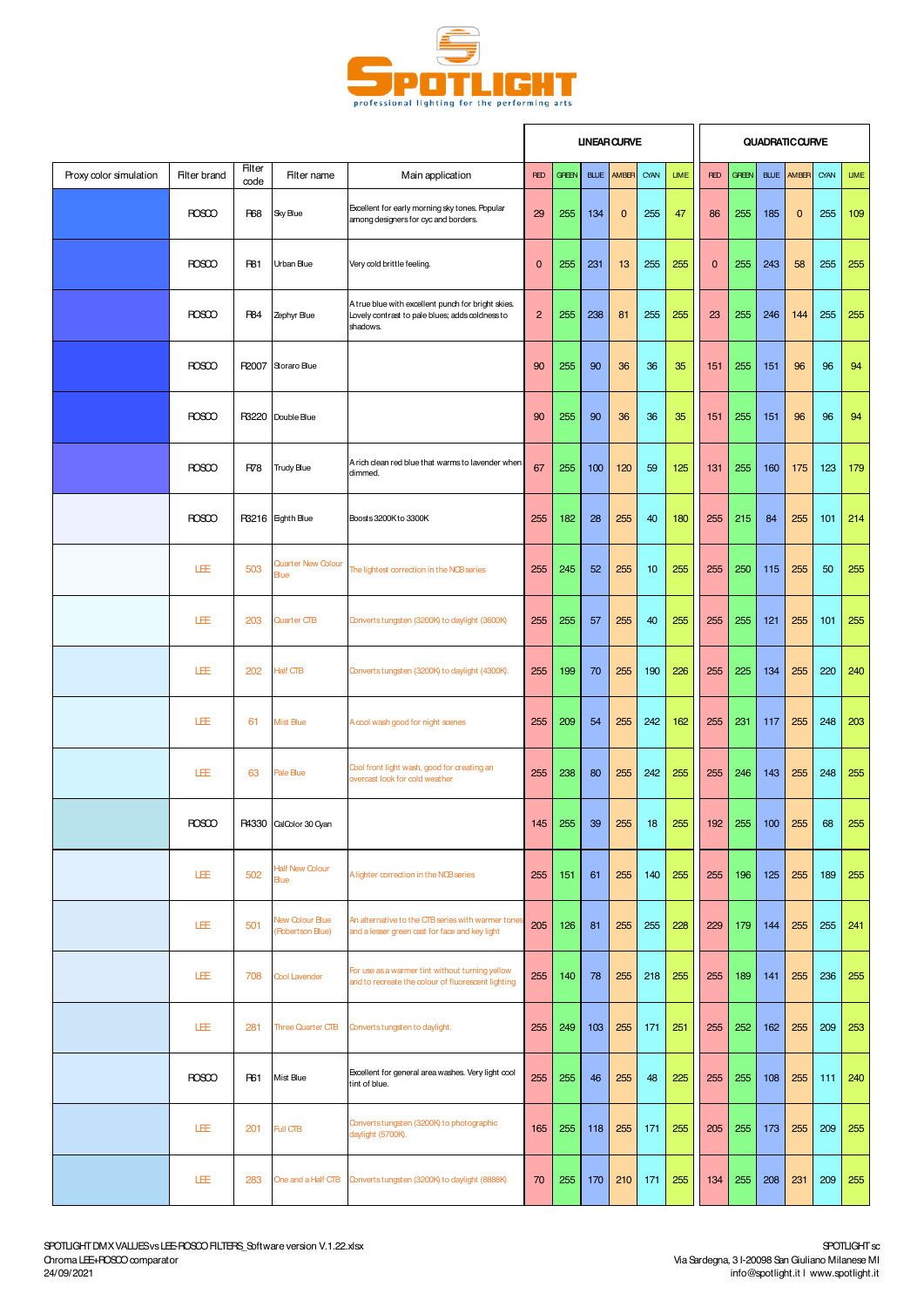

|                        |                     |                |                           |                                                                                                                                         |            |              | <b>UNEAR CURVE</b> |       |                |                |            |              |             | <b>QUADRATIC CURVE</b> |             |             |
|------------------------|---------------------|----------------|---------------------------|-----------------------------------------------------------------------------------------------------------------------------------------|------------|--------------|--------------------|-------|----------------|----------------|------------|--------------|-------------|------------------------|-------------|-------------|
| Proxy color simulation | <b>Filter brand</b> | Filter<br>code | Filter name               | Main application                                                                                                                        | <b>RED</b> | <b>GFEEN</b> | <b>BLUE</b>        | AMBER | CYAN           | <b>LIME</b>    | <b>RED</b> | <b>GREEN</b> | <b>BLUE</b> | AMBER                  | CYAN        | <b>LIME</b> |
|                        | LEE                 | 366            | <b>Cornflower</b>         | Great for pale moonlight and seasonal mood<br>lighting                                                                                  | 59         | 255          | 180                | 201   | 171            | 255            | 123        | 255          | 214         | 226                    | 209         | 255         |
|                        | <b>ROSCO</b>        | <b>R63</b>     | Pale Blue                 | Good for creating an overcast look and feeling.                                                                                         | 130        | 195          | 49                 | 186   | $\overline{c}$ | 238            | 182        | 223          | 112         | 218                    | 23          | 246         |
|                        | LEE                 | 500            | Double New Colour<br>Blue | The strongest of the NCB series for dramatic<br>'white' face and key light where warmer tones<br>than CTB are required                  | 130        | 255          | 188                | 255   | 255            | 255            | 182        | 255          | 219         | 255                    | 255         | 255         |
|                        | <b>ROSCO</b>        | <b>R62</b>     | Booster Blue              | Helps maintain white light when dimmer is at low<br>intensity.                                                                          | 250        | 180          | 45                 | 10    | 30             | 195            | 252        | 214          | 107         | 50                     | 87          | 223         |
|                        | <b>ROSCO</b>        | R3208          | Quarter Blue              | Boosts 3200Kto 3500K                                                                                                                    | 255        | 152          | 39                 | 255   | 22             | 255            | 255        | 197          | 100         | 255                    | 75          | 255         |
|                        | <b>ROSCO</b>        | R373           | Theatre Booster 3         | Sightly lighter and less red than 3208.                                                                                                 | 255        | 152          | 37                 | 255   | 38             | 255            | 255        | 197          | 97          | 255                    | 98          | 255         |
|                        | <b>ROSCO</b>        | R3206          | Third Blue:               | Boosts 3200Kto 3800K                                                                                                                    | 255        | 80           | 40                 | 255   | 140            | 255            | 255        | 143          | 101         | 255                    | 189         | 255         |
|                        | <b>ROSCO</b>        | R372           | Theatre Booster 2         | Sightly lighter and less red than 3204.                                                                                                 | 255        | 255          | 50                 | 255   | 34             | 220            | 255        | 255          | 113         | 255                    | 93          | 237         |
|                        | <b>ROSCO</b>        | <b>R60</b>     | No Color Blue             | Helps maintain white light when dimmer is at low<br>intensity.                                                                          | 255        | 255          | 57                 | 255   | 45             | 255            | 255        | 255          | 121         | 255                    | 107         | 255         |
|                        | <b>ROSCO</b>        | R3204          | <b>Half Blue</b>          | Boosts 3200K to 4100K                                                                                                                   | 255        | 243          | 54                 | 255   | $\mathbf 0$    | 254            | 255        | 249          | 117         | 255                    | $\mathbf 0$ | 254         |
|                        | <b>ROSCO</b>        | R360           | Clearwater                | The slightest blue tint. Excellent for eliminating<br>amber shift when lights are running low on a<br>dimmer. Good for cool area light. | 255        | 151          | 62                 | 255   | 148            | 255            | 255        | 196          | 126         | 255                    | 194         | 255         |
|                        | 圧                   | 711            | Cold Blue                 | Cold/grey HMI effect from a tungsten source. Will<br>also help blend the light when using both tungsten<br>and HMI sources              | 255        | 255          | 154                | 255   | 255            | 255            | 255        | 255          | 198         | 255                    | 255         | 255         |
|                        | LEE                 | 53             | Paler Lavender            | A subtle cool wash                                                                                                                      | 255        | 139          | 51                 | 255   | 140            | 200            | 255        | 188          | 114         | 255                    | 189         | 226         |
|                        | <b>ROSCO</b>        | <b>R53</b>     | Pale Lavender             | Use when a touch of color is needed.                                                                                                    | 255        | 138          | 41                 | 255   | 39             | 255            | 255        | 188          | 102         | 255                    | 100         | 255         |
|                        | <b>ROSCO</b>        | R4215          | CalColor 15 Blue          |                                                                                                                                         | 255        | 148          | 46                 | 255   | 36             | 255            | 255        | 194          | 108         | 255                    | 96          | 255         |
|                        | <b>ROSCO</b>        | R3203          | Three Quarter Blue        |                                                                                                                                         | 128        | 195          | 57                 | 220   | $\overline{2}$ | 236            | 181        | 223          | 121         | 237                    | 23          | 245         |
|                        | <b>ROSCO</b>        | R362           | <b>Tipton Blue</b>        | A soft clean blue. Good choice for cool area<br>lighting. Can also be used to shift the amber of<br>lamps running at low dimmer levels. | 252        | 255          | 80                 | 255   | 161            | 255            | 253        | 255          | 143         | 255                    | 203         | 255         |
|                        | <b>ROSCO</b>        | R371           | Theatre Booster 1         | Less red than 3202.                                                                                                                     | 190        | 255          | 46                 | 255   | 255            | $\overline{2}$ | 220        | 255          | 108         | 255                    | 255         | 23          |
|                        | <b>ROSCO</b>        | R364           | <b>Blue Bell</b>          | A clean light red blue. Creates naturalistic daylight<br>fill color. Good cool area light.                                              | 190        | 180          | 96                 | 191   | 255            | 255            | 220        | 214          | 156         | 221                    | 255         | 255         |
|                        | 圧                   | 710            | <b>Spir Special Blue</b>  | A cool industrial blue                                                                                                                  | 255        | 222          | 255                | 80    | 252            | 159            | 255        | 238          | 255         | 143                    | 253         | 201         |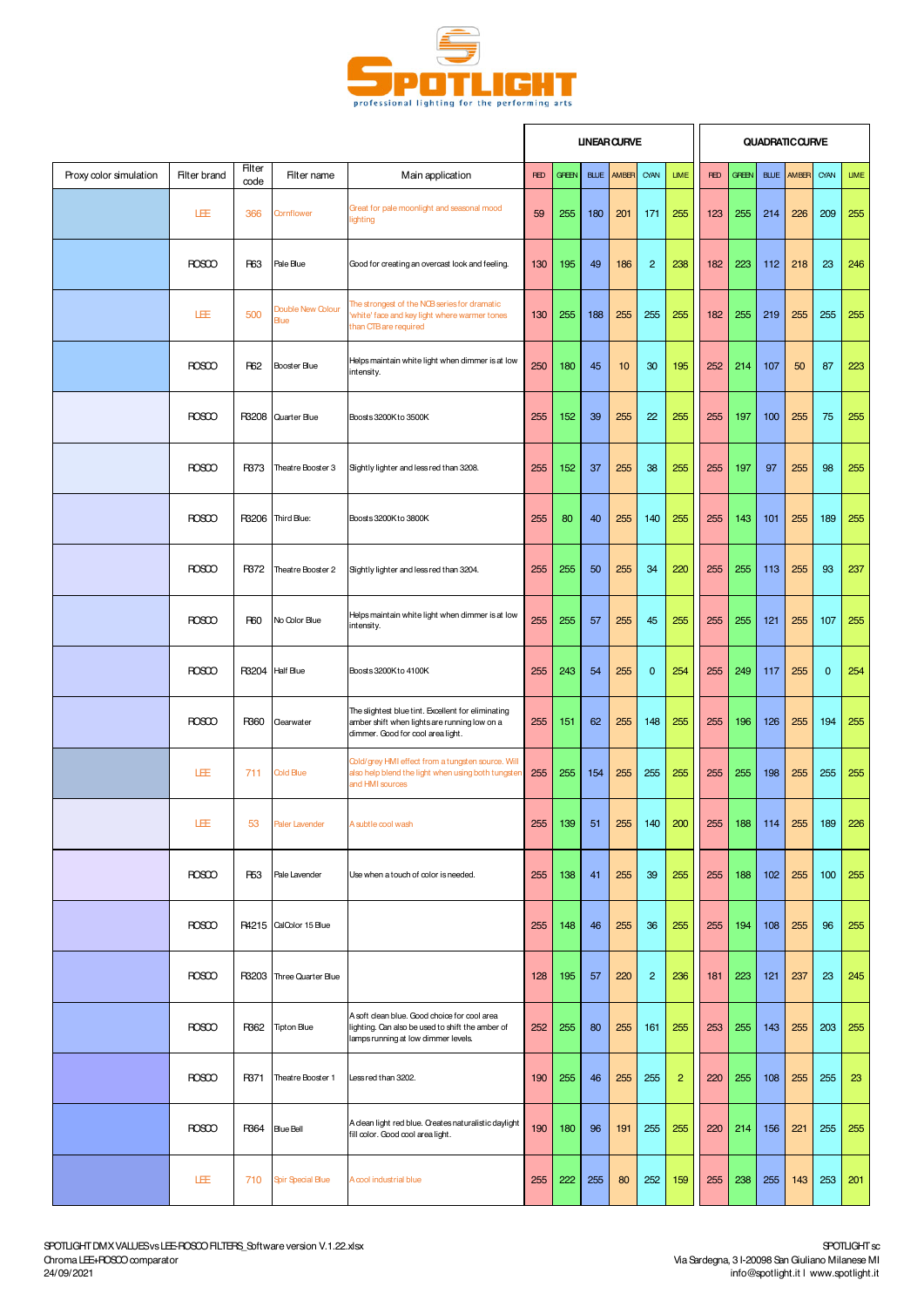

|                        |                     |                       |                       |                                                                                                                                  |                  |              |             | <b>UNEAR CURVE</b> |                |              |              |              |     | QUADRATIC CURVE   |      |              |
|------------------------|---------------------|-----------------------|-----------------------|----------------------------------------------------------------------------------------------------------------------------------|------------------|--------------|-------------|--------------------|----------------|--------------|--------------|--------------|-----|-------------------|------|--------------|
| Proxy color simulation | <b>Filter brand</b> | <b>Filter</b><br>code | Filter name           | Main application                                                                                                                 | <b>RED</b>       | <b>GREEN</b> | <b>BLUE</b> | AM <sub>BR</sub>   | CYAN           | <b>LIME</b>  | <b>RED</b>   | <b>GREEN</b> |     | <b>BLUE AMBER</b> | CYAN | <b>LIME</b>  |
|                        | <b>ROSCO</b>        |                       | R3202 Full Bue CTB    | Boosts 3200Kto 5500K                                                                                                             | 255              | 240          | 86          | 255                | 150            | 255          | 255          | 247          | 148 | 255               | 196  | 255          |
|                        | <b>ROSCO</b>        |                       | R3218 Full Bue Plus   |                                                                                                                                  | $\mathbf 0$      | 222          | 100         | 246                | 54             | 255          | $\mathbf{0}$ | 238          | 160 | 250               | 117  | 255          |
|                        | <b>ROSCO</b>        | R365                  | Tharon Delft Blue     | Clean blue with more red than 364. A true color<br>correction filter for film. Converts 3200°K to<br>5500°K Good for area light. | 129              | 100          | 96          | 240                | 255            | 255          | 181          | 160          | 156 | 247               | 255  | 255          |
|                        | LÆ                  | 198                   | Palace Blue           | Good for dark moonlight or a romantic evening                                                                                    | 52               | 58           | 255         | 60                 | 255            | 5            | 115          | 122          | 255 | 124               | 255  | 36           |
|                        | LÆ                  | 174                   | Dark Steel Blue       | Great for set lighting. Creates good moonlight<br>shadows                                                                        | 110              | 255          | 128         | 160                | 171            | 255          | 167          | 255          | 181 | 202               | 209  | 255          |
|                        | LEE                 | 161                   | <b>Sate Blue</b>      | A pure medium blue. Good for skies, moonlight<br>and dusk effects                                                                | 161              | 255          | 153         | $\overline{c}$     | 255            | 180          | 203          | 255          | 198 | 23                | 255  | 214          |
|                        | LEE                 | 165                   | Daylight Blue         | Great for moonlight effect                                                                                                       | $\mathbf 0$      | 255          | 187         | $\mathbf 0$        | 255            | 218          | $\mathbf{0}$ | 255          | 218 | $\mathbf{0}$      | 255  | 236          |
|                        | <b>ROSCO</b>        | R72                   | Azure Blue            | A clean slightly green blue. Good moonlight fill.                                                                                | 67               | 255          | 45          | $\mathbf 0$        | 15             | 103          | 131          | 255          | 107 | $\mathbf{0}$      | 62   | 162          |
|                        | <b>ROSCO</b>        | R369                  | Tahitian Blue         | Sightly more green than 69.                                                                                                      | $\mathbf 0$      | 255          | 101         | $\mathbf 0$        | 255            | 216          | $\mathbf{0}$ | 255          | 160 | $\mathbf{0}$      | 255  | 235          |
|                        | <b>ROSCO</b>        | R366                  | Jordan Blue           | More green than 65. A crisp light blue-green.                                                                                    | 67               | 255          | 45          | 27                 | 16             | 70           | 131          | 255          | 107 | 83                | 64   | 134          |
|                        | <b>ROSCO</b>        | <b>R65</b>            | Daylight Blue         | Useful for achieving depressed moods and dull<br>skies.                                                                          | 90               | 255          | 60          | $\mathbf 0$        | 14             | 103          | 151          | 255          | 124 | $\mathbf{0}$      | 60   | 162          |
|                        | <b>ROSCO</b>        | <b>R67</b>            | Light Sky Blue        | Excellent sky color. Useful for cyc and border<br>lights.                                                                        | 72               | 255          | 50          | $\mathbf{1}$       | $\overline{7}$ | 25           | 135          | 255          | 113 | 16                | 42   | 80           |
|                        | <b>ROSCO</b>        | <b>R69</b>            | <b>Brilliant Blue</b> | Used for dramatic moonlight effects.                                                                                             | 15 <sub>15</sub> | 255          | 80          | $\mathfrak{p}$     | 255            | 40           | 62           | 255          | 143 | 23                | 255  | 101          |
|                        | LEE                 | 68                    | <b>Sky Blue</b>       | Good for morning skin tones and night skies. Great<br>for cyclorama lights                                                       | 56               | 255          | 164         | $\mathbf 0$        | 255            | $\mathbf{0}$ | 119          | 255          | 204 | $\mathbf{0}$      | 255  | $\mathbf{0}$ |
|                        | <b>ROSCO</b>        | <b>R64</b>            | Light Steel Blue      | Useful for beams of realistic moonlight.                                                                                         | 149              | 255          | 100         | 93                 | 255            | 165          | 195          | 255          | 160 | 154               | 255  | 205          |
|                        | <b>ROSCO</b>        | R367                  | Sate Blue             | Clean medium blue. Good for sky color or<br>moonlight.                                                                           | 18               | 255          | 80          | 150                | 190            | 79           | 68           | 255          | 143 | 196               | 220  | 142          |
|                        | LEE                 | 132                   | Medium Blue           | Deep moonlight. Great for colour mixing                                                                                          | $\overline{7}$   | 60           | 91          | $\overline{c}$     | 255            | $\mathbf{0}$ | 42           | 124          | 152 | 23                | 255  | $\mathbf 0$  |
|                        | <b>ROSCO</b>        | R363                  | Aquamarine            | A pale blue-green color. Can be used for area<br>lighting. A soft backlight color.                                               | 252              | 255          | 80          | 255                | 161            | 255          | 253          | 255          | 143 | 255               | 203  | 255          |
|                        | <b>ROSCO</b>        | <b>R66</b>            | Cool Blue             | A pale green shade of blue; good for area or<br>general washes. Creates an icy feeling on stage.                                 | 226              | 146          | 36          | 150                | 160            | 220          | 240          | 193          | 96  | 196               | 202  | 237          |
|                        | <b>ROSCO</b>        | R70                   | Nile Blue             | Useful for very light midday skies. Occasionally<br>used for general cool tint.                                                  | $\mathbf 0$      | 255          | 70          | 255                | 220            | 255          | $\mathbf{0}$ | 255          | 134 | 255               | 237  | 255          |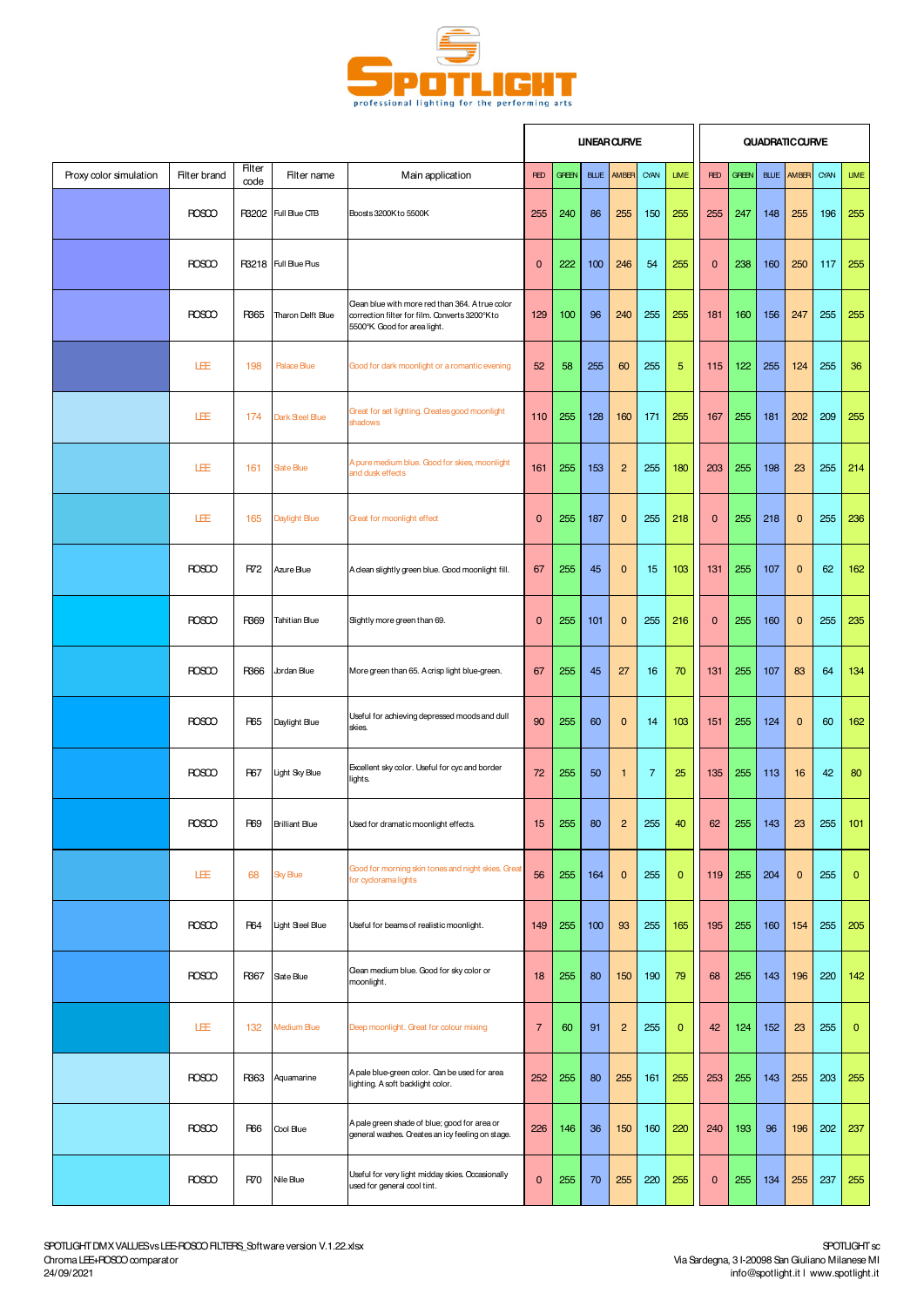

|                        |                     |                |                        |                                                                                                               |                           |              |             | <b>UNEAR CURVE</b> |      |              |              |              |             | <b>QUADRATIC CURVE</b> |      |                |
|------------------------|---------------------|----------------|------------------------|---------------------------------------------------------------------------------------------------------------|---------------------------|--------------|-------------|--------------------|------|--------------|--------------|--------------|-------------|------------------------|------|----------------|
| Proxy color simulation | <b>Filter brand</b> | Filter<br>code | Filter name            | Main application                                                                                              | <b>RED</b>                | <b>GREEN</b> | <b>BLUE</b> | AMBER              | CYAN | <b>LIME</b>  | <b>RED</b>   | <b>GREEN</b> | <b>BLUE</b> | AM <sub>BR</sub>       | CYAN | <b>LIME</b>    |
|                        | LEE                 | 724            | Ocean Blue             | Useful at low levels of light. Good for dull skies and<br>moonlight                                           | 98                        | 255          | 105         | $\pmb{0}$          | 255  | 180          | 158          | 255          | 164         | $\mathbf{0}$           | 255  | 214            |
|                        | LEE                 | 196            | <b>True Blue</b>       | Great for moonlight effect.                                                                                   | 81                        | 255          | 55          | $\mathbf{1}$       | 10   | 26           | 144          | 255          | 118         | 16                     | 50   | 81             |
|                        | LEE                 | 352            | Glacier Blue           | A cold blue, good for cool atmospheric mood<br>setting                                                        | $\mathbf 0$               | 255          | 149         | $\mathbf 0$        | 255  | 211          | $\mathbf{0}$ | 255          | 195         | $\mathbf{0}$           | 255  | 232            |
|                        | LEE                 | 143            | Pale Navy Blue         | Great moonlight / night effect.                                                                               | 80                        | 255          | 120         | $\mathbf 0$        | 255  | 181          | 143          | 255          | 175         | $\mathbf{0}$           | 255  | 215            |
|                        | <b>ROSCO</b>        | R375           | Cerulean Blue          |                                                                                                               | $\mathbf 0$               | 255          | 59          | $\mathbf 0$        | 255  | 186          | $\mathbf{0}$ | 255          | 123         | $\mathbf{0}$           | 255  | 218            |
|                        | <b>ROSCO</b>        | R71            | Sea Blue               | Occasionally used for general cool tint and non-<br>realistic washes.                                         | 17                        | 255          | 45          | 49                 | 60   | 68           | 66           | 255          | 107         | 112                    | 124  | 132            |
|                        | <b>ROSCO</b>        | R376           | Bermuda Blue           | A soothing green blue. More blue than 76. A good<br>conventional moonlight color. Interesting tonal<br>color. | 28                        | 255          | 40          | 37                 | 32   | 37           | 84           | 255          | 101         | 97                     | 90   | 97             |
|                        | <b>ROSCO</b>        | R75            | Twilight Blue NEW      | Less green & crisper than 76.                                                                                 | 9                         | 156          | 51          | $\pmb{0}$          | 255  | 29           | 48           | 199          | 114         | $\mathbf{0}$           | 255  | 86             |
|                        | LEE                 | 725            | Old Steel Blue         | Cool wash, useful for highlights                                                                              | 109                       | 97           | 63          | 145                | 255  | 255          | 167          | 157          | 127         | 192                    | 255  | 255            |
|                        | LEE                 | 117            | <b>Steel Blue</b>      | Good for cool washes. Adds a pale green tint.<br>Great for emulating icy weather on stage                     | 181                       | 180          | 66          | 100                | 255  | 255          | 215          | 214          | 130         | 160                    | 255  | 255            |
|                        | LEE                 | 140            | <b>Summer Blue</b>     | Good for light midday sky. Light blue tinted wash                                                             | 52                        | 255          | 60          | 97                 | 186  | 78           | 115          | 255          | 124         | 157                    | 218  | 141            |
|                        | LEE                 | 353            | <b>Lighter Blue</b>    | Good for daylight effects                                                                                     | 69                        | 255          | 86          | $\mathbf{1}$       | 255  | 180          | 133          | 255          | 148         | 16                     | 255  | 214            |
|                        | LEE                 | 172            | Lagoon Blue            | A floodlit warm wash. Great for underwater<br>scenes and ballet                                               | $\ensuremath{\mathsf{3}}$ | 255          | 65          | $\mathbf{1}$       | 255  | $\mathbf{0}$ | ${\bf 28}$   | 255          | 129         | 16                     | 255  | $\overline{0}$ |
|                        | LEE                 | 144            | No Colour Blue         | A clean blue with hints of green. Good for<br>moonlight and sidelight                                         | $\mathbf 0$               | 255          | 110         | 27                 | 255  | 219          | $\mathbf 0$  | 255          | 167         | 83                     | 255  | 236            |
|                        | LÆ                  | 118            | <b>Light Blue</b>      | A strong night effect                                                                                         | 14                        | 178          | 70          | $\mathbf 0$        | 255  | 29           | 60           | 213          | 134         | $\mathbf{0}$           | 255  | 86             |
|                        | LEE                 | 183            | <b>Moonlight Blue</b>  | Good for moonlight effect and cycloramas.                                                                     | $\bf 8$                   | 98           | 52          | $\overline{4}$     | 255  | $\mathbf{0}$ | 45           | 158          | 115         | 32                     | 255  | $\mathbf{0}$   |
|                        | LEE                 | 141            | <b>Bright Blue</b>     | Very dramatic when used as moonlight                                                                          | 14                        | $\mathbf 0$  | 37          | 0                  | 255  | $\mathbf{0}$ | 60           | $\mathbf{0}$ | 97          | $\mathbf 0$            | 255  | $\mathbf{0}$   |
|                        | <b>ROSCO</b>        | R370           | Italian Blue           | Good to create eerie and mysterious effects. Good<br>for night time water effects.                            | $\mathbf 0$               | 255          | 44          | $\mathbf 0$        | 255  | 128          | $\mathbf{0}$ | 255          | 106         | $\mathbf{0}$           | 255  | 181            |
|                        | <b>ROSCO</b>        |                | R4360 CalColor 60 Cyan |                                                                                                               | 180                       | 255          | 42          | 126                | 240  | 255          | 214          | 255          | 103         | 179                    | 247  | 255            |
|                        | <b>ROSCO</b>        | R4390          | CalColor 90 Cyan       |                                                                                                               | 49                        | 255          | 31          | 118                | 255  | 102          | 112          | 255          | 89          | 173                    | 255  | 161            |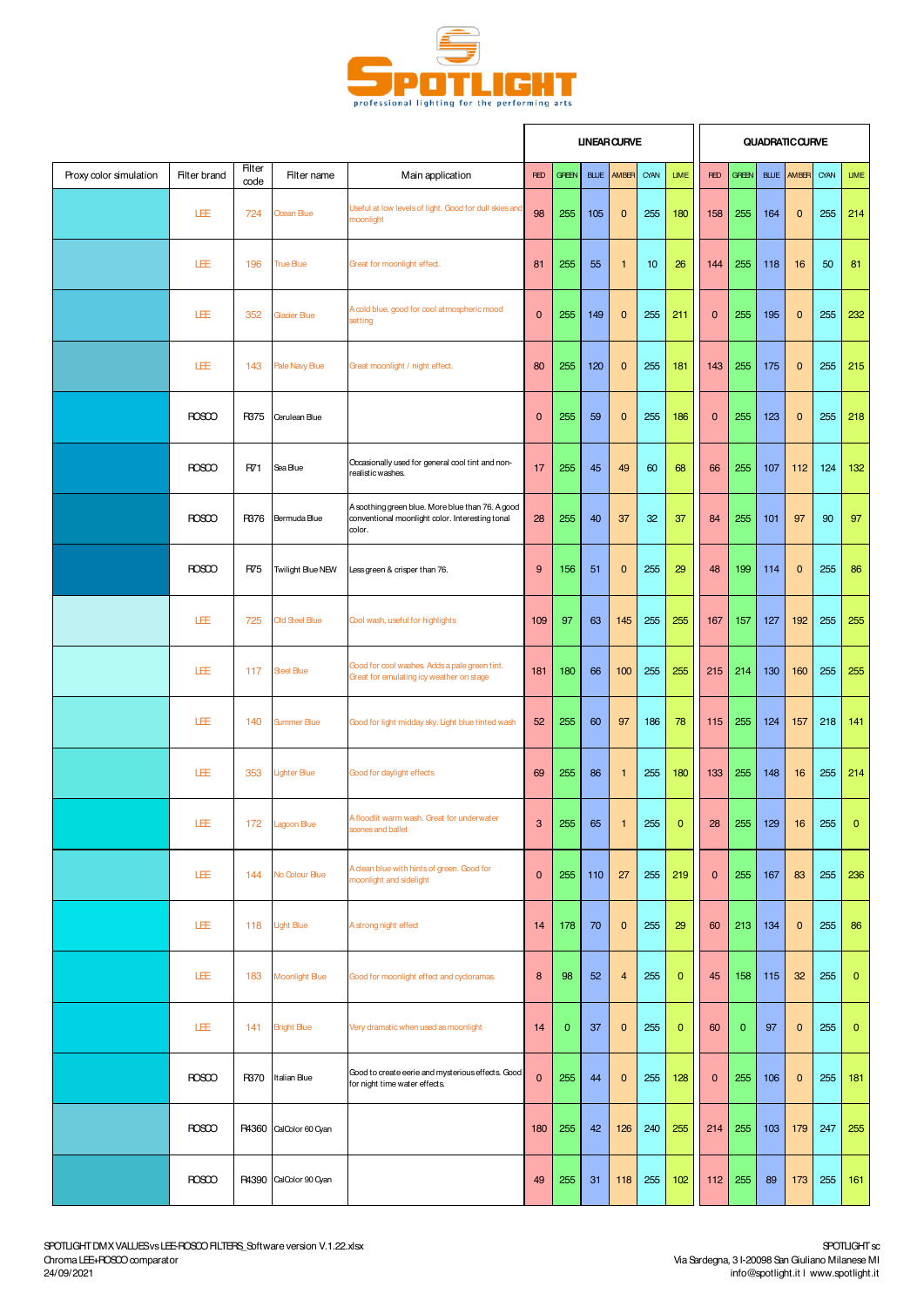

 $\mathbf{r}$ 

i r

|                        |                     |                       |                        |                                                                                                                                                  |                |              |              | <b>UNEAR CURVE</b>      |      |                |              |              |              | <b>QUADRATIC CURVE</b> |      |              |
|------------------------|---------------------|-----------------------|------------------------|--------------------------------------------------------------------------------------------------------------------------------------------------|----------------|--------------|--------------|-------------------------|------|----------------|--------------|--------------|--------------|------------------------|------|--------------|
| Proxy color simulation | <b>Filter brand</b> | <b>Filter</b><br>code | Filter name            | Main application                                                                                                                                 | <b>RED</b>     | <b>GFEEN</b> | <b>BLUE</b>  | AMBER                   | CYAN | <b>LIME</b>    | <b>RED</b>   | <b>GFEEN</b> | <b>BLUE</b>  | AMBER                  | CYAN | <b>LIME</b>  |
|                        | <b>ROSCO</b>        | R73                   | Peacock Blue           | Good for fantasy, moonlight and water effects.                                                                                                   | 18             | 255          | 38           | 88                      | 176  | 78             | 68           | 255          | 98           | 150                    | 212  | 141          |
|                        | LÆ                  | 727                   | QFD Blue               | A special version of 729 Scuba Blue which is good<br>for backlighting and swimming pool effects                                                  | $\pmb{0}$      | $\mathbf{0}$ | 28           | $\mathbf 0$             | 255  | $\mathbf{0}$   | $\mathbf{0}$ | 0            | 84           | $\mathbf{0}$           | 255  | 0            |
|                        | <b>ROSCO</b>        |                       | R2005 Storaro Cyan     |                                                                                                                                                  | $\mathbf{0}$   | 255          | 48           | $\mathbf 0$             | 255  | 178            | $\mathbf{0}$ | 255          | 111          | $\mathbf{0}$           | 255  | 213          |
|                        | 匪                   | 116                   |                        | Medium Blue-Green A pleasing effect for theatrical lighting.                                                                                     | $\mathbf 0$    | $\mathbf 0$  | 11           | 11                      | 255  | $\mathbf{0}$   | $\mathbf 0$  | 0            | 53           | 53                     | 255  | $\bf{0}$     |
|                        | 匪                   | 729                   | Scuba Blue             | Used in musical performances for a rear colour<br>wash or set lighting                                                                           | $\mathbf 0$    | $\mathbf{0}$ | 19           | $\mathbf 0$             | 255  | $\overline{0}$ | $\mathbf{0}$ | $\mathbf{0}$ | 70           | $\mathbf{0}$           | 255  | $\mathbf{0}$ |
|                        | <b>ROSCO</b>        | R374                  | Sea Green              | For enhancing water scenes or deep sea<br>environments. Greener than 73.                                                                         | 34             | 255          | 26           | 16                      | 38   | 41             | 93           | 255          | 81           | 64                     | 98   | 102          |
|                        | <b>ROSCO</b>        | <b>R93</b>            | <b>Blue Green</b>      | Useful for mood of mystery and for toning scenery<br>that has been spattered in blues.                                                           | 46             | 255          | 28           | 127                     | 255  | 126            | 108          | 255          | 84           | 180                    | 255  | 179          |
|                        | <b>ROSCO</b>        | <b>R95</b>            | Medium Green           | Used on foliage in moonlight areas or for creating<br>a mood of mystery. Good for toning scenery<br>painted in blues, blue-greens and greens.    | $\overline{c}$ | 255          | 32           | $\mathbf 0$             | 255  | 40             | 23           | 255          | 90           | $\mathbf{0}$           | 255  | 101          |
|                        | <b>ROSCO</b>        | R392                  | Pacific Green          | Cyc Wash. Good Costume color. Magical on skin.                                                                                                   | 18             | 255          | 27           | 52                      | 154  | 68             | 68           | 255          | 83           | 115                    | 198  | 132          |
|                        | <b>ROSCO</b>        | R395                  | <b>Teal Green</b>      | A medium green-blue which can be used as a<br>mystical special effect color. Also an interesting<br>side or backlight color in concert lighting. | $\mathbf{0}$   | 255          | 22           | $\bf{0}$                | 255  | 86             | $\mathbf{0}$ | 255          | 75           | $\mathbf 0$            | 255  | 148          |
|                        | <b>ROSCO</b>        | R76                   | Light Green Blue       | Distinctive greenish blues. Useful for romantic<br>moonlight.                                                                                    | $\overline{c}$ | 91           | 37           | $\pmb{0}$               | 255  | $\mathbf{0}$   | 23           | 152          | 97           | $\mathbf{0}$           | 255  | $\mathbf{0}$ |
|                        | LEE                 | 131                   | Marine Blue            | Good for romantic moonlight. Often used in ballet<br>and underwater scenes                                                                       | 18             | 255          | 37           | 74                      | 162  | 72             | 68           | 255          | 97           | 137                    | 203  | 135          |
|                        | LEE                 |                       | 354 Special Steel Blue | A cooling blue-green wash for stage and set<br>ighting                                                                                           | $\mathbf{0}$   | 254          | 45           | $\overline{4}$          | 120  | 68             | $\mathbf{0}$ | 254          | 107          | 32                     | 175  | 132          |
|                        | LEE                 | 115                   | <b>Peacock Blue</b>    | A pleasing effect on set Good for cyclorama and<br>backlighting (e.g. ice rinks, galas, etc)                                                     | $\mathbf 0$    | 254          | 38           | $\overline{\mathbf{4}}$ | 120  | 49             | $\mathbf{0}$ | 254          | 98           | 32                     | 175  | 112          |
|                        | LEE                 | 322                   | Soft Green             | A cool green used for gobo cover, pantomimes<br>and cycloramas                                                                                   | 36             | 253          | 19           | $\overline{\mathbf{4}}$ | 32   | 34             | 96           | 254          | 70           | 32                     | 90   | 93           |
|                        | <b>ROSCO</b>        | <b>R92</b>            | Turquoise              | Useful for mood of mystery and for toning scenery<br>that has been spattered in blues.                                                           | 195            | 254          | 30           | 40                      | 255  | 255            | 223          | 254          | 87           | 101                    | 255  | 255          |
|                        | LÆ                  | 323                   | Jade                   | Used for underwater scenes, cycloramas and<br>backlighting                                                                                       | $\mathbf 0$    | 241          | 24           | $\mathbf 0$             | 255  | 60             | $\mathbf 0$  | 248          | 78           | $\pmb{0}$              | 255  | 124          |
|                        | 旺                   | 124                   | Dark Green             | Good for cycloramas and backlighting.                                                                                                            | $\mathbf 0$    | 255          | $\mathbf{0}$ | 5                       | 128  | 39             | $\mathbf 0$  | 255          | $\mathbf{0}$ | 36                     | 181  | 100          |
|                        | LEE                 | 735                   | <b>Velvet Green</b>    | A beautiful background colour. Victorian<br>melodrama. A night time green                                                                        | $\mathbf 0$    | 255          | $\mathbf{0}$ | $\mathbf 0$             | 255  | $\mathbf{0}$   | $\mathbf 0$  | 255          | $\mathbf{0}$ | $\mathbf{0}$           | 255  | $\mathbf{0}$ |
|                        | <b>ROSCO</b>        | R94                   | Kelly Green            | Fantasy and unrealistic effects. Unflattering on<br>skin tones.                                                                                  | $\mathbf 0$    | 255          | 9            | $\mathbf 0$             | 255  | 148            | $\mathbf{0}$ | 255          | 48           | $\mathbf{0}$           | 255  | 194          |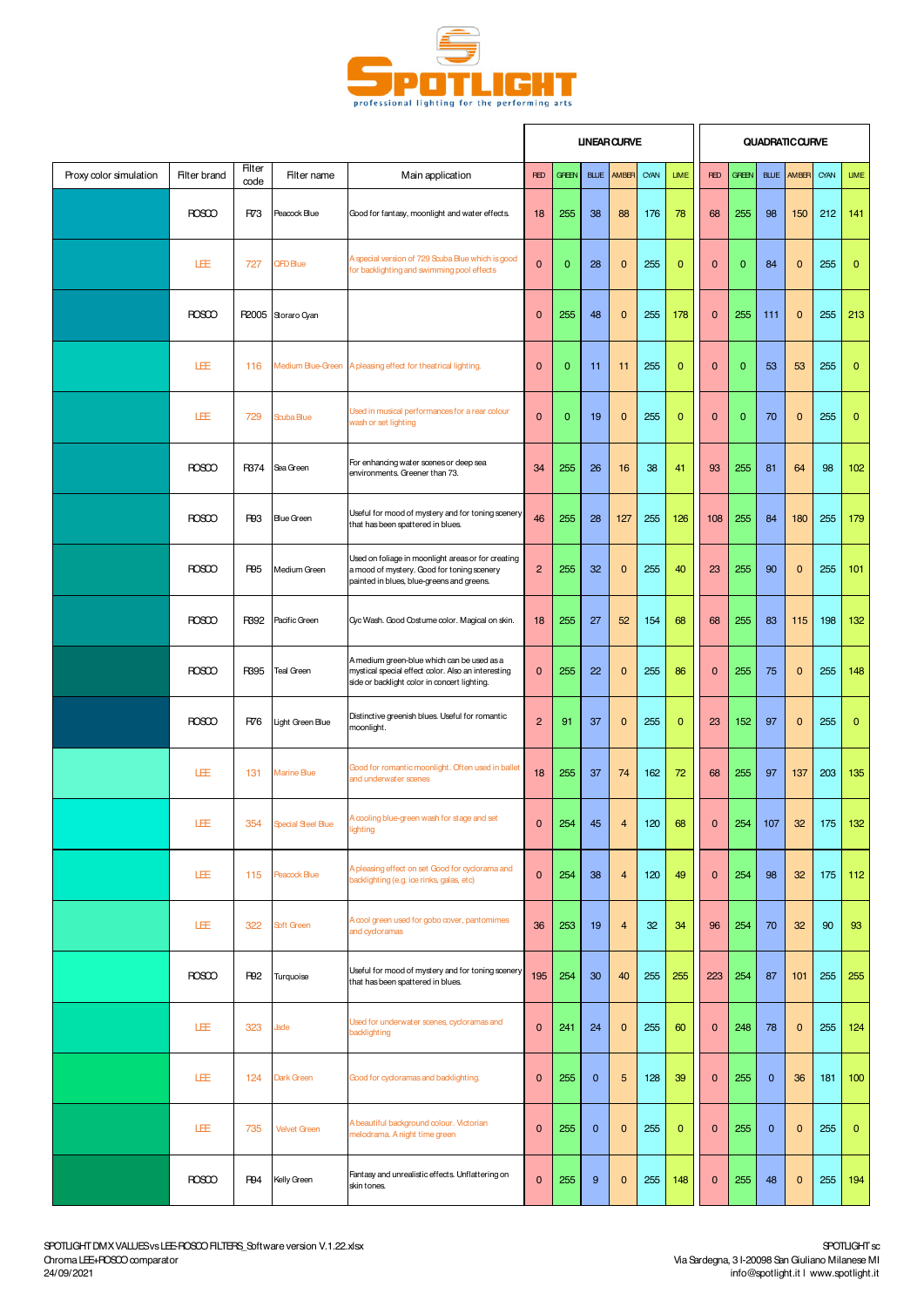

|                        |                     |                       |                                      |                                                                                                                                |                |              |                | <b>UNEAR CURVE</b> |                |             |              |              |             | <b>QUADRATIC CURVE</b> |             |             |
|------------------------|---------------------|-----------------------|--------------------------------------|--------------------------------------------------------------------------------------------------------------------------------|----------------|--------------|----------------|--------------------|----------------|-------------|--------------|--------------|-------------|------------------------|-------------|-------------|
| Proxy color simulation | <b>Filter brand</b> | <b>Filter</b><br>code | Filter name                          | Main application                                                                                                               | <b>RED</b>     | <b>GREEN</b> | <b>BLUE</b>    | AMBER              | CYAN           | <b>LIME</b> | <b>RED</b>   | <b>GREEN</b> | <b>BLUE</b> | AMBER                  | CYAN        | <b>LIME</b> |
|                        | LEE                 | 327                   | <b>Forest Green</b>                  | A deep green for sinister forest scenes, cyclorama:<br>and backlighting.                                                       | $\mathbf 0$    | 254          | $\overline{4}$ | $\mathbf 0$        | 255            | 39          | $\mathbf{0}$ | 254          | 32          | $\mathbf{0}$           | 255         | 100         |
|                        | <b>ROSCO</b>        | R393                  | <b>Emerald Green</b>                 | An exagerrated green. Nearly double intensity as<br>93, less blue than 95.                                                     | $\mathbf 0$    | 255          | 18             | $\mathbf 0$        | $9\,$          | 34          | $\mathbf{0}$ | 255          | 68          | $\mathbf{0}$           | 48          | 93          |
|                        | <b>ROSCO</b>        | R91                   | Primary Green                        | Primary green for three color primary system.                                                                                  | $\overline{7}$ | 255          | 9              | $\mathbf 0$        | $\overline{2}$ | 90          | 42           | 255          | 48          | $\mathbf{0}$           | 23          | 151         |
|                        | <b>ROSCO</b>        |                       | P4315 CalColor 15 Cyan               |                                                                                                                                | 255            | 189          | 33             | 255                | 50             | 255         | 255          | 220          | 92          | 255                    | 113         | 255         |
|                        | 旺                   | 730                   | <b>Liberty Green</b>                 | A good green for creating mystery and suspense                                                                                 | 255            | 188          | 37             | 94                 | 152            | 210         | 255          | 219          | 97          | 155                    | 197         | 231         |
|                        | LEE                 | 504                   | <b>Waterfront Green</b>              | Designed for period key light and modern urban<br><b>norizons</b>                                                              | 255            | 180          | 40             | 80                 | 150            | 210         | 255          | 214          | 101         | 143                    | 196         | 231         |
|                        | LEE                 | 728                   | Steel Green                          | Approaching storms. Overcast days. Cold steely<br>light. Malevolent moonlight.                                                 | 234            | 222          | 59             | 190                | 255            | 255         | 244          | 238          | 123         | 220                    | 255         | 255         |
|                        | LEE                 | 242                   | <b>EE</b> Fluorescent<br>4300 Kelvin | Converts tungsten to fluorescent light of 4300K<br>(white)                                                                     | 164            | 210          | 35             | 152                | 255            | 230         | 204          | 231          | 94          | 197                    | 255         | 242         |
|                        | LEE                 | 241                   | <b>EE</b> Fluorescent<br>5700 Kelvin | Converts tungsten to fluorescent light of 5700K<br>(cool white/daylight).                                                      | 10             | 255          | 72             | 255                | 220            | 255         | 50           | 255          | 135         | 255                    | 237         | 255         |
|                        | LÆ                  | 219                   | <b>EE</b> Fluorescent<br>Green       | General tungsten to fluorescent correction for use<br>when fluorescent colour temp is unknown, to<br>provide medium correction | $\mathbf 0$    | 255          | 51             | 141                | 128            | 255         | $\mathbf{0}$ | 255          | 114         | 190                    | 181         | 255         |
|                        | LEE                 | 246                   | Quarter Plus Green                   | Used on daylight and tungsten lights for green cast<br>with discharge lighting. Approximates CCO75 greer<br>camera filter      | 255            | 190          | 35             | 255                | 54             | 255         | 255          | 220          | 94          | 255                    | 117         | 255         |
|                        | LEE                 | 213                   | White Flame Green                    | Corrects white flame carbon arcs by absorbing<br>ultra violet.                                                                 | 255            | 255          | 33             | 255                | 80             | 255         | 255          | 255          | 92          | 255                    | 143         | 255         |
|                        | LEE                 | 731                   | Dirty loe                            | Dirtier than 730 Liberty green, more orange,<br>sympathetic with skin tones                                                    | 255            | 210          | 38             | 108                | 59             | 255         | 255          | 231          | 98          | 166                    | 123         | 255         |
|                        | LEE                 | 733                   | Damp Squib                           | A dirty green, reduces warmth. Good for cross<br>lighting                                                                      | 255            | 255          | 35             | 255                | 78             | 255         | 255          | 255          | 94          | 255                    | 141         | 255         |
|                        | LEE                 | 245                   | <b>Half Plus Green</b>               | Used on daylight and tungsten lights for green cast<br>with discharge lighting. Approximates CC15 green<br>camera filter       | 255            | 200          | 23             | 255                | 144            | 175         | 255          | 226          | 77          | 255                    | 192         | 211         |
|                        | <b>ROSCO</b>        |                       |                                      | R3316 Tough 1/4 Plusgreen Adds partial green to balance with flourescents.                                                     | 255            | 115          | 23             | 255                | 26             | 255         | 255          | 171          | 77          | 255                    | 81          | 255         |
|                        | <b>ROSCO</b>        |                       |                                      | R3315 Tough 1/2 Plusgreen Adds partial green to balance with flourescents.                                                     | 255            | 161          | 20             | 255                | 20             | 255         | 255          | 203          | 71          | 255                    | 71          | 255         |
|                        | <b>ROSCO</b>        | <b>R87</b>            | Pale Yellow Green                    | Sunny spring mornings.                                                                                                         | 255            | 190          | 22             | 255                | $\mathbf 0$    | 255         | 255          | 220          | 75          | 255                    | $\mathbf 0$ | 255         |
|                        | LEE                 | 244                   | LEE Plus Green                       | Used on daylight and tungsten lights for green cast<br>with discharge lighting. Approximates CC30 green<br>camera filter.      | 255            | 80           | 13             | 180                | 234            | 255         | 255          | 143          | 58          | 214                    | 244         | 255         |
|                        | LEE                 | 138                   | Pale Green                           | Good with gobos for wooded scenes                                                                                              | 255            | 255          | 13             | 255                | 168            | 255         | 255          | 255          | 58          | 255                    | 207         | 255         |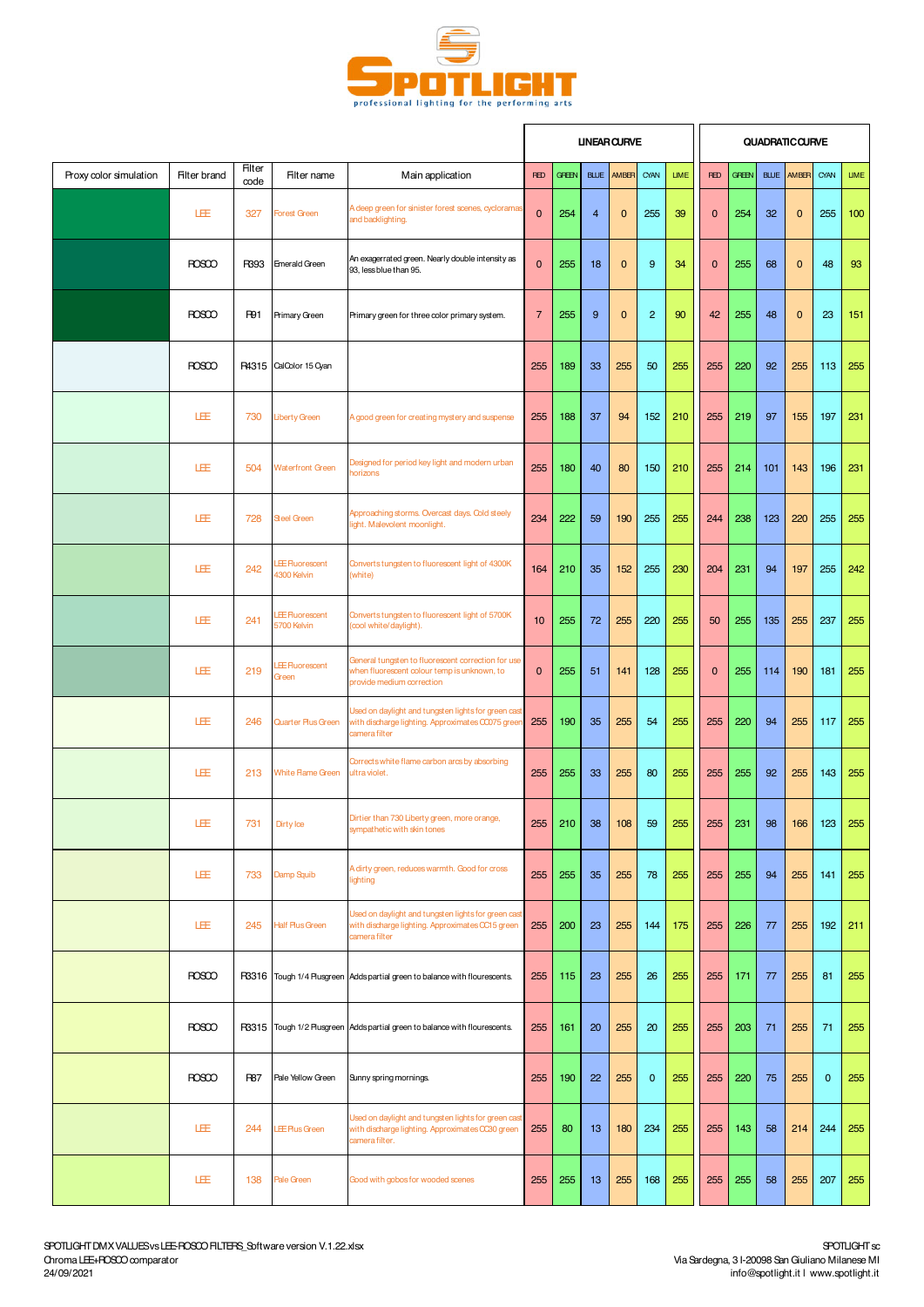

|                        |                     |                       |                                      |                                                                                                                                                                                          | <b>UNEAR CURVE</b> |              |                |              |              |                  |              |              |              | <b>QUADRATIC CURVE</b> |             |             |
|------------------------|---------------------|-----------------------|--------------------------------------|------------------------------------------------------------------------------------------------------------------------------------------------------------------------------------------|--------------------|--------------|----------------|--------------|--------------|------------------|--------------|--------------|--------------|------------------------|-------------|-------------|
| Proxy color simulation | <b>Filter brand</b> | <b>Filter</b><br>code | Filter name                          | Main application                                                                                                                                                                         | <b>RED</b>         | <b>GREEN</b> | <b>BLUE</b>    | AMBER        | CYAN         | <b>LIME</b>      | <b>RED</b>   | <b>GREEN</b> | <b>BLUE</b>  | AMBER                  | CYAN        | <b>LIME</b> |
|                        | <b>ROSCO</b>        | R3304                 | Tough Plusgreen                      | To balance daylight sources to cool white<br>flourescents.                                                                                                                               | 255                | 185          | 11             | 255          | 50           | 254              | 255          | 217          | 53           | 255                    | 113         | 254         |
|                        | <b>ROSCO</b>        | <b>R88</b>            | Light Green                          | Sunny spring mornings.                                                                                                                                                                   | 255                | 173          | 10             | 255          | 75           | 255              | 255          | 210          | 50           | 255                    | 138         | 255         |
|                        | <b>ROSCO</b>        |                       | R4415 CalColor 15 Green              |                                                                                                                                                                                          | 255                | 180          | 15             | 255          | 73           | 206              | 255          | 214          | 62           | 255                    | 136         | 229         |
|                        | LÆ                  | 243                   | <b>EE Fluorescent</b><br>3600 Kelvin | Converts tungsten to fluorescent light of 3600K<br>(warm white)                                                                                                                          | 66                 | 255          | 31             | 199          | 32           | 255              | 130          | 255          | 89           | 225                    | 90          | 255         |
|                        | LEE                 | 505                   | Sally Green                          | A fresh, light and airy summer green. 'Under tree<br>canopy' light quality without 'pantomime<br>countryside'                                                                            | 255                | 255          | $\mathbf 0$    | $\mathbf 0$  | 8            | 100              | 255          | 255          | $\mathbf 0$  | $\mathbf 0$            | 45          | 160         |
|                        | LEE                 | 88                    | Lime Green                           | Use with gobos for leafy glades. Good for<br>pantomimes, giving a slightly sinister atmosphere.                                                                                          | 255                | 165          | $\mathbf{0}$   | $\bf{0}$     | 47           | 255              | 255          | 205          | $\mathbf 0$  | 0                      | 109         | 255         |
|                        | <b>ROSCO</b>        | <b>R388</b>           | Gaslight Green                       | A yellow-green similar to the color emitted by gas<br>lighting fixtures. Appropriate for period piecesi.e.<br>La Boheme, and useful for creating reflections<br>from fields and meadows. | 255                | 4            | 3              | $\mathbf 0$  | 97           | 255              | 255          | 32           | 28           | $\mathbf 0$            | 157         | 255         |
|                        | LEE                 | 738                   | <b>JASGreen</b>                      | A rich yellowish green. Useful as a concert stage<br>wash where darker skin tone, costume and set are<br>a consideration.                                                                | 95                 | 255          | $\mathbf 0$    | $\bf{0}$     | $\mathbf{0}$ | 70               | 156          | 255          | $\mathbf 0$  | $\mathbf 0$            | $\mathbf 0$ | 134         |
|                        | LEE                 | 121                   | <b>LEE</b> Green                     | Good for dense foliage, tropical jungle or<br>woodland effect.                                                                                                                           | 175                | 255          | $\mathbf{0}$   | $\mathbf{0}$ | 55           | 255              | 211          | 255          | $\mathbf{0}$ | $\mathbf{0}$           | 118         | 255         |
|                        | <b>ROSCO</b>        |                       | R4430 CalColor 30 Green              |                                                                                                                                                                                          | 255                | ٦            | 3              | $\bf{0}$     | 146          | 255              | 255          | 16           | 28           | 0                      | 193         | 255         |
|                        | <b>ROSCO</b>        | <b>R86</b>            | Pea Green                            | Good for dense foliage and woodland effects.                                                                                                                                             | 255                | 255          | $\mathbf{0}$   | $\mathbf 0$  | $\mathbf{0}$ | 255              | 255          | 255          | $\mathbf 0$  | $\mathbf 0$            | $\mathbf 0$ | 255         |
|                        | <b>ROSCO</b>        | R389                  | Chroma Green                         | Suggests reflected light from dense foliage. A<br>brilliant cyclighting color which will work for<br>chroma-keying effects in television production                                      | $\mathbf{0}$       | 255          | $\overline{4}$ | $\mathbf 0$  | 54           | 247              | $\mathbf{0}$ | 255          | 32           | $\mathbf 0$            | 117         | 251         |
|                        | <b>ROSCO</b>        |                       | R4460 CalColor 60 Green              |                                                                                                                                                                                          | 255                | 255          | $\overline{2}$ | $\mathbf 0$  | 29           | 255              | 255          | 255          | 23           | $\mathbf 0$            | 86          | 255         |
|                        | <b>ROSCO</b>        | R386                  | Leaf Green                           |                                                                                                                                                                                          | 255                | 78           | 26             | 255          | 70           | 255              | 255          | 141          | 81           | 255                    | 134         | 255         |
|                        | <b>ROSCO</b>        |                       | R4490 CalColor 90 Green              |                                                                                                                                                                                          | 62                 | 255          | $\mathbf 0$    | $\mathbf{0}$ | $\mathbf 0$  | 255              | 126          | 255          | $\mathbf{0}$ | $\mathbf 0$            | $\mathbf 0$ | 255         |
|                        | 圧                   | 122                   | Fern Green                           | Good for cycloramas and creates a great mood<br>effect.                                                                                                                                  | 104                | 255          | $\mathbf 0$    | 14           | 255          | 255              | 163          | 255          | $\mathbf 0$  | 60                     | 255         | 255         |
|                        | <b>ROSCO</b>        | <b>R89</b>            | Moss Green                           | Useful for mood, mystery and toning.                                                                                                                                                     | 83                 | 254          | $\mathbf{0}$   | $\mathbf{0}$ | 57           | 255              | 145          | 254          | $\mathbf{0}$ | $\mathbf 0$            | 121         | 255         |
|                        | LEE                 | 89                    | Moss Green                           | Good mood creator. Used with gobos, creates a<br>great foliage effect                                                                                                                    | $\mathbf 0$        | 255          | $\mathbf{0}$   | $\mathbf{0}$ | 126          | 246              | $\mathbf{0}$ | 255          | $\mathbf 0$  | $\mathbf 0$            | 179         | 250         |
|                        | LEE                 | 139                   | <b>Primary Green</b>                 | Good for set lighting and cyclorama lighting                                                                                                                                             | $\mathbf{0}$       | 255          | $\mathbf{0}$   | $\mathbf{0}$ | $\mathbf{0}$ | 17               | $\mathbf{0}$ | 255          | $\mathbf{0}$ | $\mathbf 0$            | $\mathbf 0$ | 66          |
|                        | LÆ                  | 90                    | Dark Yellow Green                    | Highlighting for forest effects.                                                                                                                                                         | $\pmb{0}$          | 255          | $\pmb{0}$      | $\mathbf{0}$ | 6            | $\boldsymbol{9}$ | $\mathbf 0$  | 255          | $\pmb{0}$    | $\mathbf 0$            | 39          | 48          |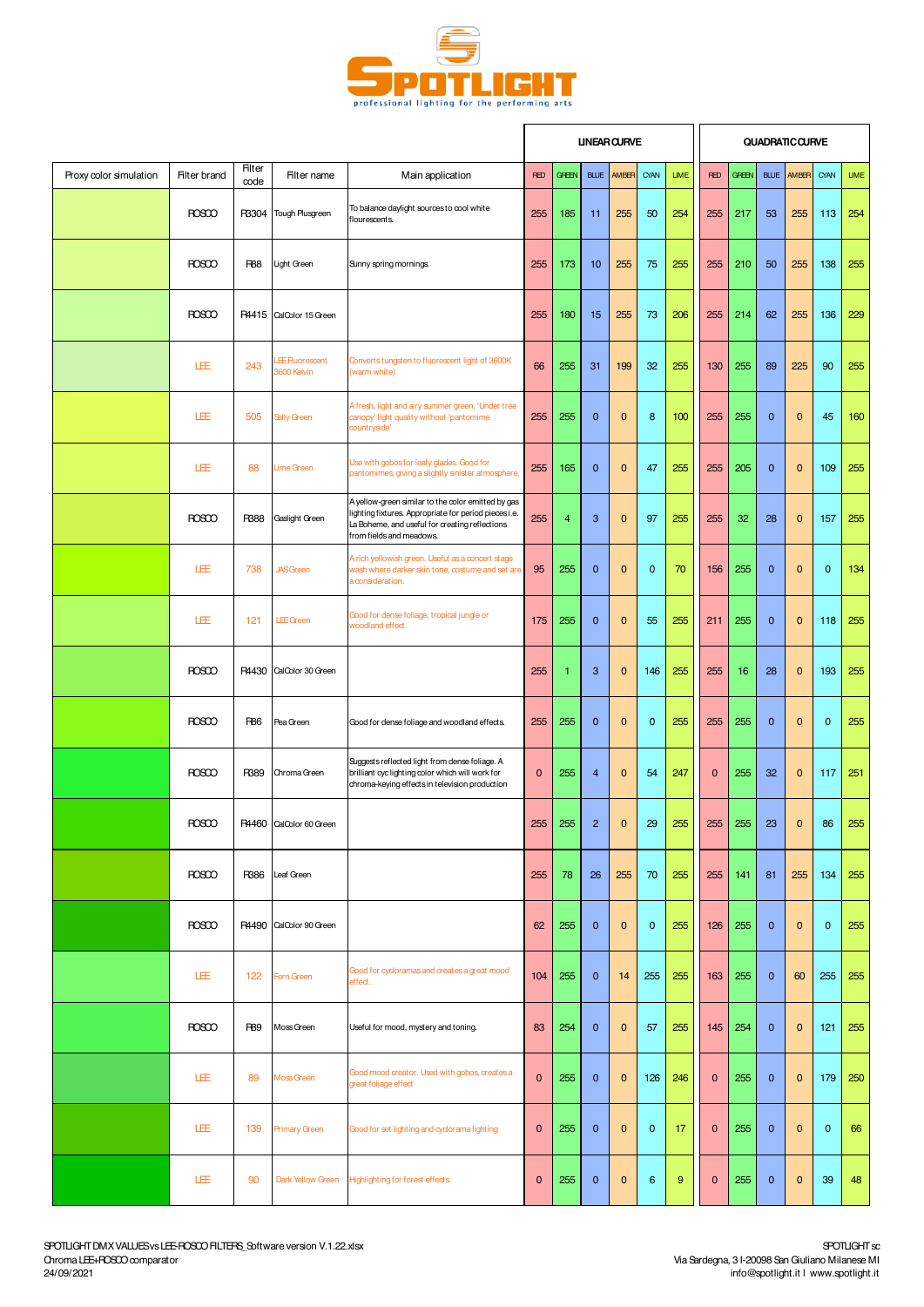

|                        |                     |                |                                       |                                                                                                                           |              |              |              | <b>UNEAR CURVE</b> |              |              |              |              |              | <b>QUADRATIC CURVE</b> |              |              |
|------------------------|---------------------|----------------|---------------------------------------|---------------------------------------------------------------------------------------------------------------------------|--------------|--------------|--------------|--------------------|--------------|--------------|--------------|--------------|--------------|------------------------|--------------|--------------|
| Proxy color simulation | <b>Filter brand</b> | Filter<br>code | Filter name                           | Main application                                                                                                          | <b>RED</b>   | <b>GREEN</b> | <b>BLUE</b>  | AMBER              | CYAN         | <b>LIME</b>  | <b>RED</b>   | <b>GREEN</b> | <b>BLUE</b>  | AM <sub>BR</sub>       | CYAN         | <b>LIME</b>  |
|                        | LEE                 | 736            | <b>Twickenham Green</b>               | A powerful green with depth, for music or light<br>entertainment.                                                         | $\mathbf 0$  | 255          | $\mathbf 0$  | 0                  | $\mathbf 0$  | $\mathbf{0}$ | $\mathbf{0}$ | 255          | $\mathbf 0$  | $\bf{0}$               | $\mathbf 0$  | $\mathbf 0$  |
|                        | <b>ROSCO</b>        | R2004          | Storaro Green                         |                                                                                                                           | $\mathbf 0$  | 255          | $\mathbf 0$  | 0                  | 3            | 78           | $\mathbf 0$  | 255          | $\mathbf 0$  | $\bf{0}$               | 28           | 141          |
|                        | <b>ROSCO</b>        | <b>R90</b>     | Dark Yellow Green                     | Alternate primary where higher transmission is<br>desired.                                                                | $\mathbf{0}$ | 255          | $\mathbf{0}$ | 0                  | $\mathbf{0}$ | 52           | $\mathbf{0}$ | 255          | $\mathbf{0}$ | $\mathbf{0}$           | $\mathbf 0$  | 115          |
|                        | LÆ                  | 643            | Quarter Mustard<br>Yellow             | Quarter strength Sodium light effect, designed for<br>use with daylight sources.                                          | 255          | 185          | $\mathbf{0}$ | 255                | $\mathbf 0$  | 255          | 255          | 217          | $\mathbf{0}$ | 255                    | $\mathbf 0$  | 255          |
|                        | LÆ                  | 642            | <b>Half Mustard Yellow</b>            | Half strength Sodium light effect, designed for use<br>with daylight sources.                                             | 255          | 214          | $\mathbf{0}$ | 255                | $\mathbf{0}$ | 255          | 255          | 234          | $\mathbf{0}$ | 255                    | $\mathbf 0$  | 255          |
|                        | LÆ                  | 741            | Mustard Yellow                        | Spooky when used in haze. Pemoves some red and<br>blue. Works best with daylight bulbs. Sodium lamp<br>effect.            | 255          | 255          | $\mathbf 0$  | 255                | $\mathbf 0$  | 255          | 255          | 255          | $\mathbf 0$  | 255                    | $\mathbf 0$  | 255          |
|                        | LÆ                  | 740            | Aurora Borealis<br>Green              | Primary jungle colour. Pemoves some red and<br>blue. Works best with daylight bulbs. Sodium lamp<br>effect.               | $\mathbf{0}$ | 255          | $\mathbf 0$  | 255                | 255          | $\mathbf{0}$ | $\mathbf 0$  | 255          | $\mathbf 0$  | 255                    | 255          | $\mathbf{0}$ |
|                        | <b>ROSCO</b>        | R122           | Green Diffusion                       | Combine a color with Matte Diffusion. Aids in<br>broad, even illumination of cycs and drops.                              | $\mathbf 0$  | 255          | $\mathbf{0}$ | 0                  | $\mathbf 0$  | 56           | $\mathbf 0$  | 255          | $\mathbf 0$  | $\mathbf 0$            | $\mathbf 0$  | 119          |
|                        | <b>ROSCO</b>        | R126           | Green Cyc Slk                         | Useful in border and striplights to prevent<br>scalloping; helps illuminate cycs and drops.                               | $\mathbf 0$  | 255          | $\mathbf{0}$ | 0                  | $\mathbf{0}$ | 23           | $\mathbf{0}$ | 255          | $\mathbf{0}$ | $\mathbf{0}$           | $\mathbf{0}$ | 77           |
|                        | 旺                   | 232            | <b>Super Correction</b><br>W.F. Green | Converts white flame arc to 3200K, for use with<br>Tungsten film                                                          | 253          | 177          | $\mathbf{0}$ | 223                | 90           | $\mathbf{0}$ | 254          | 212          | $\mathbf{0}$ | 238                    | 151          | $\mathbf{0}$ |
|                        | LÆ                  | 207            | Full CTO + .3 ND                      | Converts daylight (6500K) to tungsten (3200K) and<br>reduces light 1 stop                                                 | 255          | 217          | $\mathbf 0$  | 220                | 33           | $\mathbf{0}$ | 255          | 235          | $\mathbf{0}$ | 237                    | 92           | $\mathbf{0}$ |
|                        | 圧                   | 208            | Full $CTO + .6 ND$                    | Converts daylight (6500K) to tungsten (3200K) and<br>reduces light 2 stops.                                               | 255          | 150          | $\mathbf{0}$ | 55                 | 38           | $\mathbf{0}$ | 255          | 196          | $\mathbf{0}$ | 118                    | 98           | $\mathbf{0}$ |
|                        | LEE                 |                | 742 Bram Brown                        | Dirtier than 156 Chocolate, good for skin tones.<br>Dims well and doesn't go pink at low light levels                     | 255          | 150          | $\mathbf{0}$ | 33                 | 31           | $\mathbf{0}$ | 255          | 196          | $\mathbf{0}$ | 92                     | 89           | $\Omega$     |
|                        | <b>ROSCO</b>        |                | R3405 Roscosun 85N.3                  |                                                                                                                           | 255          | 195          | $\mathbf{0}$ | 223                | 12           | $\mathbf{0}$ | 255          | 223          | $\mathbf 0$  | 238                    | 55           | $\mathbf{0}$ |
|                        | 圧                   | 653            | LO Sodium                             | Used on tungsten to create a Low Pressure<br>Sodium look.                                                                 | 255          | 125          | $\mathbf{0}$ | $\mathbf 0$        | $\mathbf{0}$ | $\mathbf{0}$ | 255          | 179          | $\mathbf{0}$ | $\mathbf 0$            | $\mathbf{0}$ | $\mathbf{0}$ |
|                        | <b>ROSCO</b>        | R3406          | Roscosun 85N.6                        |                                                                                                                           | 255          | 150          | $\mathbf{0}$ | 96                 | 6            | $\mathbf{0}$ | 255          | 196          | $\mathbf{0}$ | 156                    | 39           | $\mathbf{0}$ |
|                        | 圧                   | 511            | Bacon Brown                           | An intense and warm deep brown. Recreates the<br>pigment browns used by Francis Bacon in some of<br>his paintings.        | 255          | 96           | $\mathbf{0}$ | $\mathbf 0$        | $\mathbf{0}$ | $\mathbf{0}$ | 255          | 156          | $\mathbf{0}$ | $\pmb{0}$              | $\mathbf{0}$ | $\mathbf 0$  |
|                        | 圧                   | 746            | Brown                                 | To give a murky, dirty feel to tungsten. A darker,<br>less pink chocolate                                                 | 180          | $\mathbf{0}$ | 46           | $\mathbf 0$        | $\mathbf{0}$ | $\mathbf{0}$ | 214          | $\mathbf{0}$ | 108          | $\mathbf 0$            | $\mathbf{0}$ | $\mathbf{0}$ |
|                        | 圧                   | 162            | <b>Bastard Amber</b>                  | A warm white / warm wash. Good lamplight<br>effect.                                                                       | 255          | 171          | 10           | 255                | 180          | $\mathbf{0}$ | 255          | 209          | 50           | 255                    | 214          | $\mathbf{0}$ |
|                        | 圧                   | 506            | Marlene                               | Flattering skin tone without the comedy 'pink'. For<br>Marlene Dietrich who knew the importance of<br>beautiful lighting. | 255          | 152          | 15           | 255                | 76           | 88           | 255          | 197          | 62           | 255                    | 139          | 150          |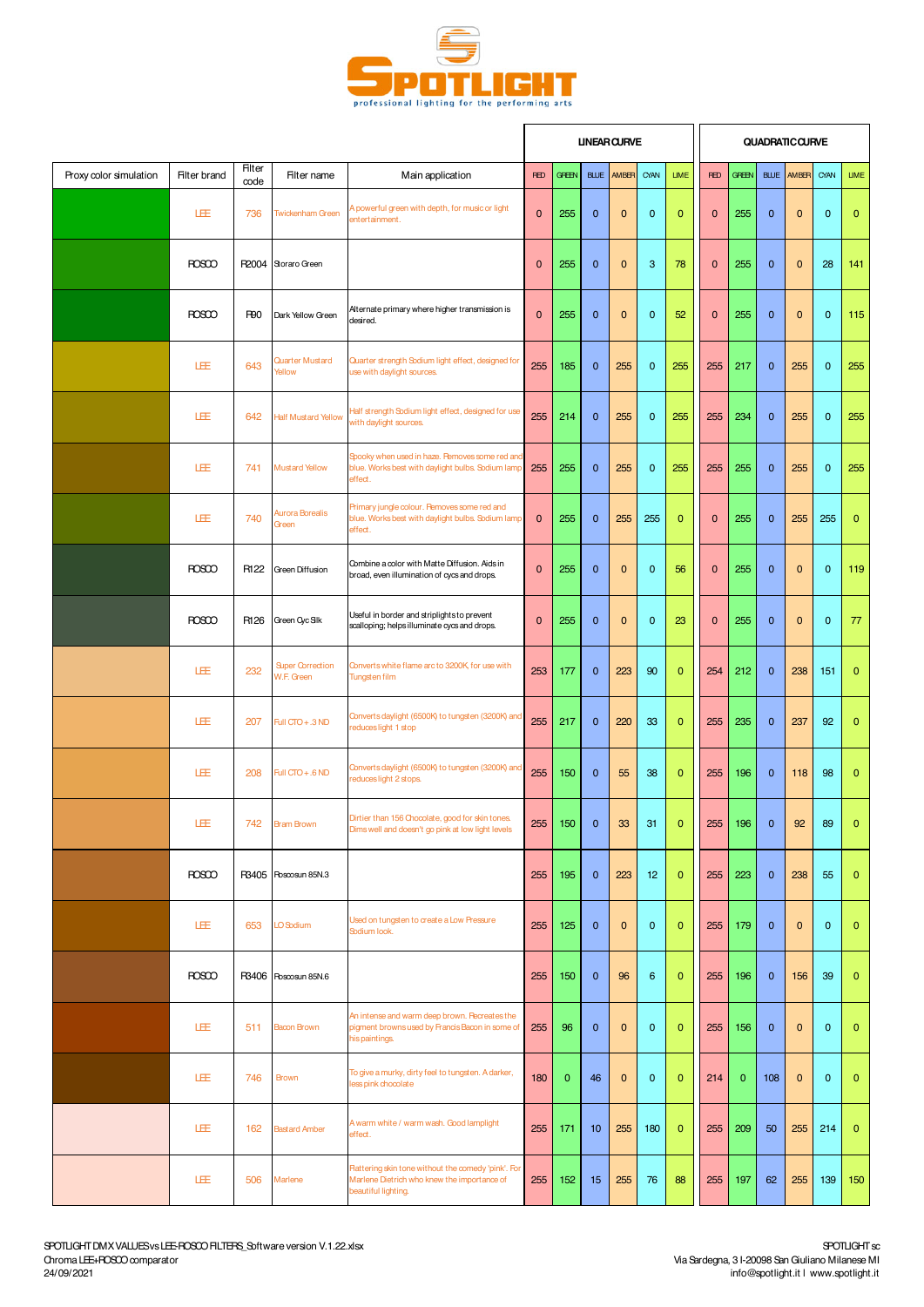

|                        |                     |                 |                                 |                                                                                                                |            |              |                | <b>UNEAR CURVE</b> |                         |              |            |              |             | QUADRATICOURVE |                         |              |
|------------------------|---------------------|-----------------|---------------------------------|----------------------------------------------------------------------------------------------------------------|------------|--------------|----------------|--------------------|-------------------------|--------------|------------|--------------|-------------|----------------|-------------------------|--------------|
| Proxy color simulation | <b>Filter brand</b> | Filter<br>code  | Filter name                     | Main application                                                                                               | <b>RED</b> | <b>GREEN</b> |                | <b>BLUE</b> AMBER  | CYAN                    | <b>LIME</b>  | <b>RED</b> | <b>GREEN</b> | BLUE        | AMBER          | CYAN                    | <b>LIME</b>  |
|                        | LEE                 | 152             | Pale Gold                       | Used with interior lighting to enhance skin tones                                                              | 255        | 220          | 12             | 135                | 25                      | 0            | 255        | 237          | 55          | 186            | 80                      | $\mathbf 0$  |
|                        | <b>ROSCO</b>        | R304            | Pale Apricot                    | A peach amber. More yellow than 305.                                                                           | 255        | 180          | 7              | 159                | 45                      | $\mathbf 0$  | 255        | 214          | 42          | 201            | 107                     | $\mathbf{0}$ |
|                        | LEE                 | 238             | CSI (to Tungsten)               | Converts CSI to 3200K, for use with Tungsten film                                                              | 255        | 160          | 12             | 209                | 52                      | $\mathbf{0}$ | 255        | 202          | 55          | 231            | 115                     | $\mathbf{0}$ |
|                        | LEE                 | 747             | <b>Easy White</b>               | Primarily developed for fluorescents to ensure<br>warm, comfortable light and flattering skin tones            | 255        | 150          | 6              | 255                | 112                     | $\mathbf 0$  | 255        | 196          | 39          | 255            | 169                     | $\mathbf{0}$ |
|                        | LÆ                  | 156             | Chocolate                       | Warms light and reduces the intensity.                                                                         | 255        | 168          | $\overline{2}$ | 223                | 100                     | $\mathbf{0}$ | 255        | 207          | 23          | 238            | 160                     | $\mathbf{0}$ |
|                        | <b>ROSCO</b>        | <b>R99</b>      | Chocolate                       | Warms light and reduces intensity.                                                                             | 255        | 150          | 3              | 255                | 112                     | $\mathbf 0$  | 255        | 196          | 28          | 255            | 169                     | $\mathbf{0}$ |
|                        | LÆ                  | 103             | Straw                           | Pale sunlight through a window and a good warm<br>winter effect.                                               | 240        | 109          | 23             | 255                | 12                      | 255          | 247        | 167          | 77          | 255            | 55                      | 255          |
|                        | <b>ROSCO</b>        | R3443           | Quarter Straw 1/4<br><b>CTS</b> |                                                                                                                | 255        | 80           | 20             | 255                | 3                       | 255          | 255        | 143          | 71          | 255            | 28                      | 255          |
|                        | 旺                   | 764             | <b>Sun Colour Straw</b>         | Adds warmth, bright sunlight                                                                                   | 240        | 109          | 17             | 255                | 14                      | 255          | 247        | 167          | 66          | 255            | 60                      | 255          |
|                        | <b>ROSCO</b>        |                 | R3409 Roscosun 1/4 CTO          | Converts 5500K to 4500K                                                                                        | 255        | 25           | 17             | 229                | 35                      | 250          | 255        | 80           | 66          | 242            | 94                      | 252          |
|                        | <b>ROSCO</b>        | R <sub>08</sub> | Pale Gold                       | Warmer straw. Flattering to skin tones.                                                                        | 255        | 78           | 17             | 255                | $\mathbf 0$             | 255          | 255        | 141          | 66          | 255            | 0                       | 255          |
|                        | <b>ROSCO</b>        | R <sub>13</sub> | <b>Straw Tint</b>               | Much less green than in other straws. Suggests<br>warm sunlight glow when contrasted with ambers<br>and blues. | 255        | 5            | 5              | 255                | 29                      | 250          | 255        | 36           | 36          | 255            | 86                      | 252          |
|                        | LEE                 | 13 <sup>7</sup> | <b>Straw Tint</b>               | Warmer than other straw colours. A good sunlight<br>fect when used in contrast with ambers and<br>blues.       | 255        | 75           | 11             | 255                | $\overline{\mathbf{0}}$ | 255          | 255        | 138          | 53          | 255            | $\overline{\mathbf{0}}$ | 255          |
|                        | <b>ROSCO</b>        | R <sub>09</sub> | Pale Amber Gold                 | Deep straw. Good for late afternoon sunsets or<br>firelight.                                                   | 255        | 156          | $\mathbf 0$    | 255                | 105                     | 20           | 255        | 199          | $\mathbf 0$ | 255            | 164                     | 71           |
|                        | <b>ROSCO</b>        | <b>R02</b>      | <b>Bastard Amber</b>            | Good where a tint of color is needed. Excellent for<br>natural skin tones.                                     | 255        | 152          | 11             | 255                | 255                     | 88           | 255        | 197          | 53          | 255            | 255                     | 150          |
|                        | LEE                 | 230             | Yellow                          | Super Correction LCT Converts yellow carbon arc (of low colour<br>temperature) to tungsten.                    | 253        | 177          | $5\phantom{1}$ | 223                | 165                     | $\mathbf{0}$ | 254        | 212          | 36          | 238            | 205                     | $\mathbf{0}$ |
|                        | LEE                 | 650             | <b>Industry Sodium</b>          | Used on tungsten to blend with sodium light                                                                    | 255        | 35           | $\overline{4}$ | 255                | 93                      | 255          | 255        | 94           | 32          | 255            | 154                     | 255          |
|                        | LEE                 | 443             | Quarter CT Straw                | Converts 6500K to 5100K - daylight to tungsten<br>light with a yellow bias                                     | 255        | 159          | 29             | 255                | $\mathbf{0}$            | 255          | 255        | 201          | 86          | 255            | $\mathbf 0$             | 255          |
|                        | LEE                 | 206             | Quarter CTO                     | Converts daylight (6500K) to tungsten light<br>(4600K)                                                         | 255        | 101          | 26             | 255                | 30                      | 255          | 255        | 160          | 81          | 255            | 87                      | 255          |
|                        | ROSCO               | R302            | Pale Bastard Amber              |                                                                                                                | 255        | 164          | 20             | 255                | $\overline{2}$          | 155          | 255        | 204          | 71          | 255            | 23                      | 199          |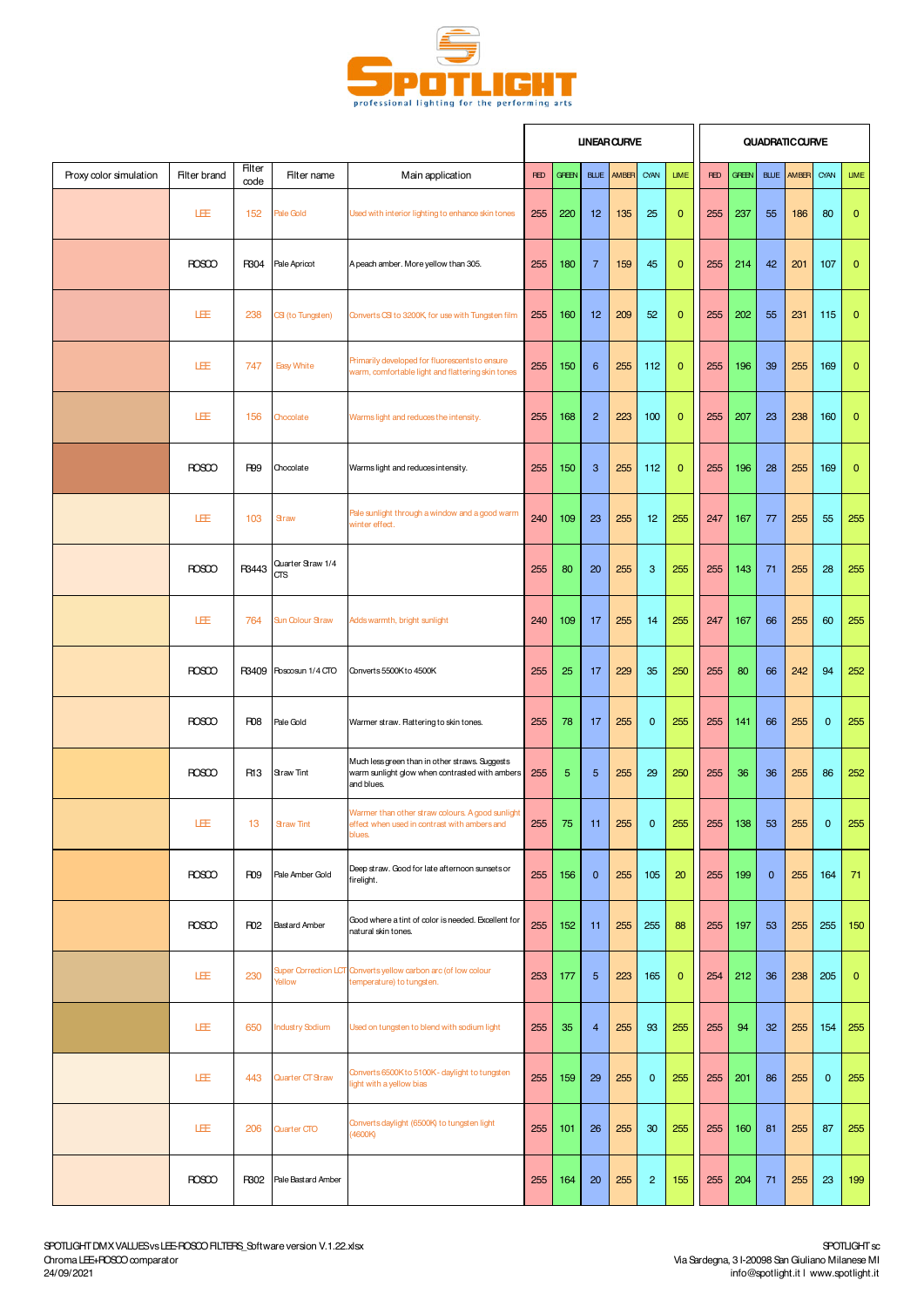

|                        |                     |                       |                            |                                                                                                                              |            |              | <b>UNEAR CURVE</b> |                   |                |              |            |              |              | QUADRATIC CURVE   |              |             |
|------------------------|---------------------|-----------------------|----------------------------|------------------------------------------------------------------------------------------------------------------------------|------------|--------------|--------------------|-------------------|----------------|--------------|------------|--------------|--------------|-------------------|--------------|-------------|
| Proxy color simulation | <b>Filter brand</b> | <b>Filter</b><br>code | Filter name                | Main application                                                                                                             | <b>RED</b> | <b>GREEN</b> |                    | <b>BLUE</b> AMBER | CYAN           | <b>LIME</b>  | <b>RED</b> | <b>GREEN</b> |              | <b>BLUE AMBER</b> | CYAN         | <b>LIME</b> |
|                        | LEE                 | 205                   | <b>Half CTO</b>            | Converts daylight (6500K) to tungsten light<br>(3800K).                                                                      | 254        | 128          | $\mathbf{0}$       | 231               | 208            | $\mathbf{0}$ | 254        | 181          | $\mathbf{0}$ | 243               | 230          | $\mathbf 0$ |
|                        | LEE                 | 9                     | Pale Amber Gold            | Perfect warm front light for any skin tone.                                                                                  | 255        | 152          | 15                 | 255               | $\mathbf 0$    | 163          | 255        | 197          | 62           | 255               | $\mathbf 0$  | 204         |
|                        | <b>ROSCO</b>        | R3442                 | Half Straw 1/2 CTS         |                                                                                                                              | 255        | 27           | 11                 | 255               | $\mathbf 0$    | 255          | 255        | 83           | 53           | 255               | $\mathbf 0$  | 255         |
|                        | <b>ROSCO</b>        | R3408                 | Roscosun 1/2 CTO           | Converts 500K to 3800K                                                                                                       | 255        | $\mathbf{0}$ | 11                 | 255               | $\mathbf 0$    | 255          | 255        | $\mathbf 0$  | 53           | 255               | $\mathbf 0$  | 255         |
|                        | LEE                 | 765                   | <b>LEE Yellow</b>          | Useful for producing a strong sunlight effect.                                                                               | 255        | 120          | 10                 | 255               | $\mathbf 0$    | 255          | 255        | 175          | 50           | 255               | $\mathbf{0}$ | 255         |
|                        | <b>ROSCO</b>        | R313                  | Light Relief Yellow        | Vibrant Yellow. More red than 312. Less green<br>than all other yellows.                                                     | 255        | $\mathbf{0}$ | $\mathbf{0}$       | $\mathbf 0$       | $\mathbf{0}$   | 172          | 255        | $\mathbf 0$  | $\mathbf{0}$ | $\mathbf{0}$      | $\mathbf{0}$ | 209         |
|                        | LEE                 | 102                   | <b>Light Amber</b>         | A warm yellow colour. Great for candlelight or<br>warm bright sunlight effects                                               | 255        | 135          | $\mathbf{0}$       | 178               | $\mathbf 0$    | 157          | 255        | 186          | $\mathbf{0}$ | 213               | $\mathbf 0$  | 200         |
|                        | <b>ROSCO</b>        | R11                   | Light Straw                | Pale yellow with slight red content. Useful for<br>candle effects. Can be used for area lighting. For<br>bright day feeling. | 255        | $\mathbf{0}$ | $\mathbf{1}$       | 52                | $\mathbf{0}$   | 197          | 255        | $\mathbf{0}$ | 16           | 115               | $\mathbf 0$  | 224         |
|                        | 圧                   | 550                   | ALD Gold                   | A 'proper' gold to celebrate the 50th Anniversary<br>of the ALD. Maintains richness as it dims,<br>becoming more molten.     | 255        | $\mathbf{0}$ | $\mathbf{0}$       | 100               | $\mathbf 0$    | 183          | 255        | $\mathbf{0}$ | $\mathbf 0$  | 160               | $\mathbf 0$  | 216         |
|                        | LEE                 | 159                   | No Colour Straw            | A warm effect. Sunlight.                                                                                                     | 255        | 190          | 33                 | 255               | 6              | 239          | 255        | 220          | 92           | 255               | 39           | 247         |
|                        | LEE                 | 223                   | <b>Eighth CTO</b>          | Converts daylight (6500K) to tungsten light<br>(5550K).                                                                      | 255        | 140          | 29                 | 255               | 56             | 214          | 255        | 189          | 86           | 255               | 119          | 234         |
|                        | LEE                 | 444                   | <b>Eighth CT Straw</b>     | Converts 6500K to 5700K - daylight to tungsten<br>light with a yellow bias                                                   | 255        | 220          | 33                 | 255               | $\overline{2}$ | 199          | 255        | 237          | 92           | 255               | 23           | 225         |
|                        | <b>ROSCO</b>        |                       | R3444 Eighth Straw 1/8 CTS |                                                                                                                              |            | $255$ 157    | 21                 |                   |                | 255 6 179    | 255        | 200          | 73           |                   | $255$ 39     | 214         |
|                        | <b>ROSCO</b>        |                       |                            | R3317 Tough 1/8 Plusgreen Adds partial green to balance with flourescents.                                                   | 255        | 134          | 25                 | 255               | $\mathbf 0$    | 243          | 255        | 185          | 80           | 255               | $\mathbf 0$  | 249         |
|                        | <b>ROSCO</b>        | R <sub>06</sub>       | No Color Straw             | Sightly off white. Good for interiors.                                                                                       | 255        | 208          | 21                 | 255               | $\mathbf 0$    | 156          | 255        | 230          | 73           | 255               | $\mathbf 0$  | 199         |
|                        | <b>ROSCO</b>        |                       | R3410 Roscosun 1/8 CTO     | Converts 5500K to 4900K                                                                                                      | 255        | 166          | 20                 | 255               | 6              | 159          | 255        | 206          | 71           | 255               | 39           | 201         |
|                        | 圧                   | 212                   | LCT Yellow (Y1)            | Reduces colour temperature of low carbon arcs to<br>3200K                                                                    | 255        | 196          | 28                 | 255               | $\mathbf 0$    | 243          | 255        | 224          | 84           | 255               | $\mathbf 0$  | 249         |
|                        | 圧                   | $\overline{7}$        | Pale Yellow                | Sunlight.                                                                                                                    | 235        | 150          | 24                 | 255               | 25             | 255          | 245        | 196          | 78           | 255               | 80           | 255         |
|                        | 圧                   | 763                   | Wheat                      | Adds warmth, sunlight.                                                                                                       | 235        | 131          | 25                 | 255               | 12             | 255          | 245        | 183          | 80           | 255               | 55           | 255         |
|                        | <b>ROSCO</b>        | <b>R07</b>            | Pale Yellow                | Double saturation of 06.                                                                                                     | 255        | 97           | 17                 | 255               | 25             | 255          | 255        | 157          | 66           | 255               | 80           | 255         |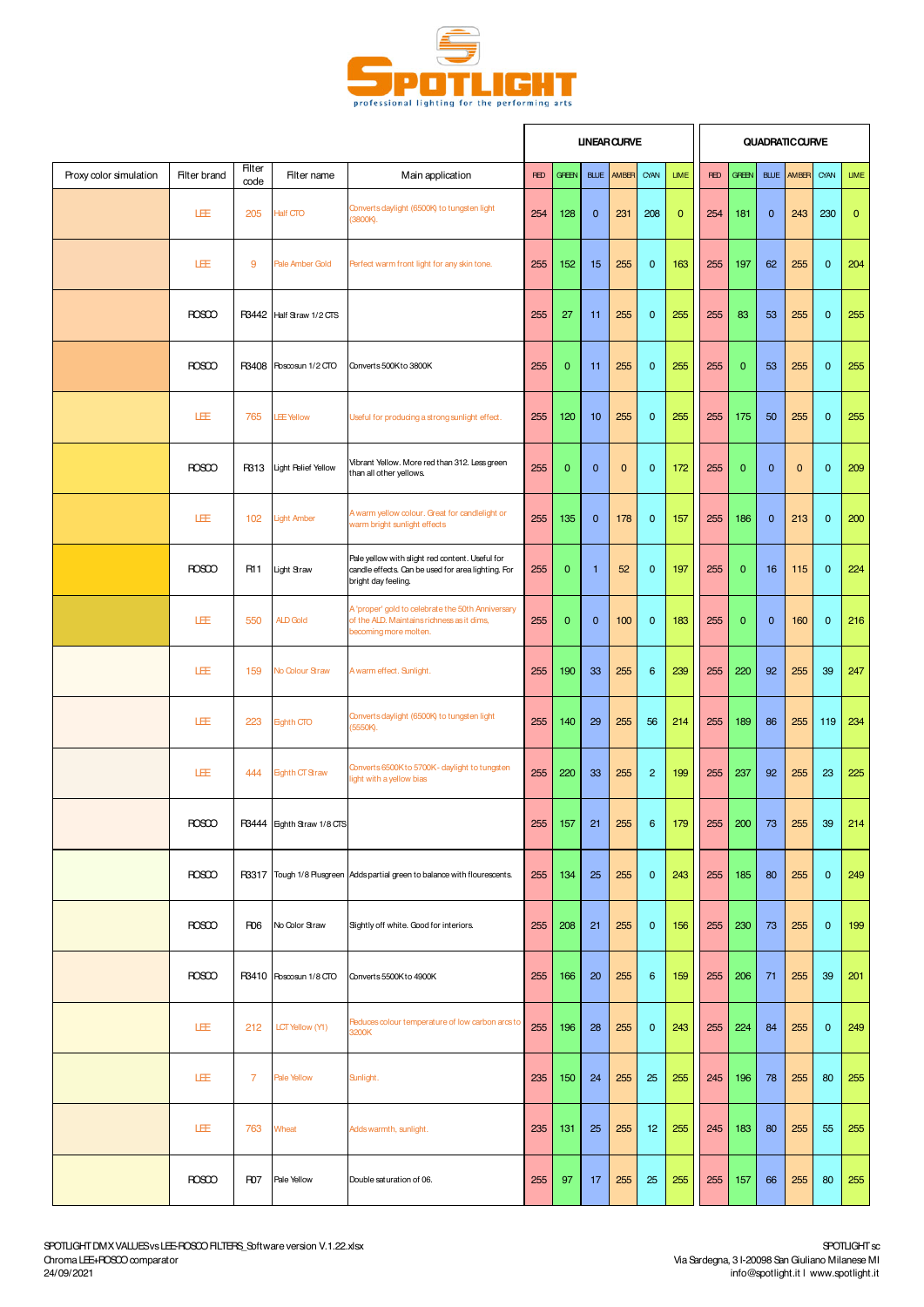

|                        |                     |                 |                        |                                                                                                                                  |            |                |                | <b>UNEAR CURVE</b> |                |              |            |              |              | <b>QUADRATIC CURVE</b> |                         |              |
|------------------------|---------------------|-----------------|------------------------|----------------------------------------------------------------------------------------------------------------------------------|------------|----------------|----------------|--------------------|----------------|--------------|------------|--------------|--------------|------------------------|-------------------------|--------------|
| Proxy color simulation | <b>Filter brand</b> | Filter<br>code  | Filter name            | Main application                                                                                                                 | <b>RED</b> | <b>GREEN</b>   | <b>BLUE</b>    | AMBER              | CYAN           | <b>LIME</b>  | <b>RED</b> | <b>GREEN</b> | <b>BLUE</b>  | AM <sub>BR</sub>       | CYAN                    | <b>LIME</b>  |
|                        | <b>ROSCO</b>        | R4515           | CalColor 15 Yellow     |                                                                                                                                  | 255        | 77             | 15             | 255                | 40             | 255          | 255        | 140          | 62           | 255                    | 101                     | 255          |
|                        | <b>ROSCO</b>        | R4530           | CalColor 30 Yellow     |                                                                                                                                  | 255        | 76             | $\overline{7}$ | 255                | 40             | 255          | 255        | 139          | 42           | 255                    | 101                     | 255          |
|                        | LEE                 | 513             | lœ and a Slice         | A pale acidic spring yellow. For a sharp white<br>wash.                                                                          | 148        | $\mathbf{0}$   | $\mathbf{0}$   | 240                | 135            | 255          | 194        | $\mathbf{0}$ | $\mathbf{0}$ | 247                    | 186                     | 255          |
|                        | <b>ROSCO</b>        | R4560           | CalColor 60 Yellow     |                                                                                                                                  | 255        | 195            | $\mathbf{0}$   | 0                  | $\mathbf 0$    | $\mathbf{0}$ | 255        | 223          | $\mathbf 0$  | $\mathbf 0$            | $\mathbf 0$             | $\mathbf{0}$ |
|                        | LÆ                  | 514             | Double G&T             | Double 513, when only a double will do. Has a<br>more acidic bite.                                                               | 148        | 124            | $\mathbf{0}$   | 255                | $\mathbf{0}$   | 255          | 194        | 178          | $\mathbf 0$  | 255                    | $\mathbf 0$             | 255          |
|                        | <b>ROSCO</b>        | <b>R96</b>      | Lime                   | To simulate unnatural sunlight before and after a<br>rainstorm or tornado.                                                       | 255        | 0              | 3              | 100                | 70             | 255          | 255        | $\mathbf{0}$ | 28           | 160                    | 134                     | 255          |
|                        | <b>ROSCO</b>        | R310            | Daffodil               | A soft medium yellow. Can be used for creating<br>naturalistic effects such as early morning sunlight<br>or for special effects. | 255        | 255            | $\mathbf{0}$   | 255                | $\mathbf{0}$   | 78           | 255        | 255          | $\mathbf 0$  | 255                    | $\mathbf 0$             | 141          |
|                        | <b>ROSCO</b>        | R <sub>12</sub> | Straw                  | Greener yellow than 10. Special effects and<br>accents. Use with caution on skin tones.                                          | 255        | 255            | $\mathbf{0}$   | 255                | $\mathbf 0$    | 141          | 255        | 255          | $\mathbf 0$  | 255                    | $\mathbf 0$             | 190          |
|                        | <b>ROSCO</b>        | R4590           | CalColor 90 Yellow     |                                                                                                                                  | 255        | 170            | $\mathbf{0}$   | $\overline{0}$     | $\mathbf{0}$   | 11           | 255        | 208          | $\mathbf{0}$ | $\mathbf{0}$           | $\mathbf{0}$            | 53           |
|                        | <b>ROSCO</b>        | R <sub>10</sub> | Medium Yellow          | Yellow with green. Good for special effects.<br>Unflattering in acting areas.                                                    | 255        | 255            | $\mathbf{0}$   | 255                | $\mathbf{0}$   | 180          | 255        | 255          | $\mathbf{0}$ | 255                    | $\mathbf{0}$            | 214          |
|                        | 圧                   | 10              | <b>Medium Yellow</b>   | A pure bright yellow. Great for special effects and<br>accents. Use with caution in acting areas                                 | 202        | 230            | $\mathbf{0}$   | 255                | $\mathbf{0}$   | 255          | 227        | 242          | $\mathbf{0}$ | 255                    | $\mathbf{0}$            | 255          |
|                        | 圧                   | 100             | <b>Spring Yellow</b>   | A sunlight wash - use with gobos, disco and dark<br>skin tones.                                                                  | 255        | 255            | $\mathbf{0}$   | 214                | $\mathbf{0}$   | 254          | 255        | 255          | $\mathbf 0$  | 234                    | $\mathbf 0$             | 254          |
|                        | LEE                 | 101             | Yellow                 | Sunlight and window effect - pleasant in acting<br>areas                                                                         | 255        | $\overline{0}$ | $\mathbf{0}$   | 104                | $\overline{0}$ | 255          | 255        | $\mathbf{0}$ | $\mathbf{0}$ | 163                    | $\overline{\mathbf{0}}$ | 255          |
|                        | <b>ROSCO</b>        | R312            | Canary                 | Warmer than 10. A bright, vibrant yellow that<br>evokes exotic sunlight. Use with caution on skin.                               | 255        | $\mathbf{0}$   | $\mathbf{0}$   | 255                | $\mathbf 0$    | 219          | 255        | $\mathbf{0}$ | $\mathbf 0$  | 255                    | $\mathbf 0$             | 236          |
|                        | 圧                   | 767             | <b>Oklahoma Yellow</b> | A rich blend of bright sunshine and warm ochre<br>overtones                                                                      | 255        | $\mathbf{0}$   | $\mathbf{0}$   | 255                | $\mathbf 0$    | 239          | 255        | $\mathbf{0}$ | $\mathbf 0$  | 255                    | $\mathbf 0$             | 247          |
|                        | 圧                   | 104             | Deep Amber             | Good for sunlight effect, accents and side light. Be<br>careful of skin tones under the reddish tint of this<br>colour.          | 255        | $\overline{0}$ | $\mathbf{0}$   | 0                  | $\mathbf{0}$   | 148          | 255        | $\mathbf{0}$ | $\mathbf{0}$ | $\mathbf 0$            | $\mathbf{0}$            | 194          |
|                        | <b>ROSCO</b>        | R14             | Medium Straw           | Pale amber-higher red content than 12. Sunlight,<br>accents, area lighting with caution to skin tones.                           | 255        | $\mathbf{0}$   | $\mathbf{0}$   | 0                  | $\mathbf 0$    | 137          | 255        | $\mathbf{0}$ | $\mathbf 0$  | $\pmb{0}$              | $\mathbf{0}$            | 187          |
|                        | <b>ROSCO</b>        |                 | R2003 Storaro Yellow   |                                                                                                                                  | 255        | $\mathbf{0}$   | $\mathbf{0}$   | 0                  | $\mathbf 0$    | 118          | 255        | $\mathbf{0}$ | $\mathbf 0$  | $\mathbf 0$            | $\mathbf 0$             | 173          |
|                        | <b>ROSCO</b>        | R <sub>15</sub> | Deep Straw             | Warm golden amber with some green. Useful for<br>special effects-candlelight, firelight.                                         | 255        | $\mathbf{0}$   | $\mathbf{0}$   | 0                  | $\mathbf 0$    | 108          | 255        | $\mathbf{0}$ | $\mathbf 0$  | $\pmb{0}$              | $\mathbf 0$             | 166          |
|                        | 圧                   | 15              | Deep Straw             | A warm amber light. Good for effects such as<br>candlelight and fire.                                                            | 255        | $\mathbf{0}$   | $\mathbf{0}$   | 5                  | $\mathbf 0$    | 123          | 255        | $\mathbf{0}$ | $\mathbf 0$  | 36                     | $\mathbf 0$             | 177          |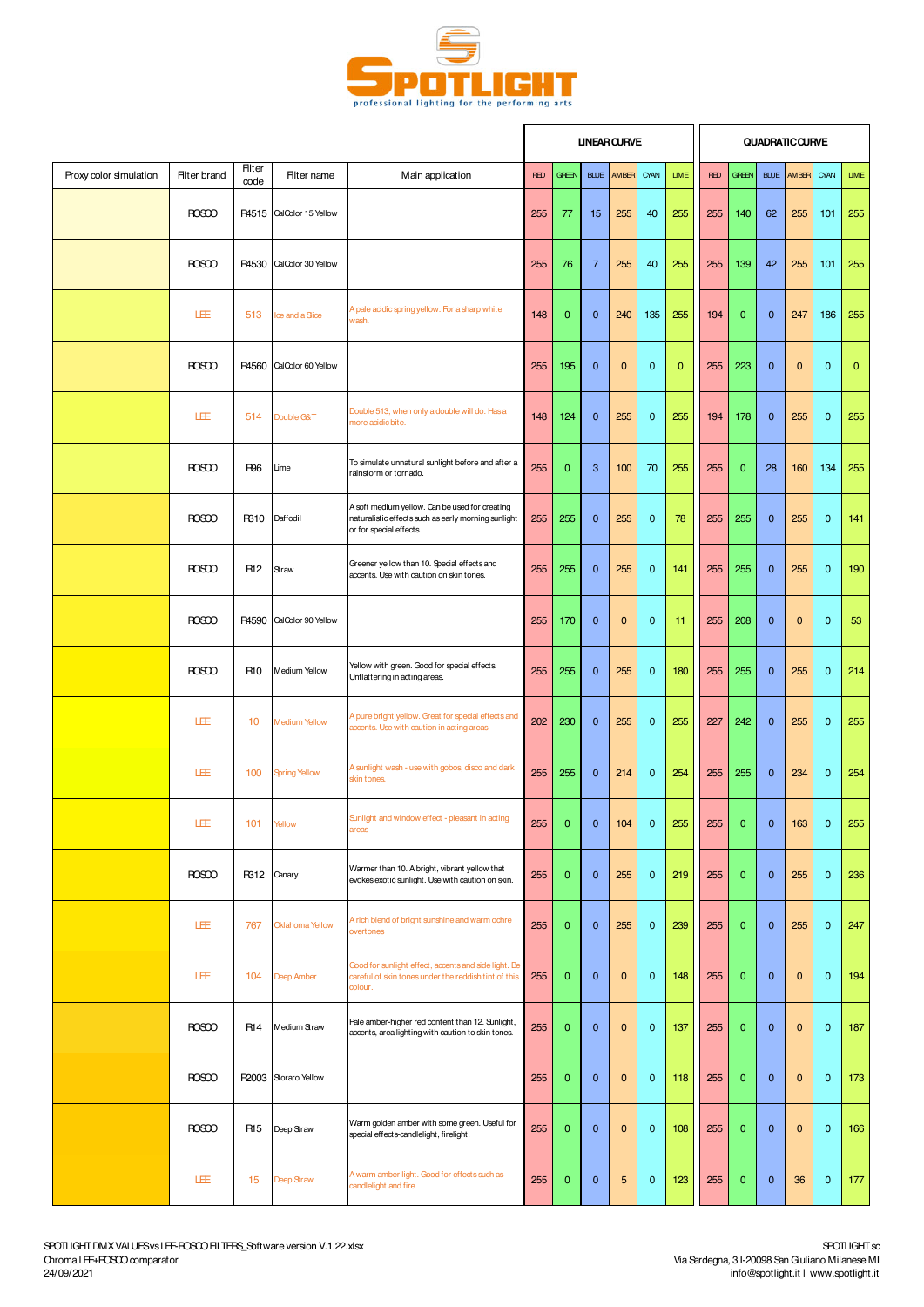

|                        |                     |                       |                          |                                                                                                                                                                                     |            |                 |                | <b>UNEAR CURVE</b> |              |             |            |              |              | <b>QUADRATIC CURVE</b> |              |             |
|------------------------|---------------------|-----------------------|--------------------------|-------------------------------------------------------------------------------------------------------------------------------------------------------------------------------------|------------|-----------------|----------------|--------------------|--------------|-------------|------------|--------------|--------------|------------------------|--------------|-------------|
| Proxy color simulation | <b>Filter brand</b> | <b>Filter</b><br>code | Filter name              | Main application                                                                                                                                                                    | <b>RED</b> | <b>GREEN</b>    | <b>BLUE</b>    | AMBER              | CYAN         | <b>LIME</b> | <b>RED</b> | <b>GREEN</b> | <b>BLUE</b>  | AMBER                  | CYAN         | <b>LIME</b> |
|                        | LEE                 | 768                   | Egg Yolk Yellow          | A bold strong chemical yellow, less orange/red<br>than 179 Chrome orange                                                                                                            | 255        | $\mathbf{0}$    | $\mathbf 0$    | $\mathbf 0$        | $\mathbf{0}$ | 112         | 255        | $\mathbf 0$  | $\mathbf{0}$ | $\mathbf{0}$           | $\mathbf{0}$ | 169         |
|                        | LEE                 | 179                   | <b>Chrome Orange</b>     | A combination of 1/2 CTO and double strength<br>104, perfect for sunlight.                                                                                                          | 255        | $\mathbf{0}$    | $\mathbf 0$    | $\mathbf 0$        | $\mathbf{0}$ | 108         | 255        | $\mathbf 0$  | $\mathbf{0}$ | $\mathbf{0}$           | $\mathbf 0$  | 166         |
|                        | LEE                 | 770                   | <b>Burnt Yellow</b>      | A colour that feels warm and dense on camera, a<br>balance between 179 and 105                                                                                                      | 255        | 12 <sub>2</sub> | $\mathbf 0$    | $\mathbf 0$        | $\mathbf{0}$ | 78          | 255        | 55           | $\mathbf{0}$ | $\mathbf{0}$           | $\mathbf{0}$ | 141         |
|                        | LEE                 | 105                   | Orange                   | Good for light entertainment and functions.<br>Creates a good fire effect when used with 106 or<br>104.                                                                             | 255        | $\mathbf{0}$    | $\mathbf 0$    | 5                  | $\mathbf{0}$ | 71          | 255        | $\mathbf 0$  | $\mathbf{0}$ | 36                     | $\mathbf 0$  | 135         |
|                        | <b>ROSCO</b>        | R <sub>20</sub>       | Medium Amber             | Afternoon sunlight. Lamplight and candlelight.<br>Tends to depress color pigment values.                                                                                            | 255        | $\overline{2}$  | $\mathbf{0}$   | $\mathbf 0$        | $\mathbf{0}$ | 89          | 255        | 23           | $\mathbf{0}$ | $\mathbf{0}$           | $\mathbf{0}$ | 151         |
|                        | LEE                 | 652                   | Urban Sodium             | Used on tungsten to create the orange glow<br>associated with Sodium light.                                                                                                         | 255        | 5               | $\mathbf{0}$   | $\mathbf 0$        | $\mathbf{0}$ | 71          | 255        | 36           | $\mathbf{0}$ | $\mathbf{0}$           | $\mathbf 0$  | 135         |
|                        | <b>ROSCO</b>        |                       | R2002 Storaro Orange     |                                                                                                                                                                                     | 255        | $\mathbf{0}$    | $\mathbf{0}$   | $\mathbf 0$        | $\mathbf{0}$ | 68          | 255        | $\mathbf 0$  | $\mathbf{0}$ | $\mathbf 0$            | $\mathbf{0}$ | 132         |
|                        | 圧                   | 442                   | Half CT Straw            | Converts 6500Kto 4300K- daylight to tungsten<br>light with a yellow bias.                                                                                                           | 255        | 100             | $\overline{7}$ | 255                | 138          | 115         | 255        | 160          | 42           | 255                    | 188          | 171         |
|                        | 圧                   | 285                   | <b>Three Quarter CTO</b> | Converts daylight (6500K) to tungsten light<br>(3600K).                                                                                                                             | 255        | 52              | $\overline{4}$ | 255                | 88           | 149         | 255        | 115          | 32           | 255                    | 150          | 195         |
|                        | <b>ROSCO</b>        | R <sub>16</sub>       | <b>Light Amber</b>       | Excellent area light. Light pink-amber tint. Safe for<br>most light skin tones.                                                                                                     | 255        | 64              | $\mathbf 0$    | 255                | 122          | 32          | 255        | 128          | $\mathbf 0$  | 255                    | 176          | 90          |
|                        | LEE                 | 204                   | Full CTO                 | Converts daylight (6500K) to tungsten light<br>(3200K).                                                                                                                             | 255        | 64              | $\mathbf{0}$   | 255                | 80           | 116         | 255        | 128          | $\mathbf{0}$ | 255                    | 143          | 172         |
|                        | LEE                 | 744                   | <b>Dirty White</b>       | Correct a daylight source to an off white tungsten<br>source. Wwith tungsten provides a dingy smoky<br>bar effect.                                                                  | 255        | 63              | $\mathbf{0}$   | 255                | 90           | 126         | 255        | 127          | $\mathbf{0}$ | 255                    | 151          | 179         |
|                        | LEE                 |                       | 236 HMI (to Tungsten)    | Converts HMI to 3200K, for use with Tungsten<br>film.                                                                                                                               | 255        | 50              | 6              | 255                | 49           | 149         |            | $255$ 113    | 39           |                        | 255 112 195  |             |
|                        | 圧                   | 604                   | Full CT Eight Five       | Converts Daylight (6500K) to Tungsten light<br>(3200K) with a red bias. Orange effect similar to<br>sodium when used on Tungsten                                                    | 255        | 20              | 8              | 255                | 16           | 188         | 255        | 71           | 45           | 255                    | 64           | 219         |
|                        | 圧                   | 441                   | Full CT Straw            | Converts 6500K to 3200K - daylight to tungsten<br>light with a yellow bias.                                                                                                         | 255        | 89              | $\mathbf{0}$   | 255                | 64           | 98          | 255        | 151          | $\mathbf{0}$ | 255                    | 128          | 158         |
|                        | 圧                   | 20                    | <b>Medium Amber</b>      | Good for afternoon sunlight and candlelight. Also<br>great for side lighting                                                                                                        | 255        | $\mathbf{0}$    | $\mathbf{0}$   | $\mathbf 0$        | $\mathbf{0}$ | 109         | 255        | $\mathbf{0}$ | $\mathbf{0}$ | $\mathbf{0}$           | $\mathbf{0}$ | 167         |
|                        | 圧                   | 286                   | One and a Half CTO       | Converts daylight (6500K) to tungsten (2507K).                                                                                                                                      | 255        | 29              | $\mathbf 0$    | 20                 | $\mathbf{0}$ | 100         | 255        | 86           | $\mathbf{0}$ | 71                     | $\mathbf 0$  | 160         |
|                        | <b>ROSCO</b>        | R3441                 | Full Straw CTS           |                                                                                                                                                                                     | 255        | 62              | $\mathbf{0}$   | 255                | 16           | 120         | 255        | 126          | $\mathbf{0}$ | 255                    | 64           | 175         |
|                        | <b>ROSCO</b>        | R3411                 | Roscosun 3/4 CTO         |                                                                                                                                                                                     | 255        | 63              | $\overline{4}$ | 255                | 3            | 126         | 255        | 127          | 32           | 255                    | 28           | 179         |
|                        | <b>ROSCO</b>        | R316                  | Gallo Gold               | A pale reddish gold, good for creating sunrise or<br>sunset, or simulating incandescent light. A<br>flattering naturalistic backlight color. Can be used<br>for warm area lighting. | 255        | 30              | $\overline{4}$ | 255                | $\mathbf 0$  | 170         | 255        | 87           | 32           | 255                    | $\mathbf 0$  | 208         |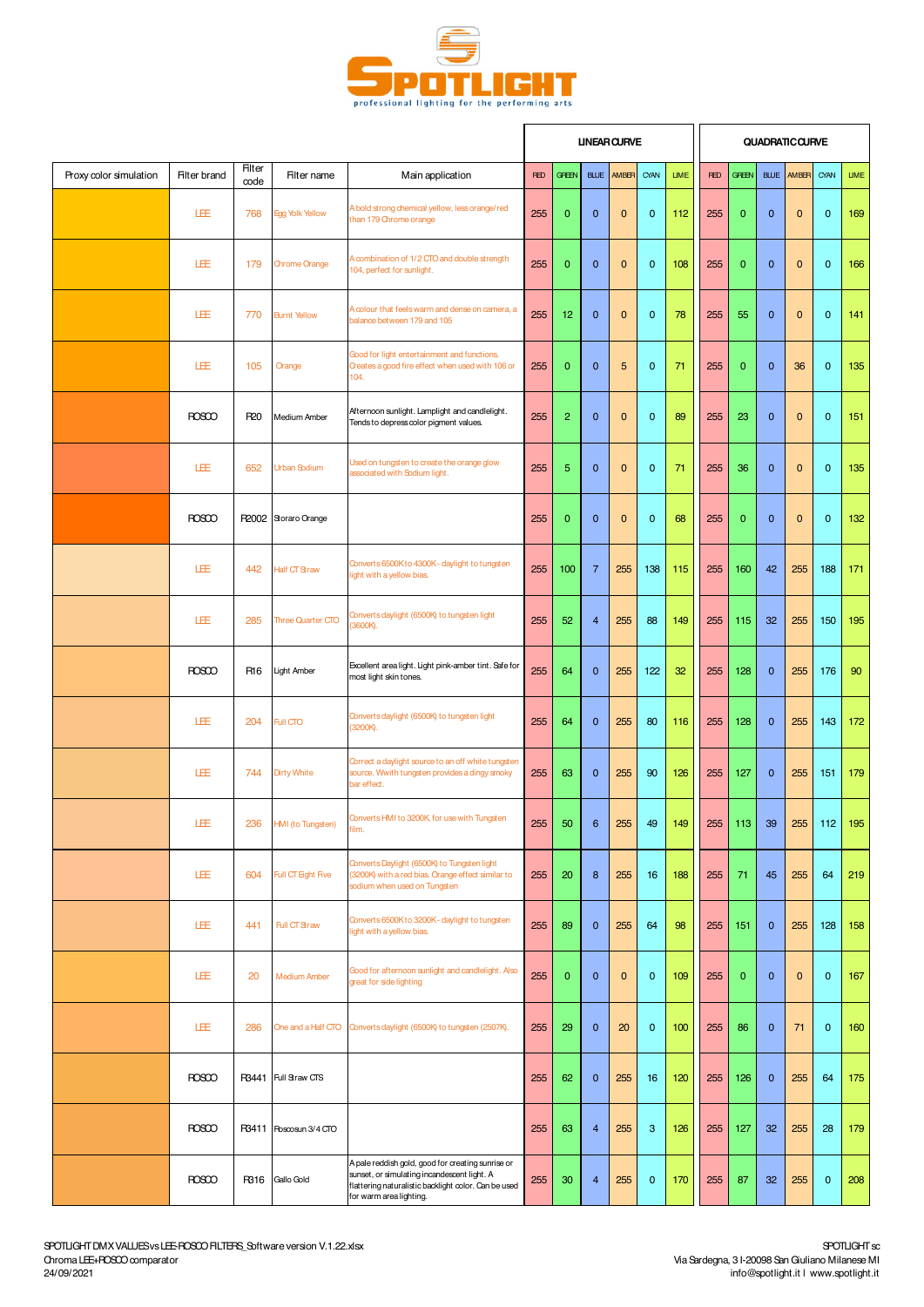

|                        |              |                       |                             |                                                                                                                                                                   |            |                  |                | <b>UNEAR CURVE</b> |                |             |            |              |              | <b>QUADRATIC CURVE</b> |              |             |
|------------------------|--------------|-----------------------|-----------------------------|-------------------------------------------------------------------------------------------------------------------------------------------------------------------|------------|------------------|----------------|--------------------|----------------|-------------|------------|--------------|--------------|------------------------|--------------|-------------|
| Proxy color simulation | Filter brand | <b>Filter</b><br>code | Filter name                 | Main application                                                                                                                                                  | <b>RED</b> | <b>GREEN</b>     | <b>BLUE</b>    | AMBER              | CYAN           | <b>LIME</b> | <b>RED</b> | <b>GREEN</b> | <b>BLUE</b>  | AMBER                  | CYAN         | <b>LIME</b> |
|                        | <b>ROSCO</b> | R3401                 | Roscosun 85 (wide<br>width) |                                                                                                                                                                   | 255        | $\mathbf{0}$     | $\overline{5}$ | 255                | $\mathbf{0}$   | 189         | 255        | $\mathbf{0}$ | 36           | 255                    | $\mathbf 0$  | 220         |
|                        | 旺            | 776                   | Nectarine                   | <b>Romantic sunset. Period pieces.</b>                                                                                                                            | 255        | $\overline{0}$   | $\overline{4}$ | 255                | 69             | 139         | 255        | $\mathbf{0}$ | 32           | 255                    | 133          | 188         |
|                        | 旺            | 147                   | Apricot                     | Good for sunrise, sunset and lamplight effects.                                                                                                                   | 255        | 29               | $\mathbf{1}$   | 44                 | 50             | 71          | 255        | 86           | 16           | 106                    | 113          | 135         |
|                        | 圧            | 134                   | Golden Amber                | Great for emulating a sunset. Also good for side<br>lighting and cyclorama lighting.                                                                              | 255        | 5                | $\mathbf{0}$   | 255                | $\mathbf{0}$   | 125         | 255        | 36           | $\mathbf{0}$ | 255                    | $\mathbf 0$  | 179         |
|                        | LEE          | 651                   | HI Sodium                   | Used on tungsten to create a High Pressure<br>Sodium look.                                                                                                        | 255        | 5                | $\overline{4}$ | 255                | $\mathbf{0}$   | 199         | 255        | 36           | 32           | 255                    | $\mathbf 0$  | 225         |
|                        | <b>ROSCO</b> | R17                   | Light Flame                 | Heavier pink-amber tint. Useful for dance.<br>Especially useful when balanced with a cool color.<br>Good general warm tint in striplights.                        | 255        | $\mathbf{0}$     | 3              | 255                | 24             | 138         | 255        | $\mathbf{0}$ | 28           | 255                    | 78           | 188         |
|                        | <b>ROSCO</b> | R321                  | Soft Golden Amber           | An amber with some green content. A good<br>sunlight transition color that shows the<br>progression of the sun from white or yellow to<br>amber later in the day. | 255        | 29               | $\overline{1}$ | 30                 | $\overline{5}$ | 71          | 255        | 86           | 16           | 87                     | 36           | 135         |
|                        | <b>ROSCO</b> | R18                   | Rame                        | Warm pinkish amber. Afternoon sunset. Good<br>sidelight.                                                                                                          | 255        | 32               | $\mathbf{0}$   | 48                 | 36             | 73          | 255        | 90           | $\mathbf{0}$ | 111                    | 96           | 136         |
|                        | <b>ROSCO</b> | R303                  | Warm Peach                  | Heavier Amber-pink tint. Useful to create warm<br>sunlight.                                                                                                       | 255        | $\overline{0}$   | 3              | 255                | $\mathbf{0}$   | 122         | 255        | $\mathbf{0}$ | 28           | 255                    | $\mathbf{0}$ | 176         |
|                        | LÆ           | 287                   | Double CTO                  | Converts daylight (6500K) to tungsten (2147K).                                                                                                                    | 255        | 29               | $\mathbf{0}$   | 0                  | $\mathbf 0$    | 71          | 255        | 86           | $\mathbf 0$  | $\mathbf{0}$           | $\mathbf 0$  | 135         |
|                        | <b>ROSCO</b> | R3407                 | Roscosun CTO                | Converts 5500K to 2900K                                                                                                                                           | 255        | 41               | $\mathbf{0}$   | 255                | 14             | 116         | 255        | 102          | $\mathbf{0}$ | 255                    | 60           | 172         |
|                        | LÆ           | 777                   | Rust                        | A vivid rust colour effect.                                                                                                                                       | 255        | $\mathbf{0}$     | $\mathbf{0}$   | 0                  | $\mathbf{0}$   | 54          | 255        | $\mathbf{0}$ | $\mathbf 0$  | $\mathbf{0}$           | $\mathbf 0$  | 117         |
|                        | LEE          |                       | 512 Amber Delight           | A dark dirty orange                                                                                                                                               | 255        | $\overline{c}$   | $\pmb{0}$      | $\pmb{0}$          | $\pmb{0}$      | 44          | 255        | 23           | 0            | $\mathbf 0$            | $\pmb{0}$    | 106         |
|                        | LEE          | 773                   | Cardbox Amber               | Warm tint for skin tones.                                                                                                                                         | 255        | 32               | $\overline{4}$ | 162                | 118            | 78          | 255        | 90           | 32           | 203                    | 173          | 141         |
|                        | LÆ           | 108                   | <b>English Rose</b>         | Warm tint wash. Dark flesh tones and softer skin<br>tones.                                                                                                        | 250        | 15 <sub>15</sub> | 4              | 255                | 110            | 99          | 252        | 62           | 32           | 255                    | 167          | 159         |
|                        | <b>ROSCO</b> | R <sub>03</sub>       | Dark Bastard Amber          | Most saturated Bastard Amber.                                                                                                                                     | 255        | $\mathbf{0}$     | $\overline{4}$ | 255                | 106            | 117         | 255        | $\mathbf{0}$ | 32           | 255                    | 164          | 173         |
|                        | 旺            | 237                   | <b>CID</b> (to Tungsten)    | Converts CID to 3200K, for use with Tungsten film.                                                                                                                | 255        | 15               | 5              | 255                | 60             | 99          | 255        | 62           | 36           | 255                    | 124          | 159         |
|                        | LEE          | 8                     | Dark Salmon                 | Enhances dark skin tones, sunsets, ballroom sets.                                                                                                                 | 255        | $\mathbf 0$      | $\overline{2}$ | 255                | $\mathbf 0$    | 80          | 255        | $\mathbf{0}$ | 23           | 255                    | $\mathbf 0$  | 143         |
|                        | 圧            | 779                   | <b>Bastard Pink</b>         | Deep sunset. Useful on dark skin tones.                                                                                                                           | 255        | $\mathbf 0$      | 3              | 255                | 3              | 72          | 255        | $\mathbf{0}$ | 28           | 255                    | 28           | 135         |
|                        | LEE          | 17                    | <b>Surprise Peach</b>       | Good for skin tones and creating a moody lighting<br>effect.                                                                                                      | 255        | $\mathbf 0$      | $\overline{4}$ | 255                | 8              | 140         | 255        | $\mathbf 0$  | 32           | 255                    | 45           | 189         |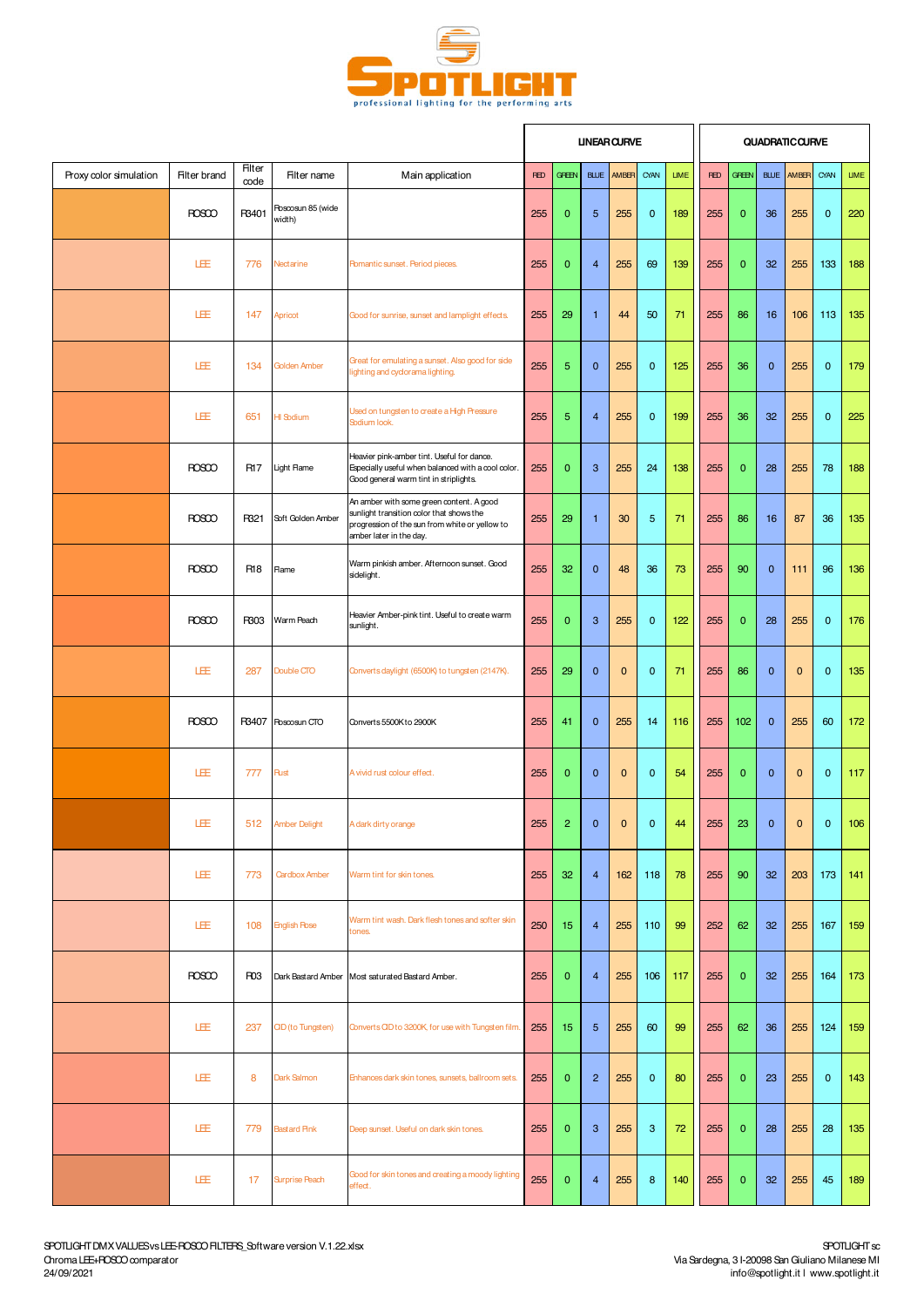

|                        |              |                       |                                        |                                                                                                                                                                     |            |                         | <b>UNEAR CURVE</b> |                |                |              |            |              |              | <b>QUADRATIC CURVE</b> |                |              |
|------------------------|--------------|-----------------------|----------------------------------------|---------------------------------------------------------------------------------------------------------------------------------------------------------------------|------------|-------------------------|--------------------|----------------|----------------|--------------|------------|--------------|--------------|------------------------|----------------|--------------|
| Proxy color simulation | Filter brand | <b>Filter</b><br>code | Filter name                            | Main application                                                                                                                                                    | <b>RED</b> | <b>GREEN</b>            | <b>BLUE</b>        | AMBER          | CYAN           | <b>LIME</b>  | <b>RED</b> | <b>GREEN</b> | <b>BLUE</b>  | AM <sub>BR</sub>       | CYAN           | <b>LIME</b>  |
|                        | <b>ROSCO</b> |                       | R3310 Fluorofilter                     |                                                                                                                                                                     | 255        | $\mathbf{0}$            | 3                  | 255            | $\overline{c}$ | 101          | 255        | $\mathbf{0}$ | 28           | 255                    | 23             | 160          |
|                        | <b>ROSCO</b> | R4660                 | CalColor 60 Fed                        |                                                                                                                                                                     | 255        | $\mathbf{0}$            | $\overline{2}$     | 255            | 36             | 74           | 255        | $\mathbf{0}$ | 23           | 255                    | 96             | 137          |
|                        | LEE          | 25                    | <b>Sunset Red</b>                      | A good warm stage wash, TV studio wash or<br>sunset effect.                                                                                                         | 255        | 10                      | $\overline{2}$     | 0              | $\mathbf{0}$   | 35           | 255        | 50           | 23           | $\mathbf{0}$           | $\mathbf{0}$   | 94           |
|                        | LÆ           | 21                    | <b>Gold Amber</b>                      | Great for sunsets, cyclorama lighting and fire<br>effects.                                                                                                          | 255        | $\mathbf{0}$            | $\mathbf{0}$       | 0              | $\mathbf 0$    | 64           | 255        | $\mathbf{0}$ | $\mathbf 0$  | $\mathbf 0$            | $\mathbf 0$    | 128          |
|                        | LÆ           | 158                   | Deep Orange                            | A great fire effect                                                                                                                                                 | 255        | 50                      | $\mathbf{0}$       | 228            | $\mathbf 0$    | $\mathbf{0}$ | 255        | 113          | $\mathbf{0}$ | 241                    | $\mathbf 0$    | $\mathbf{0}$ |
|                        | <b>ROSCO</b> | R317                  | Apricot                                | A rosy amber which produces a romantic sunset<br>color. Useful as sidelight or backlight color.                                                                     | 255        | 20                      | $\mathbf 0$        | 255            | 26             | 105          | 255        | 71           | $\mathbf{0}$ | 255                    | 81             | 164          |
|                        | <b>ROSCO</b> | R318                  | Mayan Sun                              | A medium salmon color which evokes feeling of a<br>tropical island. A good sunset color. Interesting<br>backlight and accent color. Good for warm tonal<br>effects. | 255        | $\mathbf{0}$            | 3                  | 250            | $\mathbf 0$    | 99           | 255        | $\mathbf{0}$ | 28           | 252                    | $\mathbf 0$    | 159          |
|                        | LÆ           | 780                   | <b>ASGolden Amber</b>                  | Between 778 Millennium Gold and 135 Deep<br>Golden Amber, but less red. A strong colour good<br>for backlighting.                                                   | 255        | $\mathbf 0$             | $\mathbf{0}$       | 0              | $\mathbf 0$    | 46           | 255        | $\mathbf{0}$ | $\mathbf 0$  | $\mathbf 0$            | $\mathbf 0$    | 108          |
|                        | LÆ           | 22                    | Dark Amber                             | A good backlight                                                                                                                                                    | 255        | $\mathbf{0}$            | $\mathbf{0}$       | $\overline{0}$ | $\mathbf{0}$   | 39           | 255        | $\mathbf{0}$ | $\mathbf{0}$ | $\mathbf{0}$           | $\mathbf{0}$   | 100          |
|                        | 旺            | 778                   | Millennium Gold                        | Useful for lighting architecture. Produces a rich<br>amber on tungsten, or a much cooler effect on a<br><b>HMI</b> lamp                                             | 255        | $\mathbf{0}$            | $\mathbf{0}$       | 0              | $\mathbf{0}$   | 52           | 255        | $\mathbf{0}$ | $\mathbf{0}$ | $\mathbf{0}$           | $\mathbf{0}$   | 115          |
|                        | <b>ROSCO</b> | R21                   | Golden Amber                           | Useful for amber cyclight and late sunsets.                                                                                                                         | 255        | $\mathbf{0}$            | $\mathbf{0}$       | 0              | $\mathbf 0$    | 68           | 255        | $\mathbf{0}$ | $\mathbf 0$  | $\mathbf{0}$           | $\mathbf 0$    | 132          |
|                        | <b>ROSCO</b> | R23                   | Orange                                 | Provides a romantic sunlight through windows for<br>evening effects.                                                                                                | 255        | 39                      | $\mathbf{0}$       | 255            | $\mathbf 0$    | $\mathbf{0}$ | 255        | 100          | $\mathbf{0}$ | 255                    | $\mathbf 0$    | $\mathbf{0}$ |
|                        | LEE          |                       | 781 Terry Red                          | A strong amber red that works well when used<br>gainst deep reds and dark ambers, in wash<br>combinations and on cycloramas                                         | 255        | $\overline{\mathbf{0}}$ | $\mathbf{0}$       | $\mathbf{0}$   | $\mathbf{0}$   | 26           | 255        | $\mathbf{0}$ | $\mathbf{0}$ | $\overline{0}$         | $\overline{0}$ | 81           |
|                        | 圧            | 507                   | Madge                                  | Madge' is short for Imagination. Denser, saturated<br>orange version of 135 avoiding 'pinky red'.                                                                   | 255        | $\mathbf{0}$            | $\mathbf{0}$       | 0              | $\mathbf 0$    | 19           | 255        | $\mathbf{0}$ | $\mathbf{0}$ | $\mathbf 0$            | $\mathbf 0$    | 70           |
|                        | 圧            | 135                   | Deep Golden Amber A great fire effect. |                                                                                                                                                                     | 255        | $\mathbf{0}$            | $\mathbf{0}$       | $\mathbf 0$    | $\mathbf 0$    | 35           | 255        | $\mathbf{0}$ | $\mathbf{0}$ | $\pmb{0}$              | $\mathbf{0}$   | 94           |
|                        | <b>ROSCO</b> | <b>R41</b>            | Salmon                                 | Light orange with high blue content.                                                                                                                                | 255        | $\mathbf{0}$            | $\mathbf{0}$       | 35             | $\mathbf{0}$   | 32           | 255        | $\mathbf{0}$ | $\mathbf{0}$ | 94                     | $\mathbf{0}$   | 90           |
|                        | <b>ROSCO</b> | R40                   | Light Salmon                           | Similar uses to 23 but a bluer color.                                                                                                                               | 255        | $\mathbf{0}$            | $\overline{2}$     | 255            | $\mathbf{0}$   | 63           | 255        | $\mathbf{0}$ | 23           | 255                    | $\mathbf 0$    | 127          |
|                        | 圧            | 19                    | Fire                                   | A strong red/amber. Great for fire effects.                                                                                                                         | 255        | $\mathbf{0}$            | $\mathbf{0}$       | 0              | $\mathbf{0}$   | 19           | 255        | $\mathbf{0}$ | $\mathbf{0}$ | $\mathbf 0$            | $\mathbf{0}$   | 70           |
|                        | <b>ROSCO</b> | R22                   | Deep Amber                             | Very useful as a backlight. Dramatic specials and<br>firelight.                                                                                                     | 255        | $\mathbf{0}$            | $\mathbf{0}$       | 0              | $\mathbf{0}$   | 42           | 255        | $\mathbf{0}$ | $\mathbf 0$  | $\pmb{0}$              | $\mathbf{0}$   | 103          |
|                        | LEE          | 164                   | <b>Hame Red</b>                        | Great for fire effects.                                                                                                                                             | 255        | $\mathbf{0}$            | $\mathbf 0$        | $\pmb{0}$      | $\mathbf{0}$   | 17           | 255        | $\mathbf{0}$ | $\mathbf 0$  | $\pmb{0}$              | $\mathbf{0}$   | 66           |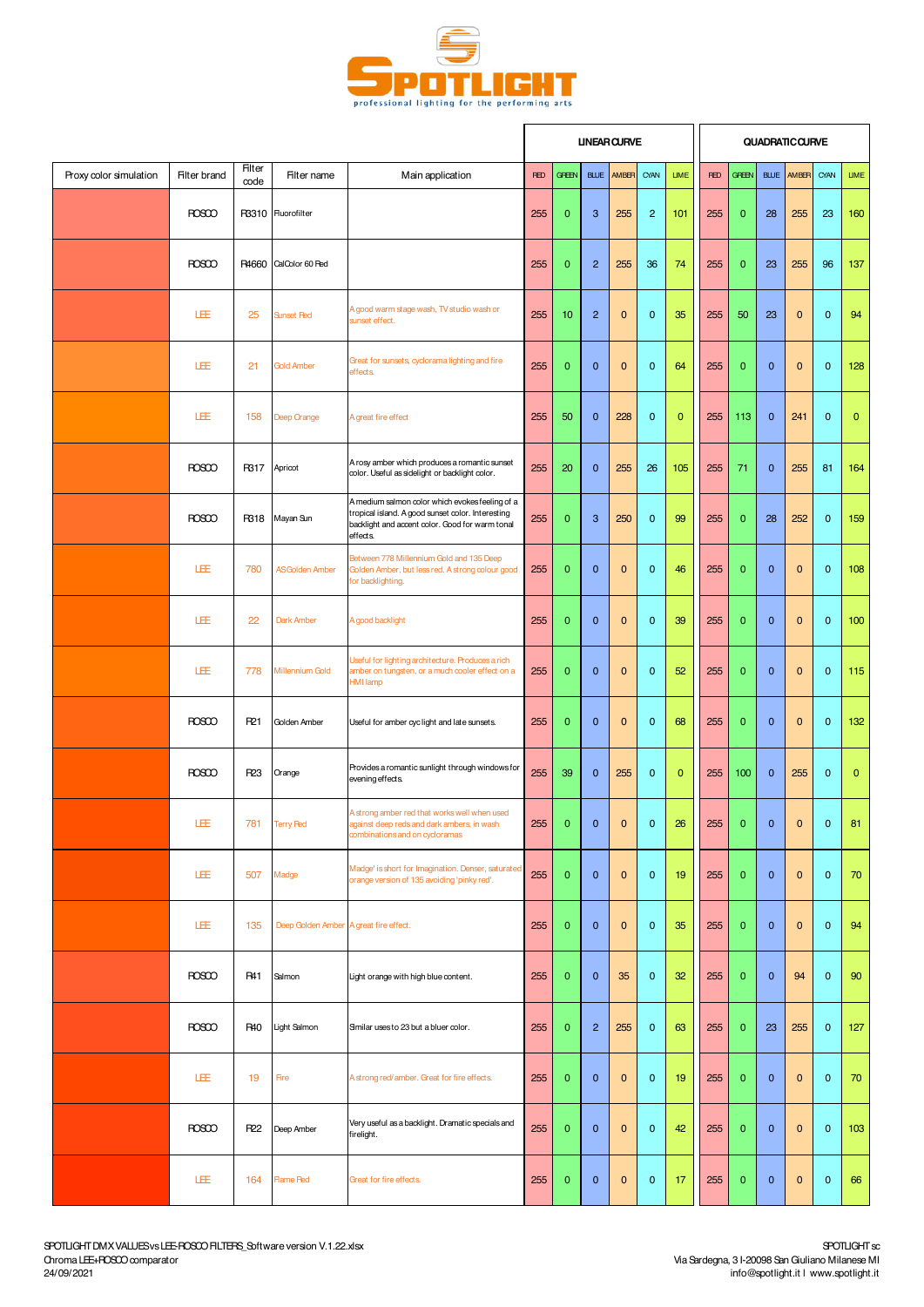

|                        |              |                       |                         |                                                                                                                             |            |                | <b>UNEAR CURVE</b> |       |                |                 |            |              |              | <b>QUADRATIC CURVE</b> |                |              |
|------------------------|--------------|-----------------------|-------------------------|-----------------------------------------------------------------------------------------------------------------------------|------------|----------------|--------------------|-------|----------------|-----------------|------------|--------------|--------------|------------------------|----------------|--------------|
| Proxy color simulation | Filter brand | <b>Filter</b><br>code | Filter name             | Main application                                                                                                            | <b>RED</b> | <b>GREEN</b>   | <b>BLUE</b>        | AMBER | CYAN           | <b>LIME</b>     | <b>RED</b> | <b>GREEN</b> | <b>BLUE</b>  | AMBER                  | CYAN           | <b>LIME</b>  |
|                        | <b>ROSCO</b> | R <sub>19</sub>       | Fire                    | Strong red amber. Excellent for fire effects.                                                                               | 255        | $\mathbf{0}$   | $\mathbf{0}$       | 0     | $\mathbf{0}$   | 26              | 255        | $\mathbf{0}$ | $\mathbf 0$  | $\mathbf 0$            | $\mathbf 0$    | 81           |
|                        | <b>ROSCO</b> | R32                   |                         | Medium Salmon Pink Deepest of the salmon pinks.                                                                             | 255        | $\mathbf{0}$   | $\overline{4}$     | 255   | 20             | 40              | 255        | $\mathbf{0}$ | 32           | 255                    | 71             | 101          |
|                        | <b>ROSCO</b> | <b>R42</b>            | Deep Salmon             | More red than 342.                                                                                                          | 255        | $\overline{0}$ | $\overline{2}$     | 140   | $\mathbf{1}$   | $\overline{0}$  | 255        | $\mathbf{0}$ | 23           | 189                    | 16             | $\mathbf 0$  |
|                        | <b>ROSCO</b> | R4690                 | CalColor 90 Fed         |                                                                                                                             | 255        | $\mathbf{0}$   | $\mathbf{0}$       | 138   | $\mathbf 0$    | 42              | 255        | $\mathbf{0}$ | $\mathbf{0}$ | 188                    | $\mathbf 0$    | 103          |
|                        | <b>ROSCO</b> | R127                  | Amber Cyc Silk          | A secondary color combined with 104 Tough Slk.                                                                              | 255        | $\overline{0}$ | $\mathbf{0}$       | 0     | $\mathbf{0}$   | 42              | 255        | $\mathbf{0}$ | $\mathbf 0$  | $\mathbf{0}$           | $\mathbf{0}$   | 103          |
|                        | LÆ           | 182                   | <b>Light Red</b>        | Good for theatre and television effect lighting as<br>well as cycloramas                                                    | 255        | $\mathbf 0$    | $\mathbf{0}$       | 0     | $\mathbf 0$    | $\overline{7}$  | 255        | $\mathbf{0}$ | $\mathbf 0$  | $\mathbf{0}$           | $\mathbf 0$    | 42           |
|                        | <b>ROSCO</b> | R24                   | Scarlet                 | Very deep amber. Fed with a touch of blue.                                                                                  | 255        | $\overline{0}$ | $\mathbf{0}$       | 220   | $\mathbf{0}$   | 11              | 255        | $\mathbf{0}$ | $\mathbf{0}$ | 237                    | $\mathbf 0$    | 53           |
|                        | <b>ROSCO</b> | R325                  | Henna Sky               |                                                                                                                             | 255        | $\mathbf 0$    | $\mathbf{0}$       | 16    | $\mathbf 0$    | 35              | 255        | $\mathbf{0}$ | $\mathbf 0$  | 64                     | $\mathbf 0$    | 94           |
|                        | <b>ROSCO</b> | R <sub>25</sub>       | Orange Red              | Good for firelight or special effects. Use when red<br>with higher yellow content is needed.                                | 255        | $\overline{0}$ | $\mathbf{0}$       | 0     | $\mathbf{0}$   | 19              | 255        | $\mathbf{0}$ | $\mathbf{0}$ | $\mathbf{0}$           | $\mathbf{0}$   | 70           |
|                        | <b>ROSCO</b> | R2001                 | Storaro Red             |                                                                                                                             | 255        | 0              | $\mathbf{0}$       | 32    | $\mathbf 0$    | $\overline{7}$  | 255        | $\mathbf{0}$ | $\mathbf{0}$ | 90                     | $\mathbf{0}$   | 42           |
|                        | <b>ROSCO</b> | R31                   | Salmon Pink             | General wash. Good for follow spots.                                                                                        | 255        | $\mathbf{0}$   | $\overline{4}$     | 121   | 102            | 40              | 255        | $\mathbf{0}$ | 32           | 176                    | 161            | 101          |
|                        | 圧            | 24                    | <b>Scarlet</b>          | Great for pantomimes, ballroom sets and fire<br>effects.                                                                    | 255        | $\mathbf{0}$   | $\mathbf{0}$       | 255   | $\mathbf 0$    | $6\phantom{1}6$ | 255        | $\mathbf{0}$ | $\mathbf 0$  | 255                    | $\mathbf 0$    | 39           |
|                        | <b>ROSCO</b> |                       | R124 Red Oyc Slk        | Combine a color with 104 Tough Slk.                                                                                         | 255        | $\overline{0}$ | $\mathbf{0}$       | 3     | $\mathbf{0}$   | $\mathbf{0}$    | 255        | $\mathbf{0}$ | $\mathbf{0}$ | 28                     | $\overline{0}$ | $\Omega$     |
|                        | <b>ROSCO</b> | R120                  | <b>Red Diffusion</b>    | Combine a color with Matte Diffusion. Aids in<br>broad, even illumination of cycs and drops.                                | 255        | $\mathbf{0}$   | $\mathbf{0}$       | 6     | $\mathbf 0$    | $\overline{4}$  | 255        | $\mathbf{0}$ | $\mathbf{0}$ | 39                     | $\mathbf{0}$   | 32           |
|                        | 圧            | 789                   | <b>Blood Red</b>        | For a deep saturated red effect. Used when a<br>strong vivid red effect is required.                                        | 255        | $\mathbf{0}$   | $\mathbf{0}$       | 32    | $\mathbf{0}$   | $6\phantom{1}6$ | 255        | $\mathbf{0}$ | $\mathbf{0}$ | 90                     | $\mathbf{0}$   | 39           |
|                        | <b>ROSCO</b> | R27                   | Medium Red              | Good red primary for use with three-color light<br>primary systems in cyclorama lighting, footlights,<br>and border lights. | 255        | $\mathbf{0}$   | $\mathbf{0}$       | $9\,$ | $\mathbf{0}$   | $\mathbf{0}$    | 255        | $\mathbf{0}$ | $\mathbf{0}$ | 48                     | $\mathbf{0}$   | $\mathbf{0}$ |
|                        | <b>ROSCO</b> | R <sub>05</sub>       | <b>Rose Tint</b>        | A clean pale pink; useful as a blush for skin tones.                                                                        | 255        | 29             | 23                 | 255   | $\mathbf 0$    | 255             | 255        | 86           | 77           | 255                    | $\mathbf{0}$   | 255          |
|                        | 圧            | 154                   | Pale Rose               | A pleasing effect for theatrical lighting. A good<br>lamplight effect.                                                      | 255        | 44             | 29                 | 255   | $\overline{4}$ | 255             | 255        | 106          | 86           | 255                    | 32             | 255          |
|                        | 圧            | 151                   | Gold Tint               | A pleasing effect for theatrical lighting                                                                                   | 255        | $\mathbf{0}$   | 24                 | 255   | $\mathbf 0$    | 255             | 255        | $\mathbf{0}$ | 78           | 255                    | $\mathbf{0}$   | 255          |
|                        | LEE          | $\overline{4}$        | Medium Bastard<br>Amber | Naturally enhances skin tones.                                                                                              | 255        | $\mathbf{0}$   | 22                 | 255   | 4              | 237             | 255        | $\mathbf{0}$ | 75           | 255                    | 32             | 246          |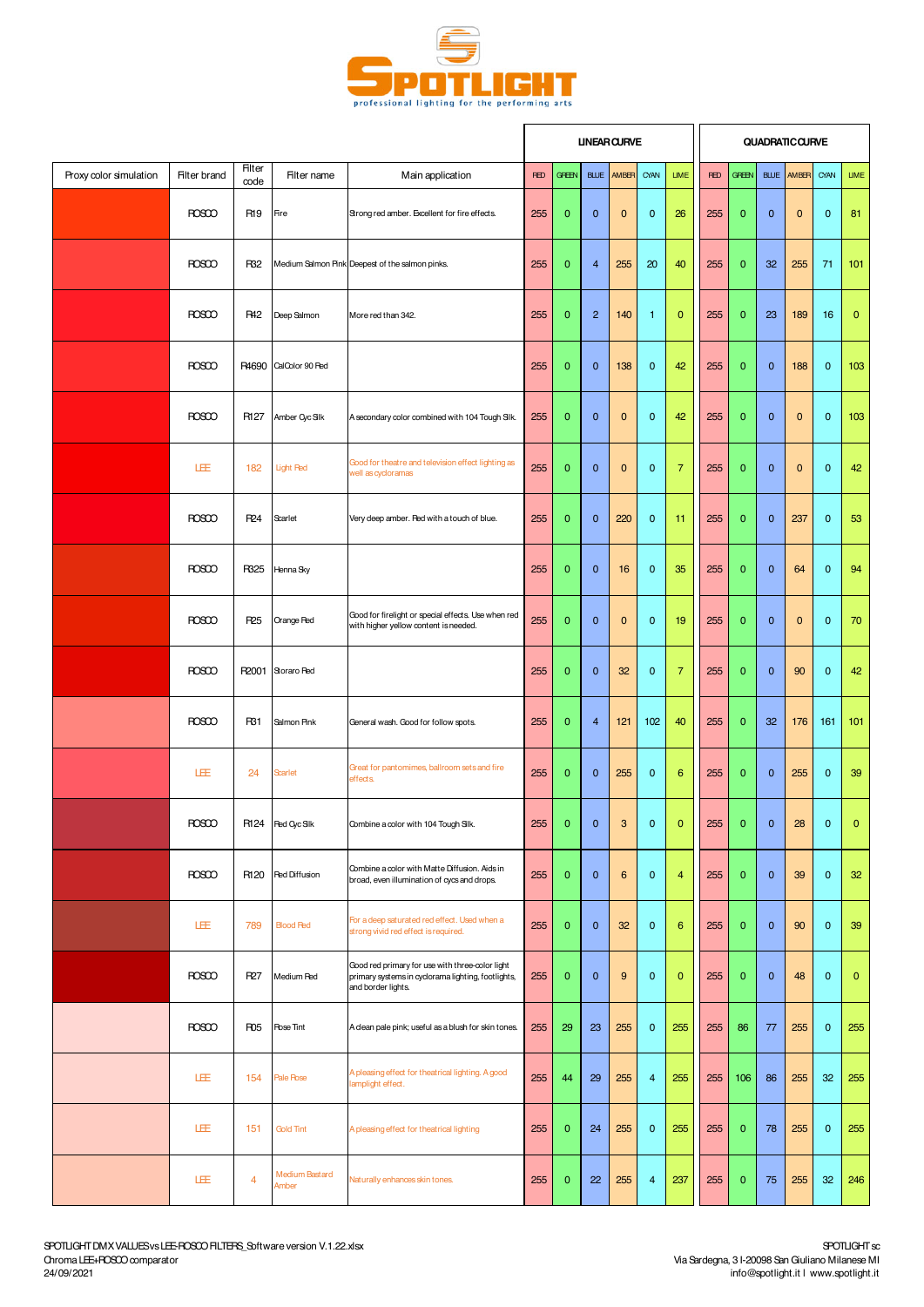

|                        |                     |                       |                         |                                                                                                                                  |            |                |                | <b>UNEAR CURVE</b> |      |             |            |              |              | <b>QUADRATIC CURVE</b> |      |             |
|------------------------|---------------------|-----------------------|-------------------------|----------------------------------------------------------------------------------------------------------------------------------|------------|----------------|----------------|--------------------|------|-------------|------------|--------------|--------------|------------------------|------|-------------|
| Proxy color simulation | <b>Filter brand</b> | <b>Filter</b><br>code | Filter name             | Main application                                                                                                                 | <b>RED</b> | <b>GREEN</b>   | <b>BLUE</b>    | AMBER              | CYAN | <b>LIME</b> | <b>RED</b> | <b>GREEN</b> | <b>BLUE</b>  | AMBER                  | CYAN | <b>LIME</b> |
|                        | LEE                 | 153                   | Pale Salmon             | Good for backlighting in conjunction with white<br>light                                                                         | 255        | $\mathbf{0}$   | 8              | 121                | 202  | 44          | 255        | $\mathbf 0$  | 45           | 176                    | 227  | 106         |
|                        | <b>ROSCO</b>        | R4615                 | CalColor 15 Fed         |                                                                                                                                  | 255        | $\mathbf{0}$   | 21             | 255                | 18   | 255         | 255        | $\mathbf{0}$ | 73           | 255                    | 68   | 255         |
|                        | <b>ROSCO</b>        | R305                  | <b>Rose Gold</b>        | A pale blush amber for skin tones and backlight.                                                                                 | 255        | $\mathbf{0}$   | 18             | 255                | 16   | 235         | 255        | $\mathbf{0}$ | 68           | 255                    | 64   | 245         |
|                        | LEE                 | 109                   | <b>Light Salmon</b>     | Interesting backlight.                                                                                                           | 255        | $\mathbf{0}$   | $\overline{7}$ | 121                | 149  | 44          | 255        | $\mathbf{0}$ | 42           | 176                    | 195  | 106         |
|                        | <b>ROSCO</b>        | F <sub>04</sub>       | Medium Bastard<br>Amber | Especially useful when cross lit with a cool color.<br>Excellent for natural sunlight.                                           | 255        | $\mathbf{0}$   | 13             | 255                | 9    | 200         | 255        | $\mathbf{0}$ | 58           | 255                    | 48   | 226         |
|                        | LEE                 | 176                   | Loving Amber            | Used for backlighting and general areas. Great for<br>sunrise effect and warming skin tones.                                     | 255        | 6              | 5              | 132                | 102  | 52          | 255        | 39           | 36           | 183                    | 161  | 115         |
|                        | <b>ROSCO</b>        | R <sub>D1</sub>       | Light Bastard Amber     | Enhances fair skin tones. Suggests strong sunlight.                                                                              | 255        | 6              | $\overline{4}$ | 132                | 94   | 72          | 255        | 39           | 32           | 183                    | 155  | 135         |
|                        | <b>ROSCO</b>        | R4630                 | CalColor 30 Fed         |                                                                                                                                  | 255        | $6\phantom{1}$ | 3              | 134                | 114  | 69          | 255        | 39           | 28           | 185                    | 170  | 133         |
|                        | LEE                 | 790                   | Moroccan Pink           | A rich natural pink, good for producing late<br>afternoon sun effects.                                                           | 255        | 30             | $\overline{7}$ | 132                | 133  | 55          | 255        | 87           | 42           | 183                    | 184  | 118         |
|                        | <b>ROSCO</b>        | R331                  | Shell Pink              | Warmer and lighter than 31. Good for fair skin<br>tones and to emphasize romance.                                                | 255        | $\mathbf{0}$   | $\overline{4}$ | 132                | 140  | 50          | 255        | $\mathbf 0$  | 32           | 183                    | 189  | 113         |
|                        | <b>ROSCO</b>        | R34                   | <b>Resh Pink</b>        | Useful for bright musicals. Creates a happy<br>atmosphere.                                                                       | 255        | 12             | 8              | 255                | 122  | 48          | 255        | 55           | 45           | 255                    | 176  | 111         |
|                        | <b>ROSCO</b>        | R30                   | Light Salmon Pink       | Excellent for general area washes. Gives overall<br>warming effect to skin tones.                                                | 255        | $\mathbf{0}$   | $\mathbf{0}$   | 121                | 101  | 41          | 255        | $\mathbf{0}$ | $\mathbf{0}$ | 176                    | 160  | 102         |
|                        | LEE                 |                       | 248 Half Minus Green    | Eiminates unwanted green cast created by<br>discharge light sources on film. Approx. CC15<br>magenta camera filter               | 255        | 58             | 42             | 255                | 30   | 255         | 255        | 122          | 103          | 255                    | 87   | 255         |
|                        | <b>ROSCO</b>        | R <sub>33</sub>       | No Color Pink           | A pale almost colorless pink.                                                                                                    | 255        | $\mathbf{0}$   | 6              | 132                | 200  | 47          | 255        | $\mathbf{0}$ | 39           | 183                    | 226  | 109         |
|                        | 圧                   | 35                    | <b>Light Pink</b>       | A warm wash good for musical reviews.                                                                                            | 255        | $\mathbf{0}$   | 36             | 255                | 22   | 242         | 255        | $\mathbf{0}$ | 96           | 255                    | 75   | 248         |
|                        | <b>ROSCO</b>        | R4815                 | CalColor 15 Pink        |                                                                                                                                  | 255        | 60             | 24             | 255                | 15   | 190         | 255        | 124          | 78           | 255                    | 62   | 220         |
|                        | <b>ROSCO</b>        | R3308                 | Tough Minusgreen        | Converts cool white flourescents to daylight.                                                                                    | 255        | $\mathbf{0}$   | 28             | 255                | 27   | 204         | 255        | $\mathbf{0}$ | 84           | 255                    | 83   | 228         |
|                        | <b>ROSCO</b>        | R37                   | Pale Rose Pink          | Blue Pink, Use in general washes and toning.                                                                                     | 255        | $\mathbf{0}$   | 28             | 255                | 55   | 196         | 255        | $\mathbf{0}$ | 84           | 255                    | 118  | 224         |
|                        | 圧                   | 110                   | <b>Middle Pose</b>      | Pleasing effects for theatrical lighting.                                                                                        | 255        | $\mathbf{0}$   | 30             | 255                | 48   | 151         | 255        | $\mathbf{0}$ | 87           | 255                    | 111  | 196         |
|                        | ROSCO               | R337                  | True Pink               | A cool pink excellent for washes and general<br>illumination. A good follow spot color. A<br>component of early morning sunrise. | 255        | $\mathbf{0}$   | 25             | 255                | 43   | 167         | 255        | $\mathbf{0}$ | 80           | 255                    | 105  | 206         |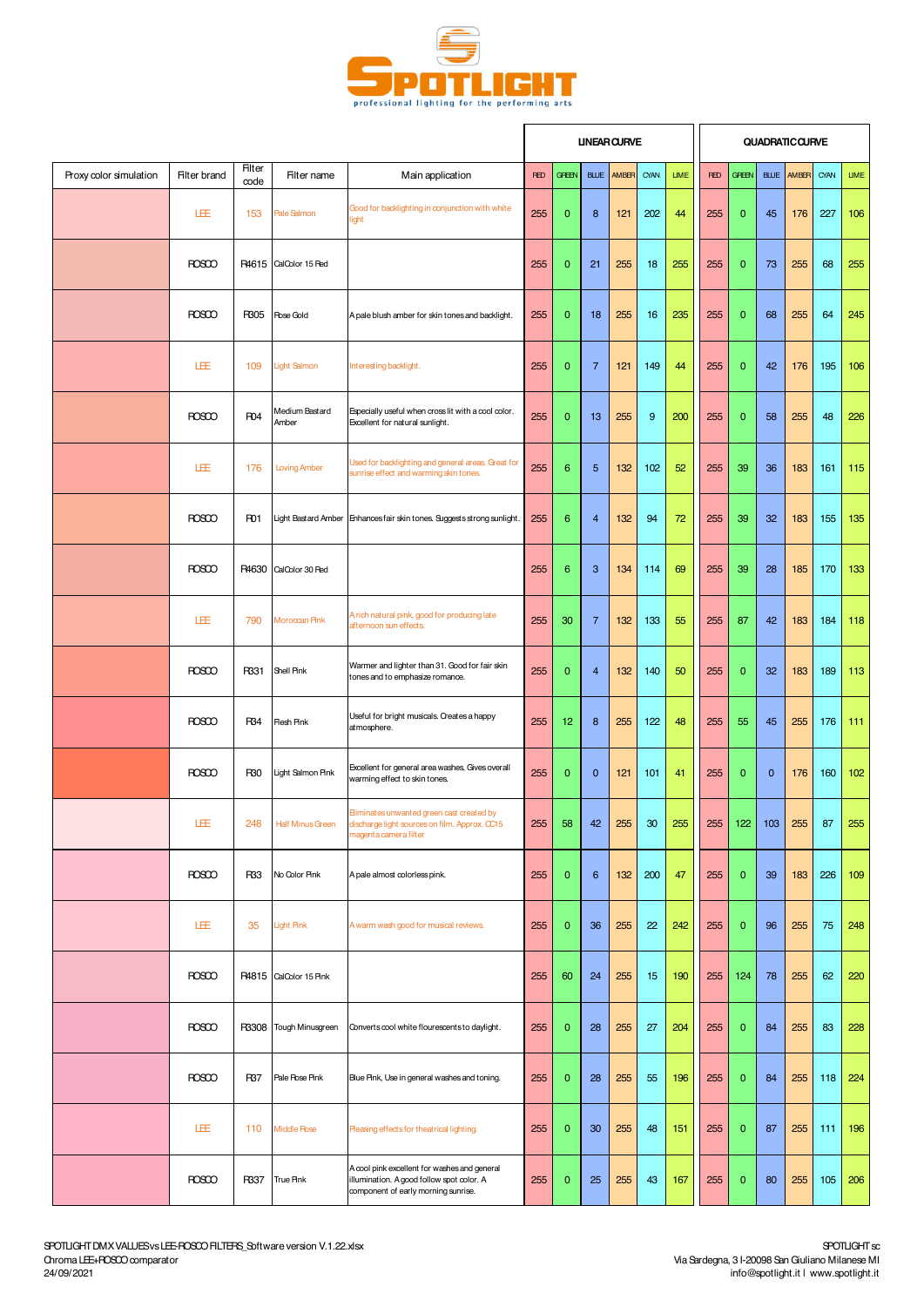

|                        |                     |                       |                         |                                                                                                                                                                                                        |            |                 |                | <b>UNEAR CURVE</b> |              |                |            |              |     | QUADRATIC CURVE   |              |              |
|------------------------|---------------------|-----------------------|-------------------------|--------------------------------------------------------------------------------------------------------------------------------------------------------------------------------------------------------|------------|-----------------|----------------|--------------------|--------------|----------------|------------|--------------|-----|-------------------|--------------|--------------|
| Proxy color simulation | <b>Filter brand</b> | <b>Filter</b><br>code | Filter name             | Main application                                                                                                                                                                                       | <b>RED</b> | <b>GREEN</b>    |                | BLUE AMBER         | CYAN         | <b>LIME</b>    | <b>RED</b> | <b>GREEN</b> |     | <b>BLUE AMBER</b> | CYAN         | <b>LIME</b>  |
|                        | <b>ROSCO</b>        | R35                   | Light Pink              | Smilar to 33, but slightly deeper.                                                                                                                                                                     | 255        | $\mathbf{0}$    | 27             | 255                | 3            | 240            | 255        | $\mathbf{0}$ | 83  | 255               | 28           | 247          |
|                        | <b>ROSCO</b>        | R4830                 | CalColor 30 Pink        |                                                                                                                                                                                                        | 255        | $\mathbf{0}$    | 21             | 255                | 8            | 170            | 255        | $\mathbf{0}$ | 73  | 255               | 45           | 208          |
|                        | LEE                 | 107                   | <b>Light Rose</b>       | Good for general washes and followspots.                                                                                                                                                               | 255        | $\mathbf{0}$    | $\overline{7}$ | 121                | 140          | 38             | 255        | $\mathbf{0}$ | 42  | 176               | 189          | 98           |
|                        | LEE                 | 157                   | <b>Pink</b>             | Great for dance sequences (useful for softening<br>white costumes without affecting skin tones).                                                                                                       | 255        | $\mathbf{0}$    | 5              | 35                 | 56           | 33             | 255        | $\mathbf{0}$ | 36  | 94                | 119          | 92           |
|                        | LEE                 | 36                    | <b>Medium Pink</b>      | Good for general washes and side lighting.                                                                                                                                                             | 255        | 8               | 14             | 134                | 115          | 38             | 255        | 45           | 60  | 185               | 171          | 98           |
|                        | LEE                 | 192                   | <b>Resh Pink</b>        | Good for musical and pantomime key lighting.                                                                                                                                                           | 255        | 12 <sub>2</sub> | 12             | 255                | 118          | $\mathbf{0}$   | 255        | 55           | 55  | 255               | 173          | $\mathbf{0}$ |
|                        | LEE                 | 111                   | Dark Pink               | Good for cyclorama lighting.                                                                                                                                                                           | 255        | $\mathbf{0}$    | 17             | 255                | 90           | 23             | 255        | $\mathbf{0}$ | 66  | 255               | 151          | 77           |
|                        | <b>ROSCO</b>        | R36                   | Medium Pink             | Good for general washes and cross lighting.                                                                                                                                                            | 255        | 12              | 12             | 255                | 115          | 55             | 255        | 55           | 55  | 255               | 171          | 118          |
|                        | <b>ROSCO</b>        | R4860                 | CalColor 60 Pink        |                                                                                                                                                                                                        | 255        | $\mathbf{0}$    | $\overline{4}$ | 255                | 156          | $\mathbf{0}$   | 255        | $\mathbf{0}$ | 32  | 255               | 199          | $\mathbf{0}$ |
|                        | LEE                 | 169                   | <b>Lilac Tint</b>       | A pale lavender. Good for almost white light with a<br>cool tint                                                                                                                                       | 255        | 99              | 53             | 255                | 65           | 255            | 255        | 159          | 116 | 255               | 129          | 255          |
|                        | 圧                   | 136                   | Pale Lavender           | Great for pantomimes and ballroom sets. Also<br>enhances dark skin tones in follow spots                                                                                                               | 255        | 80              | 68             | 255                | 22           | 255            | 255        | 143          | 132 | 255               | 75           | 255          |
|                        | LEE                 | 170                   | Deep Lavender           | Great for set lighting, discos and theatres                                                                                                                                                            | 255        | 79              | 71             | 255                | 17           | 169            | 255        | 142          | 135 | 255               | 66           | 208          |
|                        | LEE                 | $\overline{2}$        | <b>Rose Pink</b>        | Strong pink wash, good for cycloramas                                                                                                                                                                  | 255        | $\Omega$        | 30             | 255                | 100          | $\overline{2}$ | 255        | $\Omega$     | 87  |                   | 255 160      | 23           |
|                        | LEE                 | 328                   | <b>Follies Pink</b>     | Great for dramatic stage lighting.                                                                                                                                                                     | 255        | $\mathbf{0}$    | 29             | 251                | 8            | $\mathbf{0}$   | 255        | $\mathbf{0}$ | 86  | 253               | 45           | $\mathbf 0$  |
|                        | 旺                   | 48                    | <b>Rose Purple</b>      | Good for emulating evening + Great backlight                                                                                                                                                           | 255        | 53              | 55             | 255                | $\mathbf{0}$ | 22             | 255        | 116          | 118 | 255               | $\mathbf 0$  | 75           |
|                        | 圧                   | 128                   | <b>Bright Pink</b>      | Created for use as backlighting and side lighting.<br>Great for musicals.                                                                                                                              | 255        | $\mathbf{0}$    | 18             | 81                 | $\mathbf{0}$ | $\mathbf{0}$   | 255        | $\mathbf{0}$ | 68  | 144               | $\mathbf 0$  | $\mathbf 0$  |
|                        | <b>ROSCO</b>        | <b>R44</b>            | Middle Pose             | Musical pink. Lush accents. Very versatile color.                                                                                                                                                      | 255        | 3               | 20             | 255                | 60           | 25             | 255        | 28           | 71  | 255               | 124          | 80           |
|                        | 圧                   | 795                   | Magical Magenta         | Rich mixture of red and pinks.                                                                                                                                                                         | 255        | $\mathbf{0}$    | 34             | 148                | $\mathbf{0}$ | $\mathbf{0}$   | 255        | $\mathbf{0}$ | 93  | 194               | $\mathbf{0}$ | $\mathbf 0$  |
|                        | <b>ROSCO</b>        | R346                  | <b>Tropical Magenta</b> |                                                                                                                                                                                                        | 255        | $\mathbf{0}$    | 27             | 194                | $\mathbf{0}$ | 4              | 255        | $\mathbf{0}$ | 83  | 222               | $\mathbf 0$  | 32           |
|                        | <b>ROSCO</b>        | R344                  | <b>Follies Pink</b>     | A vibrant, almost fluorescent pink with a cool<br>component. Traditionally important as a special<br>effects color in the Broadway musical. Follow spot<br>and dance applications as a modeling color. | 255        | 6               | 24             | 251                | 100          | $\mathbf{0}$   | 255        | 39           | 78  | 253               | 160          | $\mathbf{0}$ |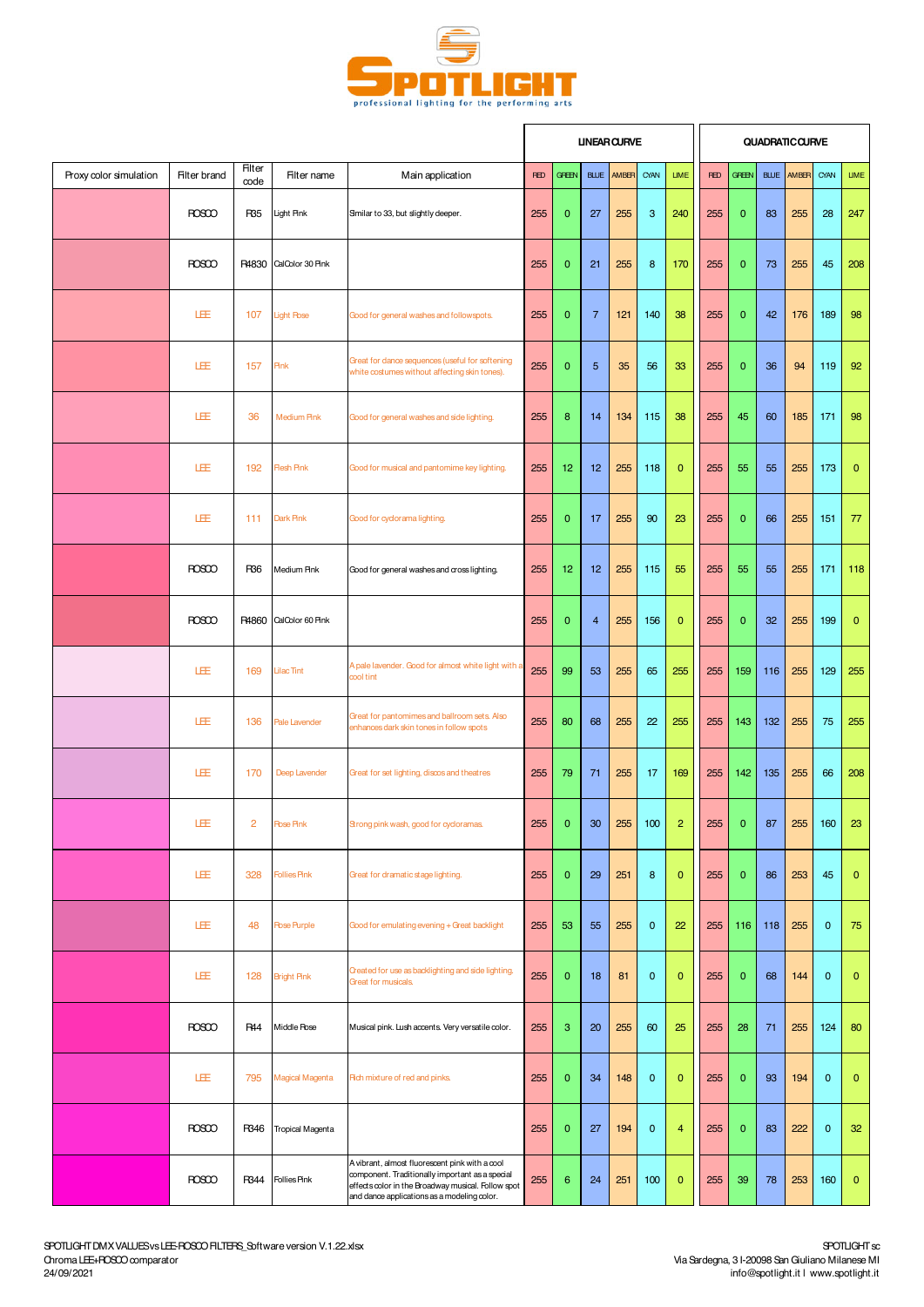

|                        |                     |                       |                               |                                                                                                                                                                    |            |              |             | <b>UNEAR CURVE</b> |                |              |            |              |             | <b>QUADRATIC CURVE</b> |              |              |
|------------------------|---------------------|-----------------------|-------------------------------|--------------------------------------------------------------------------------------------------------------------------------------------------------------------|------------|--------------|-------------|--------------------|----------------|--------------|------------|--------------|-------------|------------------------|--------------|--------------|
| Proxy color simulation | <b>Filter brand</b> | <b>Filter</b><br>code | Filter name                   | Main application                                                                                                                                                   | <b>RED</b> | <b>GREEN</b> | <b>BLUE</b> | AMBER              | CYAN           | <b>LIME</b>  | <b>RED</b> | <b>GREEN</b> | <b>BLUE</b> | AM <sub>BB</sub>       | CYAN         | <b>LIME</b>  |
|                        | <b>ROSCO</b>        | R39                   | Skelton Exotic<br>Sangria     | Skelton Exotic Sangria                                                                                                                                             | 255        | $\mathbf{0}$ | 13          | 60                 | $\overline{7}$ | $\mathbf{0}$ | 255        | $\mathbf{0}$ | 58          | 124                    | 42           | $\mathbf{0}$ |
|                        | LEE                 | 49                    | Medium Purple                 | A strong cheerful glow, good for cycloramas and<br>pantomimes.                                                                                                     | 255        | $\mathbf{0}$ | 39          | 48                 | $\mathbf{0}$   | $\mathbf{0}$ | 255        | $\mathbf{0}$ | 100         | 111                    | $\mathbf 0$  | $\bf{0}$     |
|                        | LÆ                  | 126                   | Mauve                         | Good for backlighting. Dark magenta / purple adds<br>drama and mood                                                                                                | 255        | $\mathbf 0$  | 38          | $\mathbf 0$        | $\mathbf{0}$   | $\mathbf{0}$ | 255        | 0            | 98          | $\mathbf{0}$           | $\mathbf 0$  | $\bf{0}$     |
|                        | LEE                 | 797                   | Deep Purple                   | Used in musical performances for general colour<br>washes and set lighting                                                                                         | 255        | $\mathbf 0$  | 54          | $\mathbf 0$        | $\mathbf{0}$   | $\mathbf 0$  | 255        | $\mathbf 0$  | 117         | $\mathbf{0}$           | $\mathbf 0$  | $\bf{0}$     |
|                        | <b>ROSCO</b>        | R349                  | <b>Fischer Fuchsia</b>        | A medium fuchsia good for special effects. An<br>interesting backlight or accent color.                                                                            | 255        | $\mathbf{0}$ | 34          | 171                | $\mathbf{0}$   | $\mathbf{0}$ | 255        | $\mathbf 0$  | 93          | 209                    | $\mathbf{0}$ | 0            |
|                        | <b>ROSCO</b>        | R348                  | Purple Jazz                   | A dusky purple. Good for simulating purple neon<br>or old night club atmosphere.                                                                                   | 255        | $\mathbf{0}$ | 59          | 255                | 21             | 48           | 255        | $\mathbf 0$  | 123         | 255                    | 73           | 111          |
|                        | <b>ROSCO</b>        | <b>R49</b>            | Medium Purple                 | Darkest of the magenta purple range.                                                                                                                               | 255        | $\mathbf{0}$ | 37          | 136                | $\mathbf{0}$   | $\mathbf{0}$ | 255        | $\mathbf{0}$ | 97          | 186                    | $\mathbf 0$  | $\mathbf{0}$ |
|                        | <b>ROSCO</b>        | <b>R48</b>            | Rose Purple                   | Pale evening color. Excellent for backlight.                                                                                                                       | 255        | 53           | 40          | 255                | 55             | 23           | 255        | 116          | 101         | 255                    | 118          | 77           |
|                        | <b>ROSCO</b>        | R347                  | Belladonna Pose               | Powerful magenta-purple. Good effects filter for<br>dance.                                                                                                         | 255        | 5            | 51          | 52                 | $\mathbf{0}$   | $\mathbf{0}$ | 255        | 36           | 114         | 115                    | $\mathbf 0$  | $\mathbf{0}$ |
|                        | LEE                 | 798                   | <b>Chrysalis Pink</b>         | A deeper lavender with a dash of rose blusher                                                                                                                      | 255        | 9            | 152         | 48                 | 3              | 22           | 255        | 48           | 197         | 111                    | 28           | 75           |
|                        | <b>ROSCO</b>        | R4990                 | CalColor 90<br>Lavender       |                                                                                                                                                                    | 255        | $\mathbf{0}$ | 112         | 255                | 32             | 160          | 255        | $\mathbf{0}$ | 169         | 255                    | 90           | 202          |
|                        | <b>ROSCO</b>        | R358                  | Rose Indigo                   | A warm, red purple that recalls the Jazz Age.<br>Useful for creating saturated color effects in live<br>performance situations-club and musical group<br>lighting. | 255        | 26           | 181         | 255                | 70             | 27           | 255        | 81           | 215         | 255                    | 134          | 83           |
|                        | <b>ROSCO</b>        |                       | R56 Gypsy Lavender            | Highly saturated, good for side and backlighting<br>and non-realistic effect.                                                                                      | 99         | 168          | 255         |                    | 255 141        | 48           | 159        | 207          | 255         |                        | 255 190 111  |              |
|                        | LEE                 | 706                   | <b>King Fals Lavender</b>     | A cold lavender                                                                                                                                                    | 234        | 33           | 255         | 60                 | $\mathbf{0}$   | 186          | 244        | 92           | 255         | 124                    | $\mathbf 0$  | 218          |
|                        | <b>ROSCO</b>        |                       | R2009 Storaro Violet          |                                                                                                                                                                    | 255        | $\mathbf{0}$ | 71          | 154                | $\mathbf{0}$   | 62           | 255        | $\mathbf{0}$ | 135         | 198                    | $\mathbf{0}$ | 126          |
|                        | <b>ROSCO</b>        | R3318                 | Tough 1/8<br>Minusgreen       | Partial green absorbing filter.                                                                                                                                    | 255        | 100          | 27          | 255                | $\mathbf{0}$   | 240          | 255        | 160          | 83          | 255                    | $\mathbf 0$  | 247          |
|                        | LEE                 | 249                   | <b>Quarter Minus</b><br>Green | Eliminates unwanted green cast created by<br>discharge light sources on film. Approx. CC075<br>magenta camera filter.                                              | 255        | 154          | 40          | 255                | 15             | 220          | 255        | 198          | 101         | 255                    | 62           | 237          |
|                        | <b>ROSCO</b>        | R3314                 | Tough 1/4<br>Minusgreen       | Partial green absorbing filter.                                                                                                                                    | 255        | 86           | 28          | 255                | 9              | 231          | 255        | 148          | 84          | 255                    | 48           | 243          |
|                        | <b>ROSCO</b>        | R333                  | <b>Blush Pink</b>             | A pink tint that is excellent for most skin tones. A<br>good color for warm area lighting. Lighter than 33.                                                        | 255        | 99           | 30          | 255                | 15             | 190          | 255        | 159          | 87          | 255                    | 62           | 220          |
|                        | <b>ROSCO</b>        | R3313                 | Tough 1/2<br>Minusgreen       | Partial green absorbing filter.                                                                                                                                    | 255        | 69           | 24          | 255                | 54             | 160          | 255        | 133          | 78          | 255                    | 117          | 202          |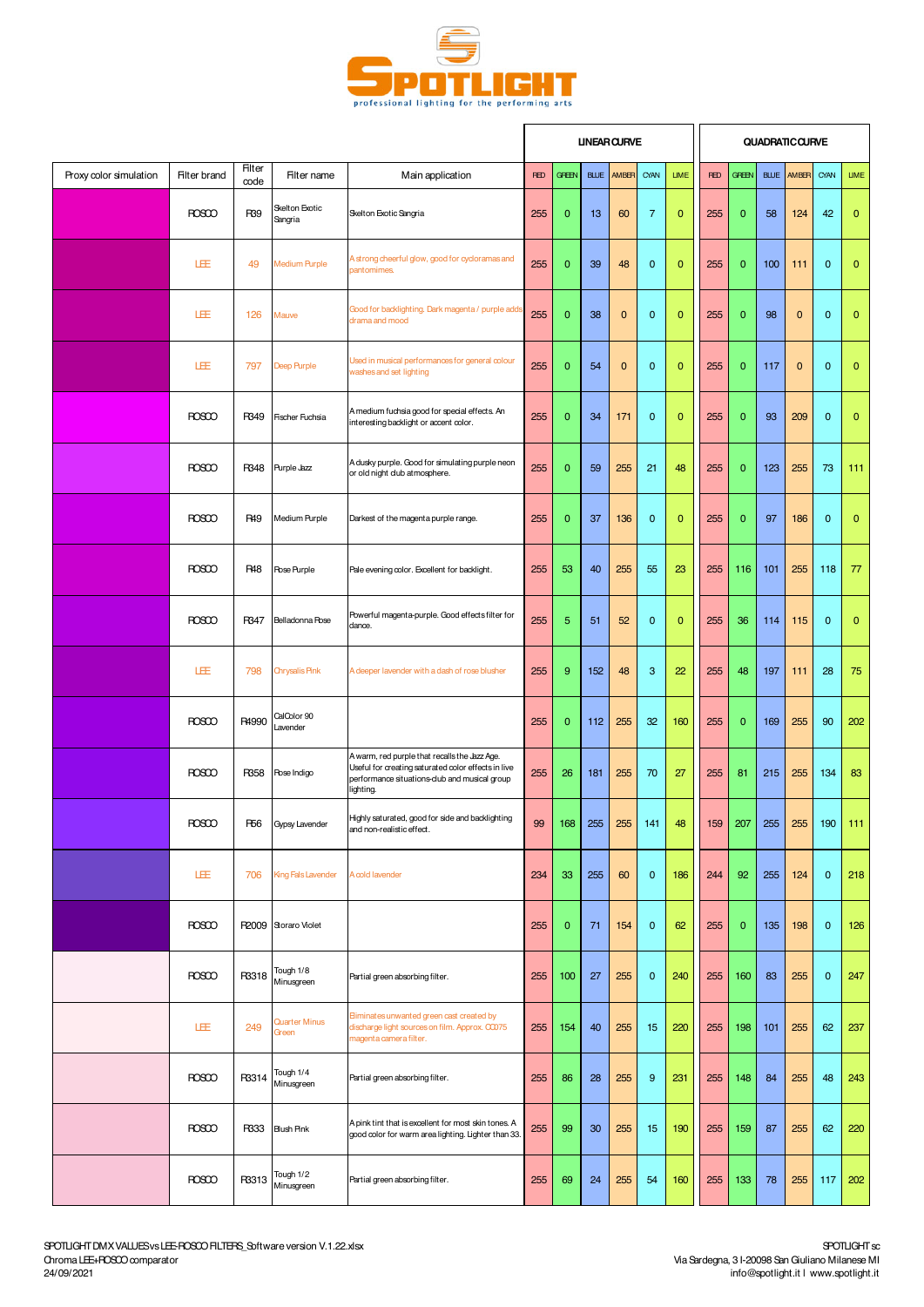

 $\mathbf{r}$ 

i r

|                        |                     |                 |                           |                                                                                                                                                                                            |            |                  |                | <b>UNEAR CURVE</b>      |                |                |            |              |             | QUADRATIC CURVE |                |              |
|------------------------|---------------------|-----------------|---------------------------|--------------------------------------------------------------------------------------------------------------------------------------------------------------------------------------------|------------|------------------|----------------|-------------------------|----------------|----------------|------------|--------------|-------------|-----------------|----------------|--------------|
| Proxy color simulation | <b>Filter brand</b> | Filter<br>code  | Filter name               | Main application                                                                                                                                                                           | <b>RED</b> | <b>GREEN</b>     | <b>BLUE</b>    | AMBER                   | CYAN           | <b>LIME</b>    | <b>RED</b> | <b>GFEEN</b> | <b>BLUE</b> | AMBER           | CYAN           | <b>LIME</b>  |
|                        | <b>ROSCO</b>        |                 | R4715 CalColor 15 Magenta |                                                                                                                                                                                            | 255        | 70               | 30             | 255                     | 15             | 190            | 255        | 134          | 87          | 255             | 62             | 220          |
|                        | LEE                 | 247             | <b>LEE Minus Green</b>    | Eliminates unwanted green cast created by<br>discharge light sources on film. Approximates<br>OC30 magenta camera filter.                                                                  | 255        | $\mathbf{0}$     | 43             | 255                     | $\mathbf 0$    | 248            | 255        | $\mathbf{0}$ | 105         | 255             | $\mathbf 0$    | 251          |
|                        | <b>ROSCO</b>        |                 | R3309 3/4 Minusgreen      |                                                                                                                                                                                            | 255        | $\mathbf{0}$     | 28             | 255                     | 37             | 219            | 255        | $\mathbf{0}$ | 84          | 255             | 97             | 236          |
|                        | <b>ROSCO</b>        | R <sub>38</sub> | Light Rose                | Similar uses as 37, but with greater saturation.                                                                                                                                           | 255        | $\mathbf{0}$     | 26             | 255                     | 28             | 210            | 255        | 0            | 81          | 255             | 84             | 231          |
|                        | LEE                 | 794             | Pretty 'n Pink            | Creates warm and soft effects.                                                                                                                                                             | 255        | $\overline{c}$   | 20             | 255                     | 200            | 28             | 255        | 23           | 71          | 255             | 226            | 84           |
|                        | <b>ROSCO</b>        | R4730           | CalColor 30 Magenta       |                                                                                                                                                                                            | 255        | $\mathbf 0$      | 18             | 255                     | 178            | 56             | 255        | $\mathbf{0}$ | 68          | 255             | 213            | 119          |
|                        | <b>ROSCO</b>        | R336            | <b>Billinton Pink</b>     |                                                                                                                                                                                            | 255        | $\overline{2}$   | 18             | 255                     | 120            | 71             | 255        | 23           | 68          | 255             | 175            | 135          |
|                        | <b>ROSCO</b>        |                 | R4760 CalColor 60 Magenta |                                                                                                                                                                                            | 255        | 1                | 29             | 255                     | 56             | 45             | 255        | 16           | 86          | 255             | 119            | 107          |
|                        | 旺                   | 793             | Vanity Fair               | A rich glamorous pink, good for use on special<br>occasions.                                                                                                                               | 255        | $\mathbf{0}$     | 13             | 25                      | $\mathbf 0$    | $\overline{c}$ | 255        | $\mathbf 0$  | 58          | 80              | $\mathbf 0$    | 23           |
|                        | <b>ROSCO</b>        | <b>R43</b>      | Deep Pink                 | Rich, hot pink. Electric in effect with rich<br>saturation.                                                                                                                                | 255        | $\mathbf{0}$     | 12             | 255                     | 84             | 4              | 255        | $\mathbf{0}$ | 55          | 255             | 146            | 32           |
|                        | LEE                 | 332             | <b>Special Rose Pink</b>  | Great for Pantomimes, light entertainment etc. A<br>good strong stage wash                                                                                                                 | 255        | $\mathbf{0}$     | 9              | 18                      | $\mathbf 0$    | $\mathbf{0}$   | 255        | $\mathbf{0}$ | 48          | 68              | $\mathbf 0$    | $\mathbf 0$  |
|                        | <b>ROSCO</b>        | R343            | Neon Pink                 | A bright, dark pink excellent for musicals or rock<br>and roll concert lighting. A good color for creating<br>fake neon effects with fluorescent tubes.                                    | 255        | $\boldsymbol{6}$ | 15             | 255                     | $\mathbf 0$    | 28             | 255        | 39           | 62          | 255             | $\mathbf 0$    | 84           |
|                        | POSO                |                 | R339 Broadway Pink        | A deep, saturated pink created for musicals and<br>specials. Excellent for down and backlighting.                                                                                          | 255        | $\overline{0}$   | 13             | 80                      | $\overline{0}$ | 14             | 255        | $\mathbf{0}$ | 58          | 143             | $\overline{0}$ | 60           |
|                        | <b>ROSCO</b>        |                 | R2010 Storaro Magenta     |                                                                                                                                                                                            | 255        | 11               | 33             | 255                     | $\overline{5}$ | 40             | 255        | 53           | 92          | 255             | 36             | 101          |
|                        | <b>ROSCO</b>        |                 | R4790 CalColor 90 Magenta |                                                                                                                                                                                            | 255        | 11               | 33             | 255                     | $\overline{5}$ | 40             | 255        | 53           | 92          | 255             | 36             | 101          |
|                        | <b>ROSCO</b>        | R342            | <b>Rose Pink</b>          | Extremely intense, hot pink. Produces strong<br>washes of color for concert and dance. Combined<br>with a complimentary color like turquoise, will<br>create a dynamic, sculptured effect. | 255        | $\mathbf{0}$     | 5              | 108                     | $\mathbf{0}$   | $\mathbf{0}$   | 255        | $\mathbf{0}$ | 36          | 166             | $\mathbf 0$    | $\mathbf 0$  |
|                        | LÆ                  | 113             | Magenta                   | Very strong - used carefully for small areas on set                                                                                                                                        | 255        | $\mathbf{0}$     | 3              | $\overline{\mathbf{4}}$ | 11             | $\mathbf{0}$   | 255        | $\mathbf{0}$ | 28          | 32              | 53             | $\mathbf{0}$ |
|                        | <b>ROSCO</b>        | <b>R45</b>      | Rose                      | Use on scenery and background effects. Adds tone<br>and modeling to scenery.                                                                                                               | 255        | $\mathbf{0}$     | 8              | 219                     | $\mathbf{0}$   | $\mathbf{0}$   | 255        | $\mathbf{0}$ | 45          | 236             | $\mathbf 0$    | $\mathbf{0}$ |
|                        | LEE                 | 46              | Dark Magenta              | A very strong pink, good for backlighting                                                                                                                                                  | 255        | $\mathbf{0}$     | 6              | $\mathbf 0$             | 3              | 3              | 255        | $\mathbf{0}$ | 39          | $\mathbf{0}$    | 28             | 28           |
|                        | <b>ROSCO</b>        | <b>R46</b>      | Magenta                   | Similar uses as 45 where more saturation is<br>needed.                                                                                                                                     | 255        | $\mathbf{0}$     | $\overline{4}$ | 39                      | 10             | $\mathbf{0}$   | 255        | $\mathbf{0}$ | 32          | 100             | 50             | $\mathbf{0}$ |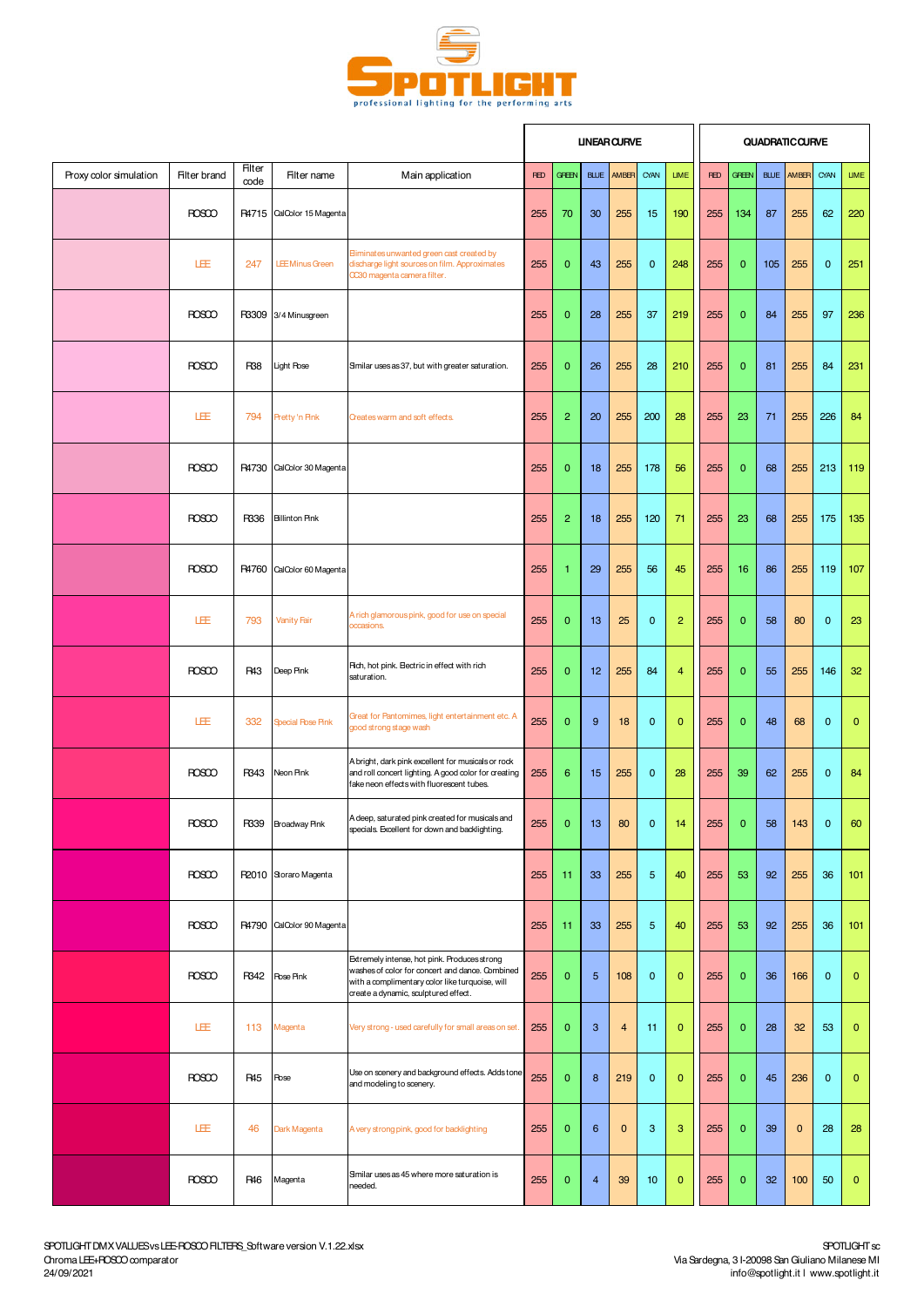

|                        |                     |                |                           |                                                                                                                                                           | <b>UNEAR CURVE</b> |              |                |                |                |                |            | QUADRATIC CURVE |              |              |              |              |  |  |
|------------------------|---------------------|----------------|---------------------------|-----------------------------------------------------------------------------------------------------------------------------------------------------------|--------------------|--------------|----------------|----------------|----------------|----------------|------------|-----------------|--------------|--------------|--------------|--------------|--|--|
| Proxy color simulation | <b>Filter brand</b> | Filter<br>code | Filter name               | Main application                                                                                                                                          | <b>RED</b>         | <b>GREEN</b> | <b>BLUE</b>    | AMBER          | CYAN           | <b>LIME</b>    | <b>RED</b> | <b>GREEN</b>    | <b>BLUE</b>  | AMBER        | CYAN         | <b>LIME</b>  |  |  |
|                        | LEE                 | 748            | Seedy Pink                | A smoky pink. Good for tungsten on skin tones.                                                                                                            | 255                | $\mathbf{0}$ | 18             | 255            | 82             | 50             | 255        | $\mathbf{0}$    | 68           | 255          | 145          | 113          |  |  |
|                        | LEE                 | 127            | <b>Snokey Pink</b>        | Good for cycloramas, set lighting and discos                                                                                                              | 255                | $\mathbf{0}$ | 18             | 255            | 18             | 78             | 255        | $\mathbf{0}$    | 68           | 255          | 68           | 141          |  |  |
|                        | LEE                 | 148            | <b>Bright Rose</b>        | Great for fire effects and musicals.                                                                                                                      | 255                | $\mathbf{0}$ | $\overline{7}$ | 140            | $\overline{4}$ | $\overline{0}$ | 255        | $\overline{0}$  | 42           | 189          | 32           | $\mathbf{0}$ |  |  |
|                        | <b>ROSCO</b>        | R4890          | CalColor 90 Pink          |                                                                                                                                                           | 255                | $\mathbf{0}$ | 6              | 231            | 33             | 26             | 255        | $\mathbf{0}$    | 39           | 243          | 92           | 81           |  |  |
|                        | <b>ROSCO</b>        | R332           | <b>Cherry Rose</b>        | A tropical pink that is good for musicals or concert<br>lighting. A good backlight color. Interesting accent<br>color. Good for a splash of sunset color. | 255                | $\mathbf{0}$ | 3              | 240            | 14             | 6              | 255        | $\mathbf{0}$    | 28           | 247          | 60           | 39           |  |  |
|                        | LEE                 | 29             | <b>Plasa Red</b>          | Good for fire effects, musicals and cycloramas.                                                                                                           | 255                | $\mathbf{0}$ | $\mathbf 0$    | $\mathbf 0$    | $\mathbf{0}$   | $\overline{0}$ | 255        | 0               | $\mathbf{0}$ | $\mathbf{0}$ | $\mathbf{0}$ | $\bf{0}$     |  |  |
|                        | <b>ROSCO</b>        | R324           | Gypsy Red                 | Vibrant orange-red. Helps red and orange scenery<br>pop.                                                                                                  | 255                | $\mathbf{0}$ | 8              | 255            | $\overline{4}$ | $\mathbf{0}$   | 255        | $\mathbf{0}$    | 45           | 255          | 32           | $\mathbf{0}$ |  |  |
|                        | 匪                   | 106            | <b>Primary Red</b>        | Strong red effect. Good with cyclorama lighting                                                                                                           | 255                | $\mathbf{0}$ | $\mathbf{0}$   | $\overline{7}$ | $\mathbf{0}$   | $\overline{0}$ | 255        | $\mathbf{0}$    | $\mathbf{0}$ | 42           | $\mathbf{0}$ | $\bf{0}$     |  |  |
|                        | LEE                 | 26             | <b>Bright Red</b>         | A vibrant red, good for cyclorama lighting.                                                                                                               | 255                | $\mathbf{0}$ | $\mathbf{0}$   | $\mathbf{0}$   | $\mathbf{0}$   | $\mathbf{0}$   | 255        | $\overline{0}$  | $\mathbf{0}$ | $\mathbf{0}$ | $\mathbf{0}$ | $\mathbf 0$  |  |  |
|                        | <b>ROSCO</b>        | R26            | Light Red                 | Vibrant red. Good alternative primary.                                                                                                                    | 255                | $\mathbf{0}$ | $\mathbf{0}$   | 16             | $\mathbf{0}$   | 8              | 255        | $\overline{0}$  | $\mathbf{0}$ | 64           | $\mathbf{0}$ | 45           |  |  |
|                        | LEE                 | 27             | Medium Red                | Good for cyclorama lighting, side lighting and<br>footlights. Also good for colour mixing.                                                                | 255                | $\mathbf{0}$ | $\mathbf{0}$   | $\mathbf{0}$   | $\mathbf{0}$   | $\mathbf{0}$   | 255        | $\mathbf{0}$    | $\mathbf{0}$ | $\mathbf{0}$ | $\mathbf{0}$ | $\mathbf{0}$ |  |  |
|                        | LEE                 | 787            | <b>Marius Red</b>         | Nice deep full red. Pose leaf colour.                                                                                                                     | 255                | $\mathbf{0}$ | $\mathbf{0}$   | $\mathbf 0$    | $\mathbf{0}$   | $\overline{0}$ | 255        | $\mathbf{0}$    | $\mathbf{0}$ | $\mathbf{0}$ | $\mathbf{0}$ | $\mathbf{0}$ |  |  |
|                        | <b>ROSCO</b>        | R50            | Mauve                     | Subdued sunset effect. Useful in backlights. To<br>create seedy atmosphere.                                                                               | 255                | $\mathbf{0}$ | 6              | 255            | $\mathbf{0}$   | 40             | 255        | $\mathbf{0}$    | 39           | 255          | $\mathbf{0}$ | 101          |  |  |
|                        | <b>ROSCO</b>        |                | R3114 UV Filter           |                                                                                                                                                           | 255                | 109          | 25             | 255            | 8              | 255            | 255        | 167             | 80           | 255          | 45           | 255          |  |  |
|                        | LEE                 | 3              | <b>Lavender Tint</b>      | Subtle cool wash for stage and studio lighting                                                                                                            | 255                | 182          | 48             | 255            | $\mathbf 0$    | 247            | 255        | 215             | 111          | 255          | $\mathbf 0$  | 251          |  |  |
|                        | 旺                   | 279            | <b>Eighth Minus Green</b> | Provides very slight correction. Used on lighting to<br>eliminate unwanted green cast created by<br>discharge light sources on film.                      | 255                | 169          | 40             | 255            | 9              | 231            | 255        | 208             | 101          | 255          | 48           | 243          |  |  |
|                        | LEE                 | 218            | <b>Eighth CTB</b>         | Convertstungsten (3200K) to daylight (3400K).                                                                                                             | 255                | 235          | 50             | 255            | $\mathbf 0$    | 255            | 255        | 245             | 113          | 255          | $\mathbf 0$  | 255          |  |  |
|                        | LEE                 | 278            | <b>Eighth Plus Green</b>  | Used on daylight and tungsten to provide very<br>slight green cast when used in conjunction with<br>discharge lighting.                                   | 255                | 182          | 38             | 255            | 45             | 255            | 255        | 215             | 98           | 255          | 107          | 255          |  |  |
|                        | <b>ROSCO</b>        | R397           | Pale Grey                 | A half stop neutral density.                                                                                                                              | 255                | 140          | 25             | 255            | 26             | 214            | 255        | 189             | 80           | 255          | 81           | 234          |  |  |
|                        | LEE                 | 603            | <b>Moonlight White</b>    | Pleasant white light at full power, dims down to a<br>warm colour and at low intensities has more<br>yellow than red.                                     | 255                | 194          | 65             | 245            | 152            | 220            | 255        | 222             | 129          | 250          | 197          | 237          |  |  |